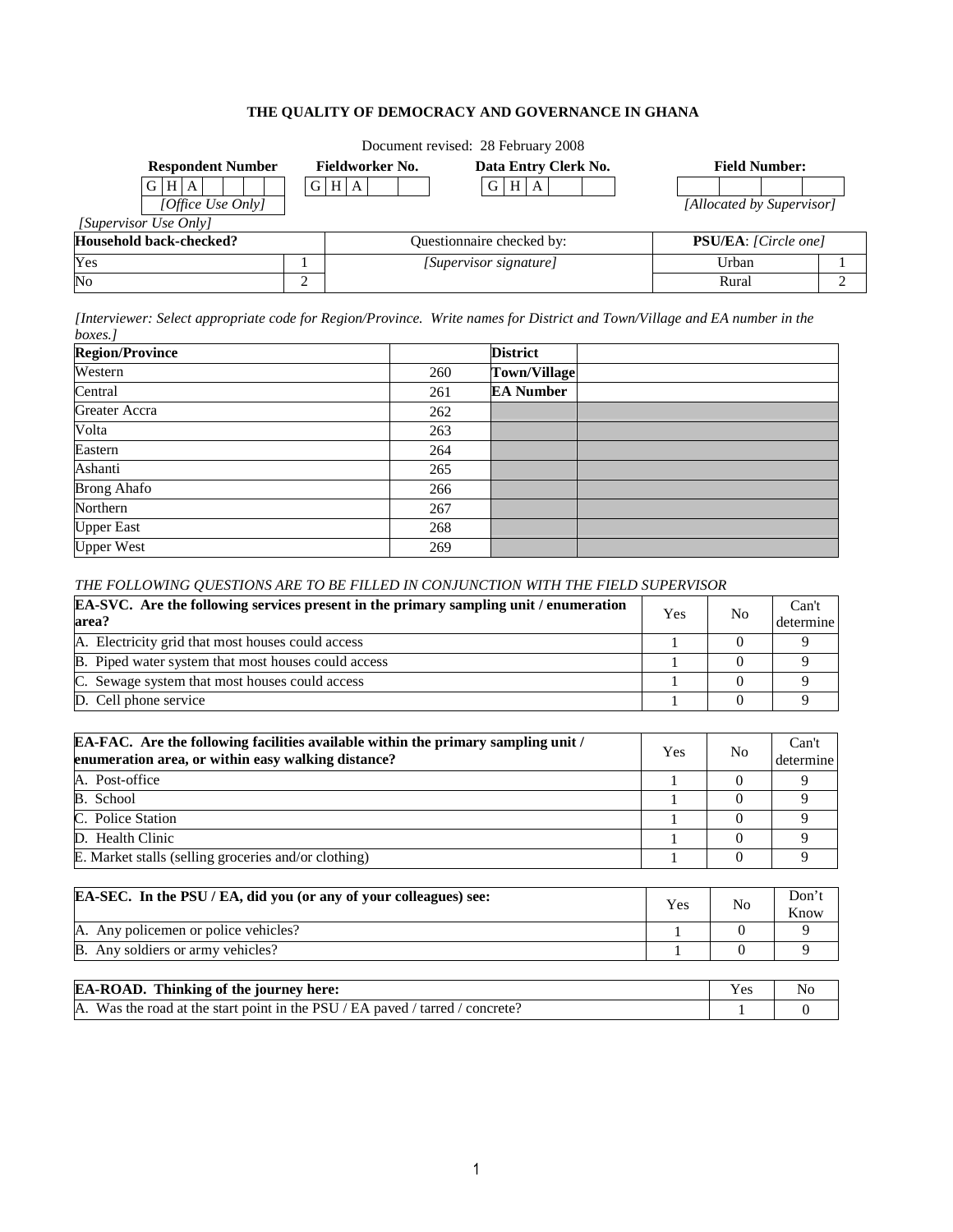#### **Household Selection Procedure**

*Interviewer: It is your job to select a random (this means any) household. A household is a group of people who presently eat together from the same pot.* 

*Field supervisors and interviewers should adhere to the randomly pre-selected households for each enumeration area. Besides those, there are two extra households per enumeration area for substitution purposes only.* 

*Should there be the need for substitution; field supervisors should communicate all reasons for doing so to survey managers for prior approval before any such substitution can be done.* 

*Interviewer: If a call is unsuccessful, use the table below to record your progress until you make a successful call. Circle a code number for unsuccessful calls only.* 

| <b>NOCALL</b>                                                               | NOCALL_1NOCALL_2NOCALL_3NOCALL_4NOCALL_5NOCALL_6NOCALL |     |     |                                                                                  |     |     |     |
|-----------------------------------------------------------------------------|--------------------------------------------------------|-----|-----|----------------------------------------------------------------------------------|-----|-----|-----|
| <b>Reasons for Unsuccessful Calls</b>                                       |                                                        |     |     | Household   Household   Household   Household   Household   Household   Househol |     |     |     |
|                                                                             |                                                        |     |     |                                                                                  |     |     |     |
| Refused to be interviewed                                                   |                                                        |     |     |                                                                                  |     |     |     |
| Person selected was never at home after at least two<br>visits              | $\mathcal{D}$                                          |     |     |                                                                                  |     |     |     |
| Household/Premises empty for the survey period<br>after at least two visits |                                                        |     |     |                                                                                  |     |     |     |
| Not a citizen/Spoke only a foreign language                                 | 4                                                      |     |     |                                                                                  |     | 4   |     |
| Deaf/Did not speak a survey language                                        |                                                        |     |     |                                                                                  |     |     |     |
| Did not fit gender quota                                                    | 6                                                      | 6   | 6   | 6                                                                                | 6   | 6   | h   |
| No adults in household                                                      |                                                        |     |     |                                                                                  |     |     |     |
| Other<br>(specify)                                                          | 8                                                      | 8   | 8   |                                                                                  | 8   |     |     |
| Not Applicable                                                              | 997                                                    | 997 | 997 | 997                                                                              | 997 | 997 | 997 |

*If no one is at home (i.e., premises empty), substitute with the very next household. If the interview is refused, use an interval of 10 to select a substitute household, counting houses on both the right and the left.* 

*When you find a household with someone home, please introduce yourself using the following script. You must learn this introduction so that you can say it exactly as it is written below.* 

**Good day. My name is \_\_\_\_\_\_\_\_\_\_\_\_. I am from Practical Sampling International [PSI], an independent research organization. I do not represent the government or any political party. We are studying the views of citizens in Ghana about how the country is governed and how the economy is managed. We would like to discuss these issues with a member of your household. Every person in the country has an equal chance of being included in this study. All information will be kept confidential. Your household has been chosen by chance. We would like to choose an adult from your household. Would you help us pick one?**

*Note: The person must give his or her informed consent by answering positively. If participation is refused, walk away from the household and record this in the above table on "Reasons for Unsuccessful Calls." Substitute the household using an interval of 10 households. If consent is secured, proceed to Respondent Selection.*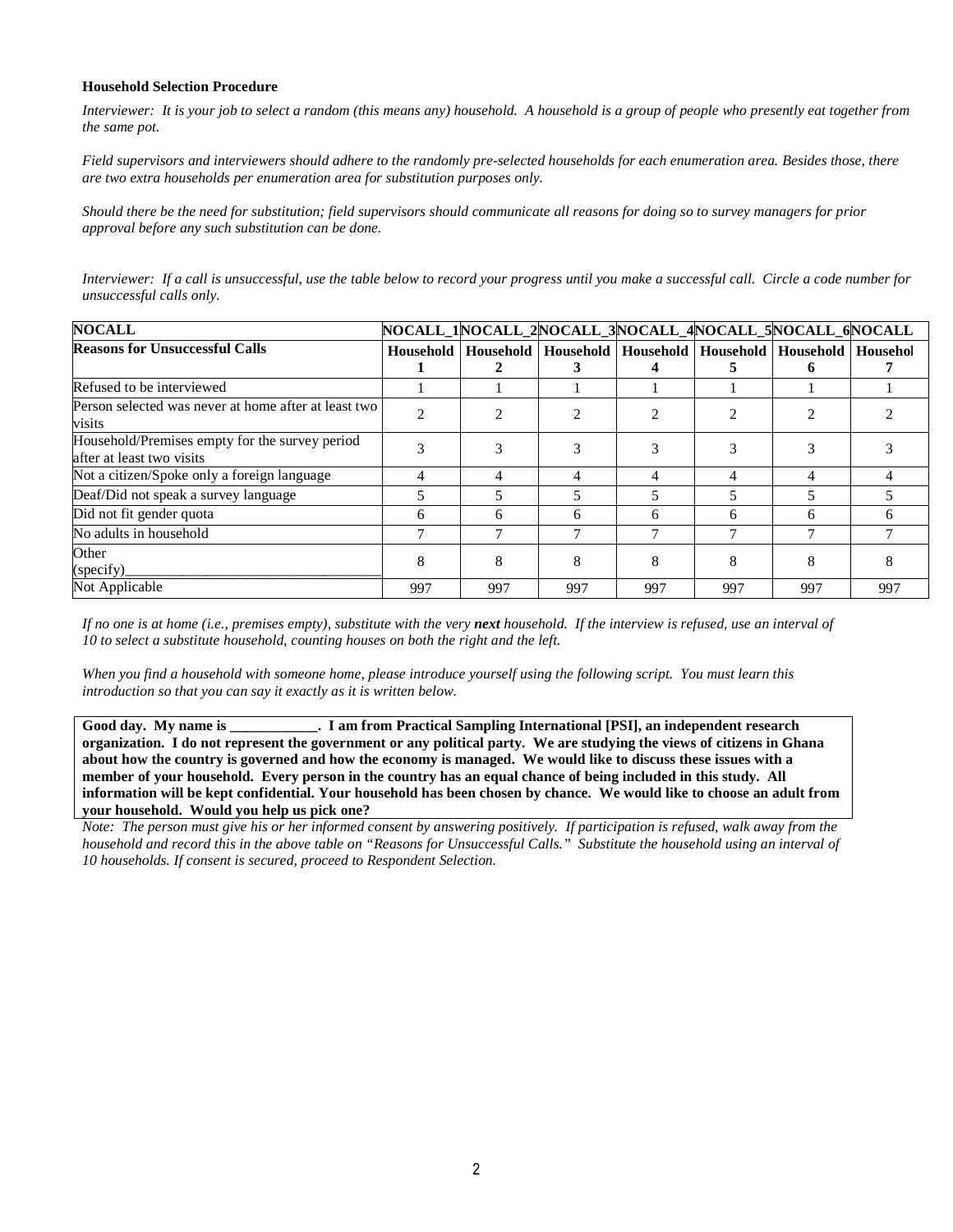#### **Respondent Selection Procedure**

*Interviewer: Within the household, it is your job to select a random (this means any) individual. This individual becomes the interview Respondent. In addition, you are responsible for alternating interviews between men and women. Circle the correct code below.* 

*Note that "First Interview" should ONLY be used for your very first interview on the first day of fieldwork, NOT your first interview every day.* 

|                                                  | <b>First Interview</b> | <b>Male</b> | †emale |
|--------------------------------------------------|------------------------|-------------|--------|
| <b>PREVINT</b><br>Previous interview was with a: |                        |             |        |
| THISINT.<br>This interview must be with a:       |                        |             |        |

**Please tell me the names of all males / females** *[select correct gender]* **who presently live in this household. I only want the names of males / females** *[select correct gender]* **who are citizens of Ghana and who are 18 years and older.**

*If this interview must be with a female, list only women's names. If this interview is with a male, list only men's names. List all eligible household members of this gender who are 18 years or older, even those not presently at home but who will return to the house at any time that day. Include only citizens of Ghana.* 

| <b>Women's Names</b> | <b>Men's Names</b> |
|----------------------|--------------------|
|                      |                    |
|                      |                    |
|                      |                    |
|                      |                    |
|                      |                    |
|                      |                    |
|                      | −                  |
|                      |                    |
| $\Omega$             |                    |
| 10                   | 10                 |

*Please record the total number of adult women / men [select correct gender, from above table] who are citizens of Ghana in the household, i.e., how many names did you write in either the left of the right column above. Enter a two-digit number.* **ADULT\_CT.** Number of women / men in the household (adult citizens)

*Take out your deck of numbered cards. Present them face-down so that the numbers cannot be seen. Ask the person who is selecting respondents to pick any card, by saying:* 

**Please choose a card. The person who corresponds to the number chosen will be the person interviewed.** 

|          | [Interviewer: <b>REMEMBER</b> to circle the code number of the person selected on the table above.]            |
|----------|----------------------------------------------------------------------------------------------------------------|
|          | The person I need to speak to is [insert name]<br>. Is this person presently at home?                          |
|          |                                                                                                                |
| If yes:  | May I please interview this person now?                                                                        |
| If $no:$ | Will this person return here at any time today?                                                                |
| If $no:$ | Thank you very much. I will select another household. Substitute with the next household to the right and      |
|          | repeat the respondent selection procedure. (NOTE: YOU CAN ONLY SUBSTITUTE HOUSEHOLDS NOT                       |
|          | <b>INDIVIDUALS.)</b>                                                                                           |
| If yes:  | Please tell this person that I will return for an interview at [insert convenient time]. If this respondent is |
|          | not present when you call back, replace this household with the next household to the right.                   |

*If the selected respondent is not the same person that you first met, repeat Introduction:* 

**Good day. My name is \_\_\_\_\_\_\_\_\_\_\_\_. I am from Practical Sampling International [PSI], an independent research organization. I do not represent the government or any political party. We are studying the views of citizens in [Ghana] about how the country is governed and how the economy is managed. We would like to discuss these issues with a member of your household.** 

*To ALL respondents:* 

**Your answers will be confidential. They will be put together with 1200 other people we are talking to, to get an overall picture. It will be impossible to pick you out from what you say, so please feel free to tell us what you think. This interview will take about 45 minutes. There is no penalty for refusing to participate. Do you wish to proceed?** *[Proceed with interview only if answer is positive].* 

*Note: The person must give his or her informed consent by answering positively. If participation is refused, walk away from the household and record this in the above table on "Reasons for Unsuccessful Calls." Substitute the household using an interval of 10 households. If consent is secured, proceed with the interview after recording number of calls, and current date and time.*

| $   -$<br>$\cdots$                                                                                                                       |  | $\sim$<br>$-1.0$<br>ı٣ |  |
|------------------------------------------------------------------------------------------------------------------------------------------|--|------------------------|--|
| How<br>took place:<br>1 where<br>the.<br>made<br>household<br>many<br>WPTP<br>™nte.<br>actually<br>the.<br>terview<br>calls<br>$+ -$<br> |  |                        |  |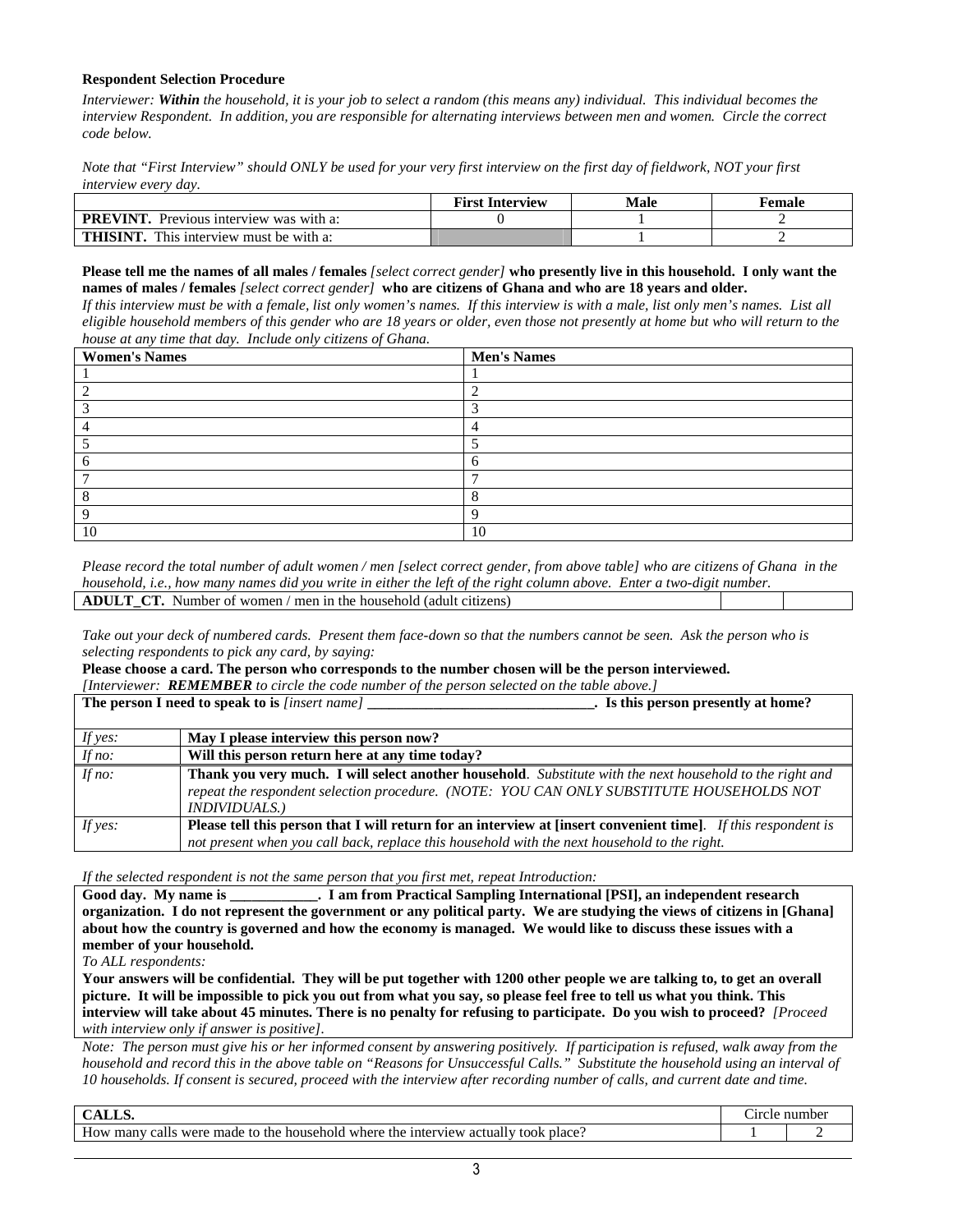| DATEINTR.                                                                            | Dav. | Month |        | Year |
|--------------------------------------------------------------------------------------|------|-------|--------|------|
| Date of interview <i>[Interviewer: Enter day, month, and year]</i>                   |      |       |        |      |
|                                                                                      |      |       |        |      |
| <b>STRTIME.</b>                                                                      |      | Hour  | Minute |      |
| Time interview started <i>[Interviewer: Enter hour and minute, use 24 hr. clock]</i> |      |       |        |      |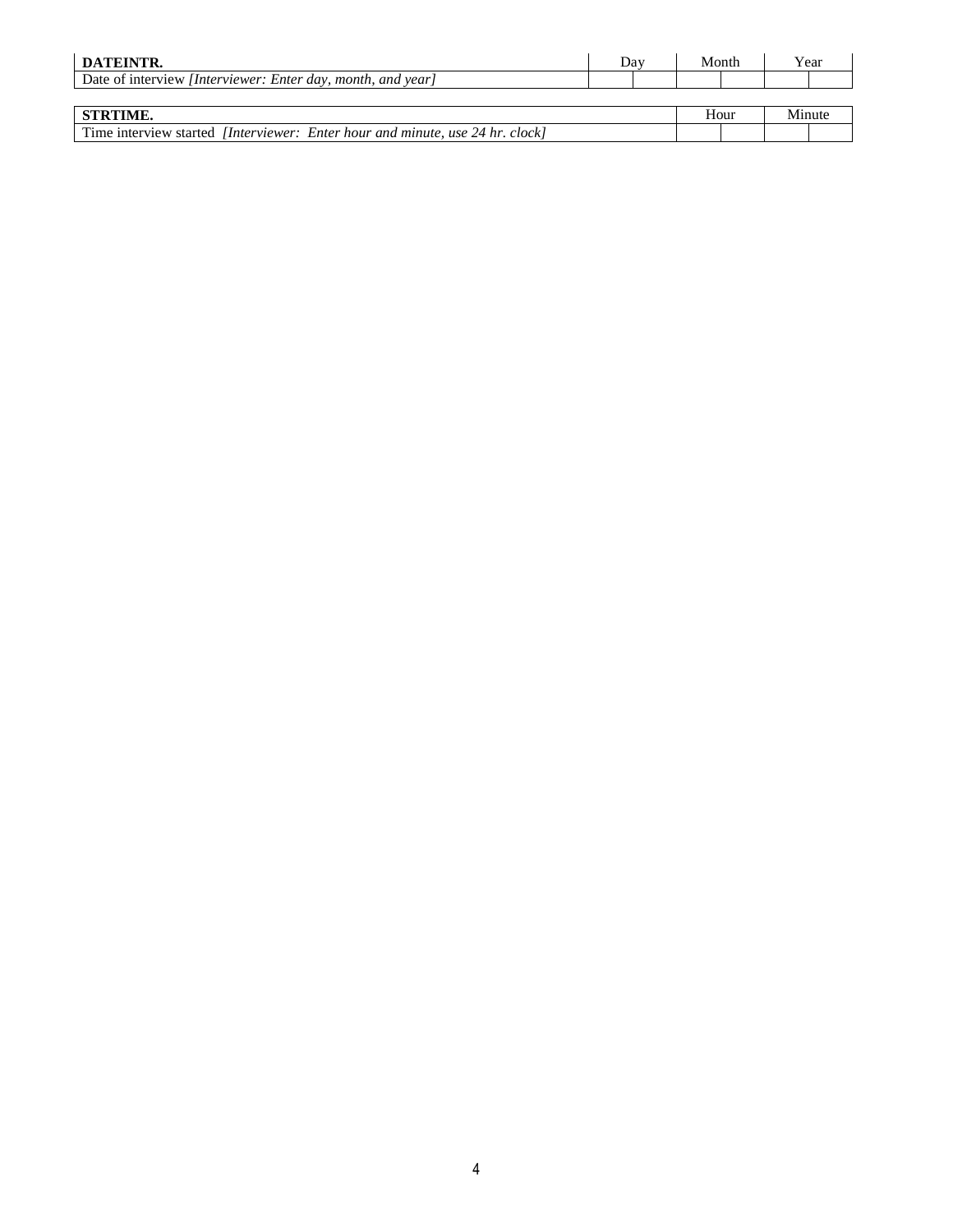*Interviewer: If a respondent firmly refuses to answer* any question, write "refused" in the answer space and continue to the next question.

#### **BEGIN INTERVIEW**

|    | Let's begin by recording a few facts about yourself.                                            |  |  |
|----|-------------------------------------------------------------------------------------------------|--|--|
| И. | How old are you?                                                                                |  |  |
|    | [Interviewer: Enter three digit number. Don't Know = 999]                                       |  |  |
|    | [Interviewer: If respondent is aged less than 18, stop interview and use cards to randomly draw |  |  |
|    | another respondent in the same household]                                                       |  |  |
|    |                                                                                                 |  |  |

|    |                                                                                         | Yes | Don't<br>know<br>DNR) |
|----|-----------------------------------------------------------------------------------------|-----|-----------------------|
| 2. | <b>Are you the head of the household?</b> [Interviewer: Circle correct response number] |     |                       |

# **3. Which Ghanaian language is your home language?** *[Interviewer: Prompt if necessary: That is, the language of your group of origin.]*

| English |     | Ga/Dangbe        |              | 262 |  |
|---------|-----|------------------|--------------|-----|--|
| Akan    | 260 | Dagbani          |              | 263 |  |
| Ewe     | 261 | Hausa            |              | 264 |  |
|         |     | Other [Specify]: | Post<br>code |     |  |

|                                                                                                      | Let's discuss economic conditions.                              |  |   |  |  |  |  |  |  |  |
|------------------------------------------------------------------------------------------------------|-----------------------------------------------------------------|--|---|--|--|--|--|--|--|--|
| Α.                                                                                                   | In general, how would you describe: [Read out response options] |  |   |  |  |  |  |  |  |  |
| Neither<br>Don't know<br>Very Bad<br>Fairly Bad<br>good nor<br>Very good Fairly Good<br>[DNR]<br>bad |                                                                 |  |   |  |  |  |  |  |  |  |
| А.                                                                                                   | The present economic condition of this<br>country?              |  | 4 |  |  |  |  |  |  |  |
| B.                                                                                                   | Your own present living conditions?                             |  |   |  |  |  |  |  |  |  |

| 5.<br>In general, how do you rate your living conditions compared to those of other Ghanaians? [Read out response options] |  |  |  |  |  |
|----------------------------------------------------------------------------------------------------------------------------|--|--|--|--|--|
| Much worse                                                                                                                 |  |  |  |  |  |
| Worse                                                                                                                      |  |  |  |  |  |
| Same                                                                                                                       |  |  |  |  |  |
| <b>Better</b>                                                                                                              |  |  |  |  |  |
| Much better                                                                                                                |  |  |  |  |  |
| Don't know <i>[Do not read]</i>                                                                                            |  |  |  |  |  |

| 6. | Looking back, how do you rate the following compared to twelve months ago? [Read out response options] |  |  |  |  |  |  |  |  |  |  |  |
|----|--------------------------------------------------------------------------------------------------------|--|--|--|--|--|--|--|--|--|--|--|
|    | Much<br>Don't know<br><b>Much Better</b><br>Worse<br>Same<br><b>Better</b><br>DNR1<br>worse            |  |  |  |  |  |  |  |  |  |  |  |
| А. | Economic conditions in this country?                                                                   |  |  |  |  |  |  |  |  |  |  |  |
| B. | Your living conditions?                                                                                |  |  |  |  |  |  |  |  |  |  |  |

|    | <b>Looking ahead, do you expect the following to be better or worse?</b> [Read out options] |               |       |      |               |                       |                     |
|----|---------------------------------------------------------------------------------------------|---------------|-------|------|---------------|-----------------------|---------------------|
|    |                                                                                             | Much<br>Worse | Worse | Same | <b>Better</b> | Much<br><b>Better</b> | Don't know<br>DNR 1 |
| А. | Economic conditions in this country in twelve  <br>months time?                             |               |       |      |               |                       |                     |
| B. | Your living conditions in twelve months time?                                               |               |       |      |               |                       |                     |

| 8. | Over the past year, how often, if ever, have you or anyone in your family gone without: [Read out options] |       |                       |                  |            |        |                     |  |  |
|----|------------------------------------------------------------------------------------------------------------|-------|-----------------------|------------------|------------|--------|---------------------|--|--|
|    |                                                                                                            | Never | Just once or<br>twice | Several<br>times | Many times | Always | Don't Know<br>[DNR] |  |  |
| А. | <b>Enough food to eat?</b>                                                                                 |       |                       |                  |            |        |                     |  |  |
| В. | Enough clean water for home use?                                                                           |       |                       |                  |            |        |                     |  |  |
| C. | <b>Medicines or medical treatment?</b>                                                                     |       |                       |                  |            |        |                     |  |  |
| D. | Enough fuel to cook your food?                                                                             |       |                       |                  |            |        |                     |  |  |
| Е. | A cash income?                                                                                             |       |                       |                  |            |        |                     |  |  |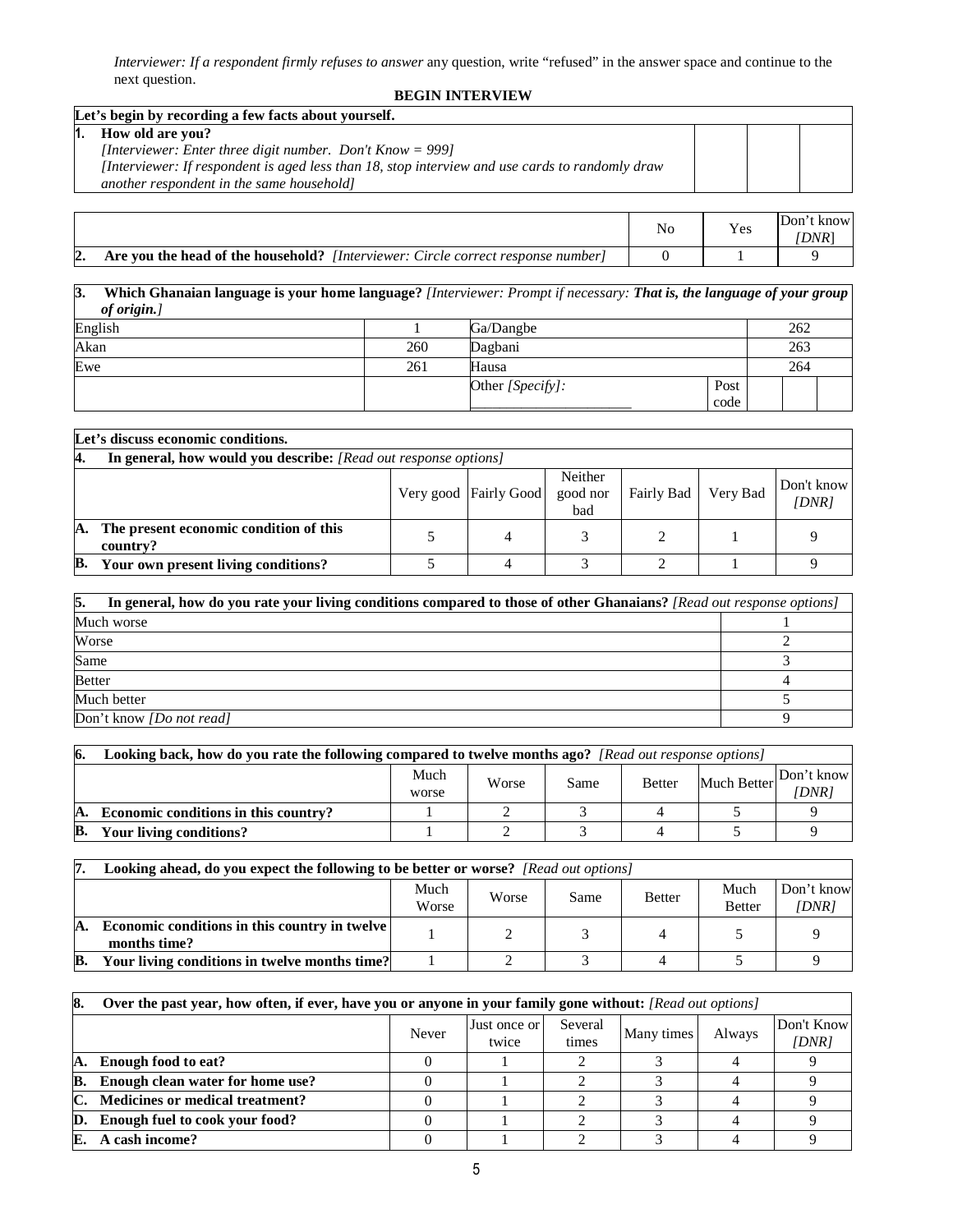| 9. | Over the past year, how often, if ever, have you or anyone in your family: [Read out options] |       |                       |                  |            |        |                     |  |  |  |  |
|----|-----------------------------------------------------------------------------------------------|-------|-----------------------|------------------|------------|--------|---------------------|--|--|--|--|
|    |                                                                                               | Never | Just once or<br>twice | Several<br>times | Many times | Always | Don't Know<br>DNR 1 |  |  |  |  |
|    | A. Feared crime in your own home?                                                             |       |                       |                  |            |        |                     |  |  |  |  |
|    | <b>B.</b> Had something stolen from your house?                                               |       |                       |                  |            |        |                     |  |  |  |  |
| C. | <b>Been physically attacked?</b>                                                              |       |                       |                  |            |        |                     |  |  |  |  |

#### **Which of the following statements is closest to your view? Choose Statement 1 or Statement 2.**  *[Interviewer: Probe for strength of opinion: Do you agree, or agree very strongly?]*

| Statement 1: The costs of reforming the economy are too   |                        | Statement 2: In order for the economy to get better in the   |                          |  |  |
|-----------------------------------------------------------|------------------------|--------------------------------------------------------------|--------------------------|--|--|
| high; the government should therefore abandon its current |                        | future, it is necessary for us to accept some hardships now. |                          |  |  |
| economic policies.                                        |                        |                                                              |                          |  |  |
| Agree Very Strongly With                                  | Agree With Statement 1 | Agree With Statement 2                                       | Agree Very Strongly With |  |  |
| Statement 1                                               |                        |                                                              | Statement 2              |  |  |
|                                                           |                        |                                                              |                          |  |  |
| Agree With Neither <i>[Do not read]</i>                   |                        |                                                              |                          |  |  |
| Don't know <i>[Do not read]</i>                           |                        |                                                              | Q                        |  |  |

| 11.                                                                                                                                                                                                         |                        |                        |  |                          |  |
|-------------------------------------------------------------------------------------------------------------------------------------------------------------------------------------------------------------|------------------------|------------------------|--|--------------------------|--|
| Statement 2: The government's economic policies have hurt<br>Statement 1: The government's economic policies have<br>helped most people; only a few have suffered.<br>most people and only benefited a few. |                        |                        |  |                          |  |
| Agree Very Strongly With                                                                                                                                                                                    | Agree With Statement 1 | Agree With Statement 2 |  | Agree Very Strongly With |  |
| Statement 1                                                                                                                                                                                                 |                        |                        |  | Statement 2              |  |
|                                                                                                                                                                                                             |                        |                        |  |                          |  |
| Agree With Neither <i>[Do not read]</i>                                                                                                                                                                     |                        |                        |  |                          |  |
| Don't know [Do not read]                                                                                                                                                                                    |                        |                        |  |                          |  |

| 12.            | How often do you get news from the following sources? [Read out options] |           |                               |       |              |       |            |  |  |  |  |
|----------------|--------------------------------------------------------------------------|-----------|-------------------------------|-------|--------------|-------|------------|--|--|--|--|
|                |                                                                          | Every day | $A$ few times a A few times a |       | Less than    | Never | Don't know |  |  |  |  |
|                |                                                                          |           | week                          | month | once a month |       | [DNR]      |  |  |  |  |
| А.             | Radio                                                                    |           |                               |       |              |       |            |  |  |  |  |
| B.             | <b>Television</b>                                                        |           |                               |       |              |       |            |  |  |  |  |
| $\mathbf{C}$ . | <b>Newspapers</b>                                                        |           |                               |       |              |       |            |  |  |  |  |

| [13. How interested would you say you are in public affairs? [Interviewer: Prompt if necessary: You know, in politics and |  |
|---------------------------------------------------------------------------------------------------------------------------|--|
| <b>government?</b> ] [Read out options]                                                                                   |  |
| Very interested                                                                                                           |  |
| Somewhat interested                                                                                                       |  |
| Not very interested                                                                                                       |  |
| Not at all interested                                                                                                     |  |
| Don't know <i>[Do not read]</i>                                                                                           |  |

| 14.<br>When you get together with your friends or family, would you say you discuss political matters: [Read out options] |  |  |  |  |
|---------------------------------------------------------------------------------------------------------------------------|--|--|--|--|
| Frequently                                                                                                                |  |  |  |  |
| Occasionally                                                                                                              |  |  |  |  |
| Never                                                                                                                     |  |  |  |  |
| Don't know <i>[Do not read]</i>                                                                                           |  |  |  |  |

# **15. In this country, how free are you:** *[Read out options]*

|    |                                                     | Not at all | Not very |      |      | Somewhat Completely Don't know |
|----|-----------------------------------------------------|------------|----------|------|------|--------------------------------|
|    |                                                     | free       | free     | free | free | DNR 1                          |
| А. | To say what you think                               |            |          |      |      |                                |
| В. | To join any political organization you want         |            |          |      |      |                                |
| C. | To choose who to vote for without feeling pressured |            |          |      |      |                                |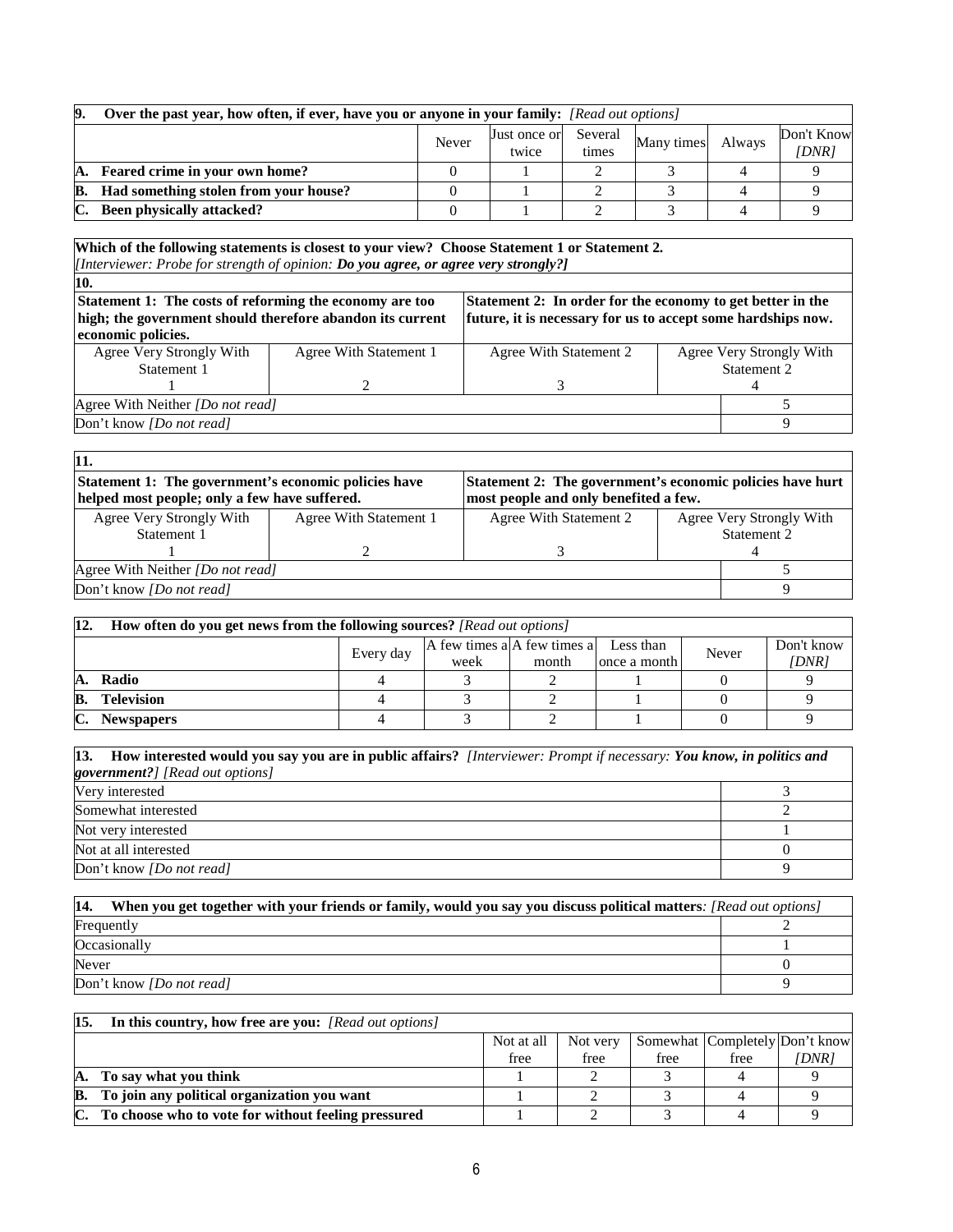**Lets talk for a moment about the kind of society you would like to have in this country. Which of the following statements is closest to your view? Choose Statement 1 or Statement 2.** *[Interviewer: Probe for strength of opinion: Do you agree or agree very strongly?]*

| Statement 1: Citizens should be more active in questioning | Statement 2: In our country, citizens should show more |  |                          |  |  |
|------------------------------------------------------------|--------------------------------------------------------|--|--------------------------|--|--|
|                                                            | respect for authority.                                 |  |                          |  |  |
| Agree With Statement 1                                     | Agree With Statement 2                                 |  | Agree Very Strongly With |  |  |
|                                                            |                                                        |  | Statement 2              |  |  |
|                                                            |                                                        |  |                          |  |  |
| Agree With Neither <i>[Do not read]</i>                    |                                                        |  |                          |  |  |
|                                                            |                                                        |  |                          |  |  |
|                                                            |                                                        |  |                          |  |  |

| 17.                                                        |                        |                                                                |  |                          |  |  |
|------------------------------------------------------------|------------------------|----------------------------------------------------------------|--|--------------------------|--|--|
| Statement 1: Since leaders represent everyone, they should |                        | Statement 2: Once in office, leaders are obliged to help their |  |                          |  |  |
| not favour their own family or group.                      |                        | home community.                                                |  |                          |  |  |
| Agree Very Strongly With                                   | Agree With Statement 1 | Agree With Statement 2                                         |  | Agree Very Strongly With |  |  |
| Statement 1                                                |                        |                                                                |  | Statement 2              |  |  |
|                                                            |                        |                                                                |  |                          |  |  |
| Agree With Neither <i>[Do not read]</i>                    |                        |                                                                |  |                          |  |  |
| Don't know <i>[Do not read]</i>                            |                        |                                                                |  |                          |  |  |
|                                                            |                        |                                                                |  |                          |  |  |

| 18.                                                                                  |                                                         |                        |                          |  |
|--------------------------------------------------------------------------------------|---------------------------------------------------------|------------------------|--------------------------|--|
| Statement 1: People are like children; the government should                         | Statement 2: Government is like an employee; the people |                        |                          |  |
| should be the bosses who control the government.<br>take care of them like a parent. |                                                         |                        |                          |  |
| Agree Very Strongly With                                                             | Agree With Statement 1                                  | Agree With Statement 2 | Agree Very Strongly With |  |
| Statement 1                                                                          |                                                         |                        | Statement 2              |  |
|                                                                                      |                                                         |                        |                          |  |
| Agree With Neither [Do not read]                                                     |                                                         |                        |                          |  |
| Don't know <i>[Do not read]</i>                                                      |                                                         |                        |                          |  |

| 19.                                                                                                           |                        |                        |  |                          |  |  |
|---------------------------------------------------------------------------------------------------------------|------------------------|------------------------|--|--------------------------|--|--|
| Statement 1: Government should be able to ban any<br>Statement 2: We should be able to join any organization, |                        |                        |  |                          |  |  |
| organization that goes against its policies.<br>whether or not the government approves of it.                 |                        |                        |  |                          |  |  |
| Agree Very Strongly With                                                                                      | Agree With Statement 1 | Agree With Statement 2 |  | Agree Very Strongly With |  |  |
| Statement 1                                                                                                   |                        |                        |  | Statement 2              |  |  |
|                                                                                                               |                        |                        |  |                          |  |  |
| Agree With Neither <i>[Do not read]</i>                                                                       |                        |                        |  |                          |  |  |
| Don't know [Do not read]                                                                                      |                        |                        |  |                          |  |  |

| 20.                                                                                                         |                        |                                                           |  |                          |  |  |
|-------------------------------------------------------------------------------------------------------------|------------------------|-----------------------------------------------------------|--|--------------------------|--|--|
| Statement 1: Government should be able to close                                                             |                        | Statement 2: The news media should be free to publish any |  |                          |  |  |
| story that they see fit without fear of being shut down.<br>newspapers that print stories it does not like. |                        |                                                           |  |                          |  |  |
| Agree Very Strongly With                                                                                    | Agree With Statement 1 | Agree With Statement 2                                    |  | Agree Very Strongly With |  |  |
| Statement 1                                                                                                 |                        |                                                           |  | Statement 2              |  |  |
|                                                                                                             |                        |                                                           |  |                          |  |  |
| Agree With Neither <i>[Do not read]</i>                                                                     |                        |                                                           |  |                          |  |  |
| Don't know [Do not read]                                                                                    |                        |                                                           |  |                          |  |  |

| 21.                                                       |                        |                                                                                                                    |  |                          |  |
|-----------------------------------------------------------|------------------------|--------------------------------------------------------------------------------------------------------------------|--|--------------------------|--|
|                                                           |                        | Statement 1: Government should not allow the expression of Statement 2: People should be able to speak their minds |  |                          |  |
| political views that are fundamentally different from the |                        | about politics free of government influence, no matter how                                                         |  |                          |  |
| views of the majority.                                    |                        | unpopular their views may be.                                                                                      |  |                          |  |
| Agree Very Strongly With                                  | Agree With Statement 1 | Agree With Statement 2                                                                                             |  | Agree Very Strongly With |  |
| Statement 1                                               |                        |                                                                                                                    |  | Statement 2              |  |
|                                                           |                        |                                                                                                                    |  |                          |  |
| Agree With Neither <i>[Do not read]</i>                   |                        |                                                                                                                    |  |                          |  |
| Don't know [Do not read]                                  |                        |                                                                                                                    |  |                          |  |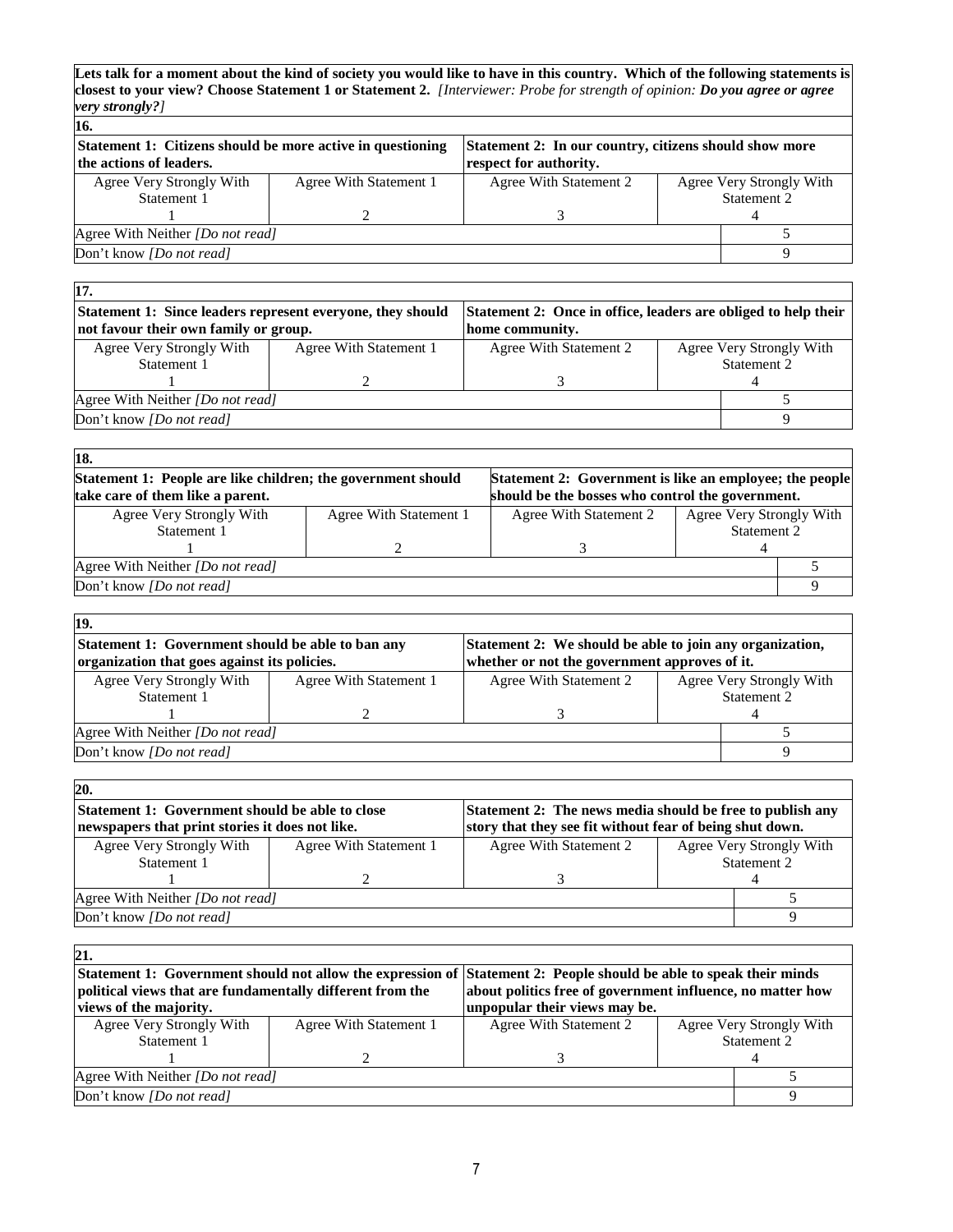#### **Let's turn to your role in the community.**

**22. Now I am going to read out a list of groups that people join or attend. For each one, could you tell me whether you are an official leader, an active member, an inactive member, or not a member.** 

|    |                                               | Official | Active | Inactive | Not a Member | Don't Know |
|----|-----------------------------------------------|----------|--------|----------|--------------|------------|
|    |                                               | eader    | Member | Member   |              | [DNR]      |
| A. | A religious group (e.g., church, mosque)      |          |        |          |              |            |
| B  | Some other voluntary association or community |          |        |          |              |            |
|    | group                                         |          |        |          |              |            |

**23. Here is a list of actions that people sometimes take as citizens. For each of these, please tell me whether you, personally, have done any of these things during the past year.** *[If Yes, read out options 2-4].* **If not, would you do this if you had the chance?** *[For No,* 

*read out options 0 and 1]* 

|    |                                               | <b>YES</b> |  |                             | NO                         | Don't know             |       |  |
|----|-----------------------------------------------|------------|--|-----------------------------|----------------------------|------------------------|-------|--|
|    |                                               | Often      |  | Several times Once or twice | Would if had<br>the chance | Would never<br>do this | (DNR) |  |
| А. | <b>Attended a community meeting</b>           |            |  |                             |                            |                        |       |  |
| B. | Got together with others to raise<br>an issue |            |  |                             |                            |                        |       |  |
| C. | Attended a demonstration or<br>protest march  |            |  |                             |                            |                        |       |  |

| 23D.<br>With regard to the most recent, 2004 national elections, which statement is true for you? [Read out options] |   |
|----------------------------------------------------------------------------------------------------------------------|---|
| You were not registered or you were too young to vote                                                                |   |
| You voted in the elections                                                                                           |   |
| You decided not to vote                                                                                              |   |
| You could not find the polling station                                                                               |   |
| You were prevented from voting                                                                                       |   |
| You did not have time to vote                                                                                        |   |
| Did not vote for some other reason                                                                                   | h |
| Don't Know / Can't remember <i>[DNR]</i>                                                                             |   |

| 24. | In your opinion, how likely is it that you could get together with others and make: [Read out options]        |                      |                    |                    |             |                     |  |  |
|-----|---------------------------------------------------------------------------------------------------------------|----------------------|--------------------|--------------------|-------------|---------------------|--|--|
|     |                                                                                                               | Not at all<br>likely | Not very<br>likely | Somewhat<br>likely | Very likely | Don't know<br>[DNR] |  |  |
| А.  | Your elected Assembly man/woman listen to<br>vour concerns about a matter of importance to<br>the community?  |                      |                    |                    | 3           |                     |  |  |
| В.  | <b>Your Member of Parliament listen to your</b><br>concerns about a matter of importance to the<br>community? |                      |                    |                    |             |                     |  |  |

#### **25. During the past year, how often have you contacted any of the following persons about some important problem or to give them your views?** *[Read out options]*

|                                     | Never | Only once | A few times | Often | Don't know<br>[DNR] |
|-------------------------------------|-------|-----------|-------------|-------|---------------------|
| An Assembly man/woman<br>A.         |       |           |             |       |                     |
| B.<br><b>A Member of Parliament</b> |       |           |             |       |                     |
| An official of a government agency  |       |           |             |       |                     |

**26. Think of the last time you contacted any of these leaders. Did you go:** *[If respondent answered 0=Never for ALL PARTS of Q25, i.e. they NEVER contacted any of these leaders, circle code 7=Not applicable in both parts of Q26]*

|                           | Alone                | With a group        | Not applicable<br>(did not contact)<br>any) | Don't know<br>(DNR) |
|---------------------------|----------------------|---------------------|---------------------------------------------|---------------------|
| A. Alone or with a group? |                      |                     |                                             |                     |
|                           |                      |                     |                                             |                     |
|                           | Community<br>problem | Personal<br>problem | Not applicable<br>(did not contact)<br>any) | Don't know<br>(DNR) |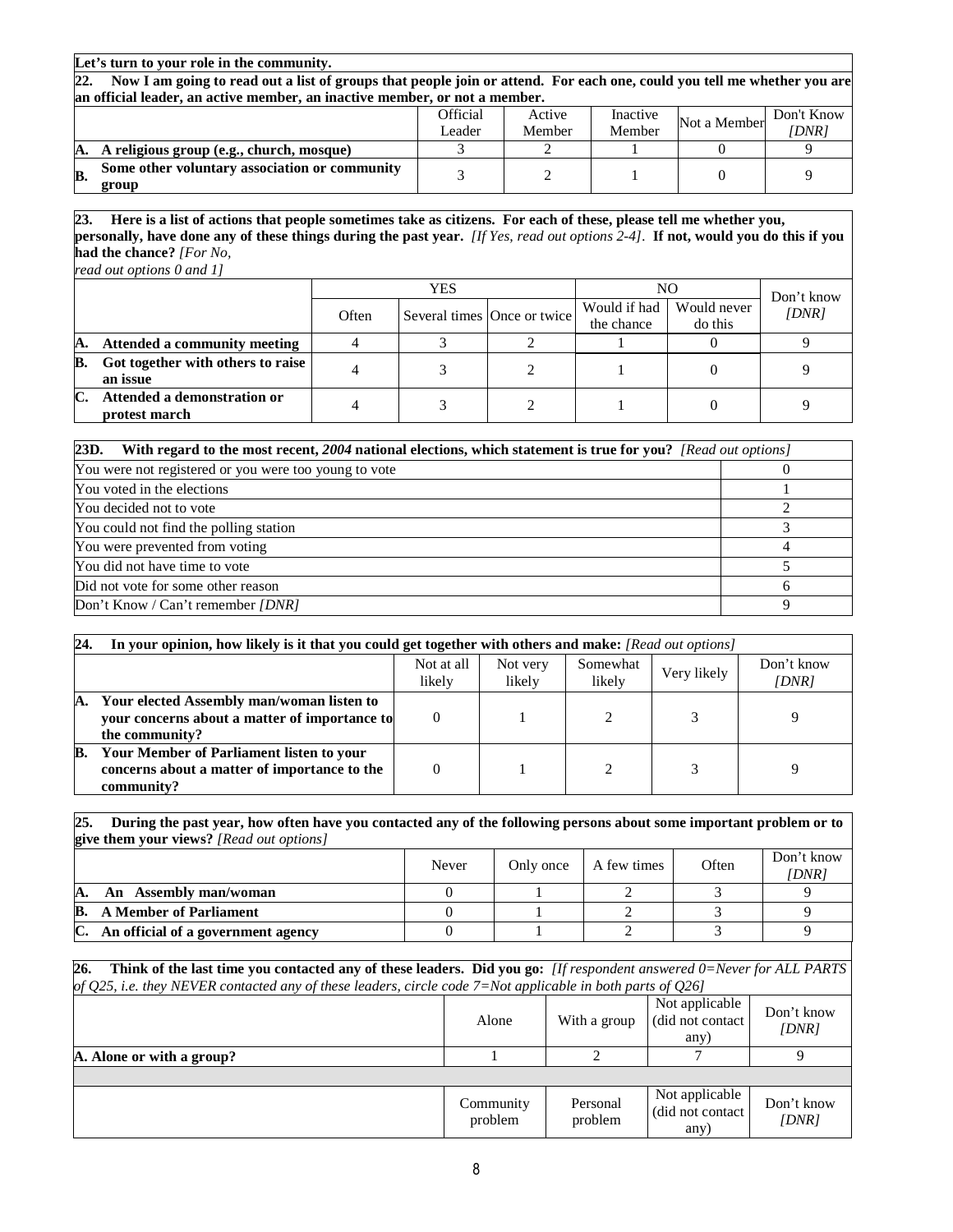| <b>B.</b> To discuss a community problem or a personal |  |  |
|--------------------------------------------------------|--|--|
| problem'.                                              |  |  |

| 27. | During the past year, how often have you contacted any of the following persons about some important problem or to<br>give them your views? [Read out options] |       |           |             |       |                     |  |
|-----|----------------------------------------------------------------------------------------------------------------------------------------------------------------|-------|-----------|-------------|-------|---------------------|--|
|     |                                                                                                                                                                | Never | Only once | A few times | Often | Don't know<br>[DNR] |  |
| A.  | A religious leader                                                                                                                                             |       |           |             |       |                     |  |
| B.  | A traditional ruler                                                                                                                                            |       |           |             |       |                     |  |
| C.  | Some other influential person (prompt if<br>necessary: You know, someone with more money<br>or power than you who can speak on your<br>behalf.)                |       |           |             |       |                     |  |

# **27. During the past year, how often have you contacted any of the following persons about some important problem or to**

#### **28. Think of the last time you contacted any of these leaders. Did you go:** *[If respondent answered 0=Never for ALL PARTS of Q27, i.e. they NEVER contacted any of these leaders, circle code 7=Not applicable in both parts of Q28]*

| $\overline{J}$ and $\overline{J}$ and $\overline{J}$               | Alone                | With a group        | <u>J 2019 - J 1</u><br>Not applicable<br>(did not contact<br>any) | Don't know<br>(DNR) |
|--------------------------------------------------------------------|----------------------|---------------------|-------------------------------------------------------------------|---------------------|
| A. Alone or with a group?                                          |                      |                     |                                                                   | 9                   |
|                                                                    |                      |                     |                                                                   |                     |
|                                                                    | Community<br>problem | Personal<br>problem | Not applicable<br>(did not contact)<br>any)                       | Don't know<br>[DNR] |
| <b>B.</b> To discuss a community problem or a personal<br>problem? |                      |                     |                                                                   | 9                   |

**29. There are many ways to govern a country. Would you disapprove or approve of the following alternatives?**  *[Interviewer: Probe for strength of opinion.]*

|    |                                                                                               | Strongly<br>Disapprove | Disapprove | Neither<br>Approve<br>Nor.<br>Disapprove<br>[DNR] | Approve        | Strongly<br>Approve | Don't know<br>IDNR |
|----|-----------------------------------------------------------------------------------------------|------------------------|------------|---------------------------------------------------|----------------|---------------------|--------------------|
| А. | Only one political party is allowed to stand<br>for election and hold office.                 |                        |            |                                                   |                |                     |                    |
| B. | The army comes in to govern the country.                                                      |                        | ◠          |                                                   |                |                     |                    |
|    | <b>Elections and Parliament are abolished so</b><br>that the president can decide everything. |                        | ◠          |                                                   | $\overline{4}$ |                     |                    |

*[Interviewer: In the section that follows, which asks questions about democracy, always read the question in the language of the interview, but always read "democracy" in English. Translate "democracy" into local language only if respondent does not understand English term. Be sure to ask ALL questions of ALL respondents, even if they have difficulty understanding the term "democracy".]* 

| 30. Which of these three statements is closest to your own opinion? [Read out statements. Only one option to be chosen.      |  |  |  |  |
|------------------------------------------------------------------------------------------------------------------------------|--|--|--|--|
| Read the question in the language of the interview, but always read "democracy" in English. Translate "democracy" into local |  |  |  |  |
| language only if respondent does not understand English term.]                                                               |  |  |  |  |
| <b>STATEMENT 1: Democracy is preferable to any other kind of government.</b>                                                 |  |  |  |  |
| <b>STATEMENT 2: In some circumstances, a non-democratic government can be preferable.</b>                                    |  |  |  |  |
| STATEMENT 3: For someone like me, it doesn't matter what kind of government we have.                                         |  |  |  |  |
| Don't know <i>[Do not read]</i>                                                                                              |  |  |  |  |

#### **31. Which of the following statements is closest to your view? Choose Statement 1 or Statement 2.**  *[Interviewer: Probe for strength of opinion: Do you agree or agree very strongly?]*

| Statement 1: We should choose our leaders in this country<br>through regular, open and honest elections. |                        | Statement 2: Since elections sometimes produce bad results,<br>we should adopt other methods for choosing this country's<br>leaders. |                          |  |  |
|----------------------------------------------------------------------------------------------------------|------------------------|--------------------------------------------------------------------------------------------------------------------------------------|--------------------------|--|--|
| Agree Very Strongly With                                                                                 | Agree With Statement 1 | Agree With Statement 2                                                                                                               | Agree Very Strongly With |  |  |
| Statement 1                                                                                              |                        |                                                                                                                                      | Statement 2              |  |  |
|                                                                                                          |                        |                                                                                                                                      |                          |  |  |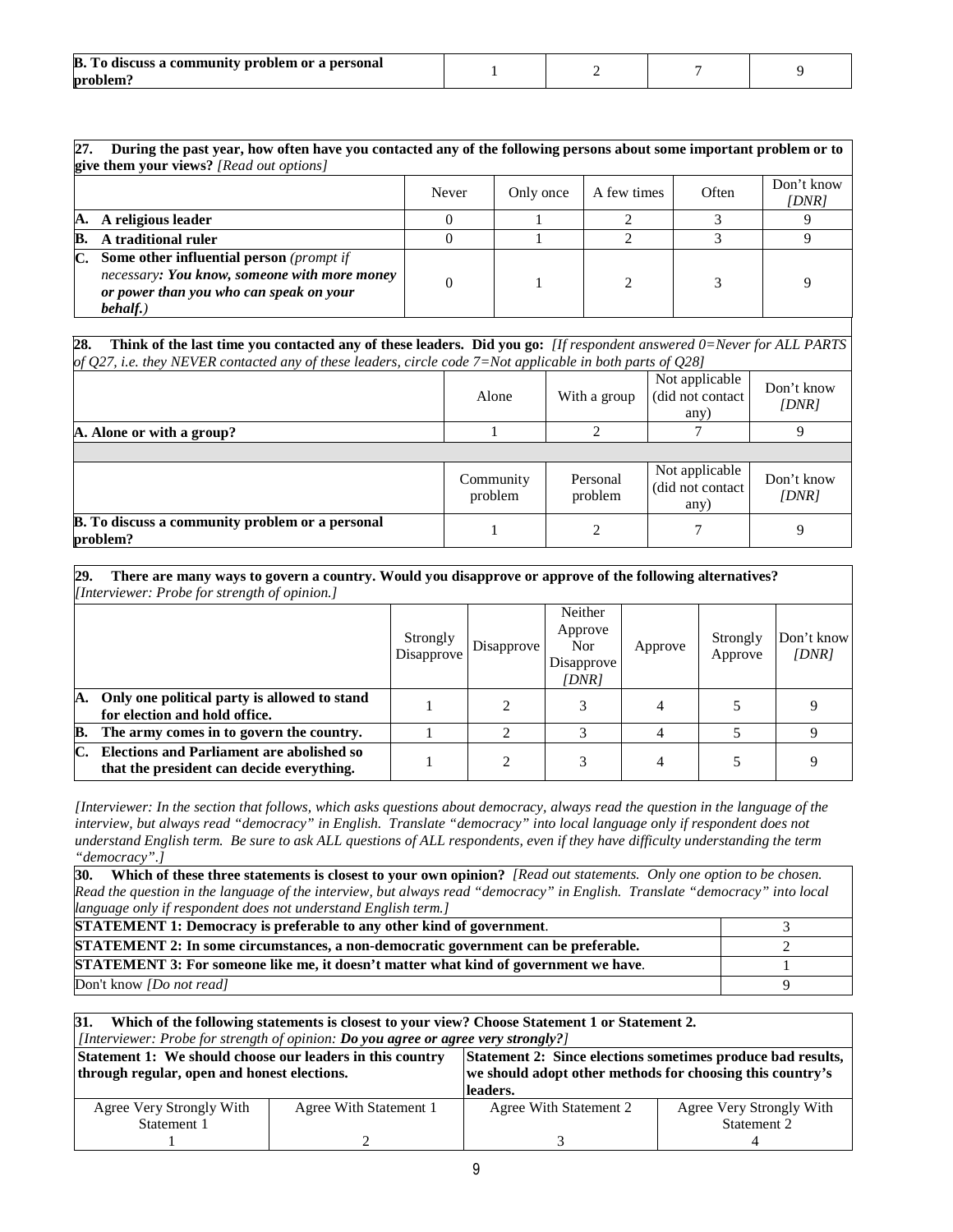| Agree With Neither<br><i>IDo not readl</i> |  |
|--------------------------------------------|--|
| Don't know<br>Do not read                  |  |

| 32.                                                                                                                            |                                                                                                                      |                        |  |                          |
|--------------------------------------------------------------------------------------------------------------------------------|----------------------------------------------------------------------------------------------------------------------|------------------------|--|--------------------------|
| Statement 1: Political parties create division and confusion;<br>it is therefore unnecessary to have many political parties in | Statement 2: Many political parties are needed to make sure<br>that Ghanaians have real choices in who governs them. |                        |  |                          |
| Ghana.                                                                                                                         |                                                                                                                      |                        |  |                          |
| Agree Very Strongly With                                                                                                       | Agree With Statement 1                                                                                               | Agree With Statement 2 |  | Agree Very Strongly With |
| Statement 1                                                                                                                    |                                                                                                                      |                        |  | Statement 2              |
|                                                                                                                                |                                                                                                                      |                        |  |                          |
| Agree With Neither [Do not read]                                                                                               |                                                                                                                      |                        |  |                          |
| Don't know <i>[Do not read]</i>                                                                                                |                                                                                                                      |                        |  |                          |
|                                                                                                                                |                                                                                                                      |                        |  |                          |

| 33.                                                             |                                                              |                                                              |             |                          |  |
|-----------------------------------------------------------------|--------------------------------------------------------------|--------------------------------------------------------------|-------------|--------------------------|--|
| <b>Statement 1: Parliament should ensure that the President</b> |                                                              | Statement 2: The President should be able to devote his full |             |                          |  |
| explains to it on a regular basis how his government spends     | attention to developing the country rather than wasting time |                                                              |             |                          |  |
| the taxpayers' money.                                           |                                                              | justifying his actions.                                      |             |                          |  |
| Agree Very Strongly With                                        | Agree With Statement 1                                       | Agree With Statement 2                                       |             | Agree Very Strongly With |  |
| Statement 1                                                     |                                                              |                                                              | Statement 2 |                          |  |
|                                                                 |                                                              |                                                              |             |                          |  |
| Agree With Neither [Do not read]                                |                                                              |                                                              |             |                          |  |
| Don't know [Do not read]                                        |                                                              |                                                              |             |                          |  |
|                                                                 |                                                              |                                                              |             |                          |  |

| 34.                                                                                                               |                                                                                                                             |                        |  |                          |
|-------------------------------------------------------------------------------------------------------------------|-----------------------------------------------------------------------------------------------------------------------------|------------------------|--|--------------------------|
| <b>Statement 1: Opposition parties should regularly examine</b><br>and criticize government policies and actions. | Statement 2: Opposition parties should concentrate on<br>cooperating with government and helping it develop the<br>country. |                        |  |                          |
| Agree Very Strongly With                                                                                          | Agree With Statement 1                                                                                                      | Agree With Statement 2 |  | Agree Very Strongly With |
| Statement 1                                                                                                       |                                                                                                                             |                        |  | Statement 2              |
|                                                                                                                   |                                                                                                                             |                        |  | 4                        |
| Agree With Neither <i>[Do not read]</i>                                                                           |                                                                                                                             |                        |  |                          |
| Don't know <i>[Do not read]</i>                                                                                   |                                                                                                                             |                        |  |                          |
|                                                                                                                   |                                                                                                                             |                        |  |                          |

| 35.                                                                                                                |                        |                                                                                                 |                          |
|--------------------------------------------------------------------------------------------------------------------|------------------------|-------------------------------------------------------------------------------------------------|--------------------------|
| Statement 1: The news media should constantly investigate<br>and report on corruption and the mistakes made by the |                        | Statement 2: Too much reporting on negative events, like<br>corruption, only harms the country. |                          |
| government.                                                                                                        |                        |                                                                                                 |                          |
| Agree Very Strongly With                                                                                           | Agree With Statement 1 | Agree With Statement 2                                                                          | Agree Very Strongly With |
| Statement 1                                                                                                        |                        |                                                                                                 | Statement 2              |
|                                                                                                                    |                        |                                                                                                 |                          |
| Agree With Neither <i>[Do not read]</i>                                                                            |                        |                                                                                                 |                          |
| Don't know <i>[Do not read]</i>                                                                                    |                        |                                                                                                 |                          |

| 36.                                                                                                                      |                                                           |                        |  |                                         |
|--------------------------------------------------------------------------------------------------------------------------|-----------------------------------------------------------|------------------------|--|-----------------------------------------|
| Statement 1: Members of Parliament represent the people;                                                                 | Statement 2: Since the President represents all of us, he |                        |  |                                         |
| should pass laws without worrying about what Parliament<br>therefore they should make laws for this country, even if the |                                                           |                        |  |                                         |
| <b>President does not agree.</b>                                                                                         |                                                           | thinks.                |  |                                         |
| Agree Very Strongly With<br>Statement 1                                                                                  | Agree With Statement 1                                    | Agree With Statement 2 |  | Agree Very Strongly With<br>Statement 2 |
| Agree With Neither <i>[Do not read]</i>                                                                                  |                                                           |                        |  |                                         |
| Don't know [Do not read]                                                                                                 |                                                           |                        |  |                                         |

| 37.                                                                                                                  |                        |                                               |  |                          |
|----------------------------------------------------------------------------------------------------------------------|------------------------|-----------------------------------------------|--|--------------------------|
| Statement 1: Since the President was elected to lead the<br>Statement 2: The President must always obey the laws and |                        |                                               |  |                          |
| country, he should not be bound by laws or court decisions                                                           |                        | the courts, even if he thinks they are wrong. |  |                          |
| that he thinks are wrong.                                                                                            |                        |                                               |  |                          |
| Agree Very Strongly With                                                                                             | Agree With Statement 1 | Agree With Statement 2                        |  | Agree Very Strongly With |
| Statement 1                                                                                                          |                        |                                               |  | Statement 2              |
|                                                                                                                      |                        |                                               |  |                          |
| Agree With Neither [Do not read]                                                                                     |                        |                                               |  |                          |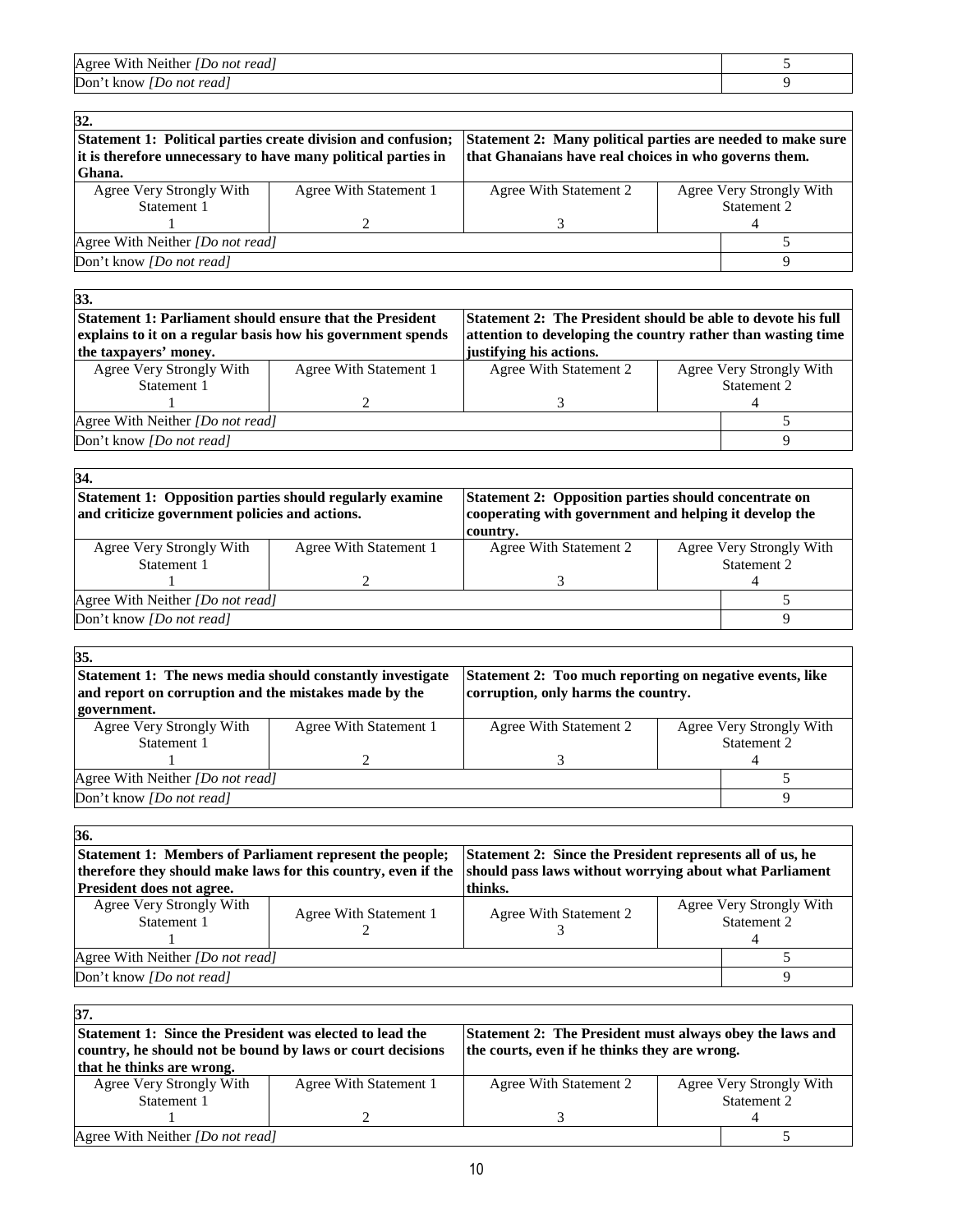Don't know *[Do not read]* 9

| 38.<br>Statement 1: The Constitution should limit the president to<br><b>Statement 2: There should be no constitutional limit on how</b><br>serving a maximum of two terms in office.<br>long the president can serve. |                        |                        |  |                          |  |
|------------------------------------------------------------------------------------------------------------------------------------------------------------------------------------------------------------------------|------------------------|------------------------|--|--------------------------|--|
| Agree Very Strongly With                                                                                                                                                                                               | Agree With Statement 1 | Agree With Statement 2 |  | Agree Very Strongly With |  |
| Statement 1                                                                                                                                                                                                            |                        |                        |  | Statement 2              |  |
|                                                                                                                                                                                                                        |                        |                        |  |                          |  |
| Agree With Neither [Do not read]                                                                                                                                                                                       |                        |                        |  |                          |  |
| Don't know <i>[Do not read]</i>                                                                                                                                                                                        |                        |                        |  |                          |  |
|                                                                                                                                                                                                                        |                        |                        |  |                          |  |

| 39.<br>Statement 1: Our present system of elected government<br>Statement 2: If our present system cannot produce results<br>should be given more time to deal with inherited problems.<br>soon, we should try another form of government. |                        |                        |  |                          |  |  |
|--------------------------------------------------------------------------------------------------------------------------------------------------------------------------------------------------------------------------------------------|------------------------|------------------------|--|--------------------------|--|--|
| Agree Very Strongly With                                                                                                                                                                                                                   | Agree With Statement 1 | Agree With Statement 2 |  | Agree Very Strongly With |  |  |
| Statement 1                                                                                                                                                                                                                                |                        |                        |  | Statement 2              |  |  |
|                                                                                                                                                                                                                                            |                        |                        |  |                          |  |  |
| Agree With Neither <i>[Do not read]</i>                                                                                                                                                                                                    |                        |                        |  |                          |  |  |
| Don't know <i>[Do not read]</i>                                                                                                                                                                                                            |                        |                        |  |                          |  |  |
|                                                                                                                                                                                                                                            |                        |                        |  |                          |  |  |

| 40.<br>If you had to choose, which one of the following things: [Read out options] |                                       |                                                         |                                                |                                                     |                        |                     |  |
|------------------------------------------------------------------------------------|---------------------------------------|---------------------------------------------------------|------------------------------------------------|-----------------------------------------------------|------------------------|---------------------|--|
|                                                                                    | Maintaining<br>order in the<br>nation | Giving people<br>more say in<br>government<br>decisions | Protecting<br>people's right<br>to live freely | Improving<br>economic<br>conditions for<br>the poor | None of these<br>[DNR] | Don't Know<br>[DNR] |  |
| Is most important?<br>А.                                                           |                                       |                                                         |                                                |                                                     |                        |                     |  |
| And which would be the next<br>B.<br>most important?                               |                                       |                                                         |                                                |                                                     |                        |                     |  |

| Now let us speak about the political system in this country?                            |                                                                                                                         |                  |                                           |                               |                 |            |
|-----------------------------------------------------------------------------------------|-------------------------------------------------------------------------------------------------------------------------|------------------|-------------------------------------------|-------------------------------|-----------------|------------|
| 41.                                                                                     | Can you tell me the name of: [Interviewer: Write down respondent's answer. Then circle correct code. If you do not know |                  |                                           |                               |                 |            |
|                                                                                         | correct name, consult your supervisor, fill in the correct name, and circle relevant code before leaving PSU.]          |                  |                                           |                               |                 |            |
|                                                                                         |                                                                                                                         |                  | <b>Know But</b><br>Can't<br>Remembel<br>r | Incorrect<br>Guess            | Correct<br>Name | Don't Know |
| A. Your Member of<br><b>Parliament?</b>                                                 | <b>41a1.</b> Name:<br>Correct answer is:                                                                                | 41a2.            |                                           | $\mathcal{L}$                 | 3               |            |
| <b>B.</b> Your country's Minister of<br><b>Finance and Economic</b><br><b>Planning?</b> | <b>41b1.</b> Name:<br>[correct answer is: Hon. Kwadwo Baah<br>Wiredu]                                                   | 41 <sub>b2</sub> |                                           | $\mathfrak{D}_{\mathfrak{p}}$ |                 |            |

**42A. In your opinion how much of a democracy is Ghana today?** *[Read out options. Accept only one option. Read the question in the language of the interview, but always read "democracy" in English Translate "democracy" into local language only if respondent does not understand English term.]* A full democracy and the set of the set of the set of the set of the set of the set of the set of the set of the set of the set of the set of the set of the set of the set of the set of the set of the set of the set of the A democracy, but with minor problems 3 A democracy, with major problems 2 Not a democracy and the state of the state of the state of the state of the state of the state of the state of the state of the state of the state of the state of the state of the state of the state of the state of the sta Do not understand question /do not understand what 'democracy' is *[Do not read]* 8 Don't know *[Do not read]* 9

**42B. Alex lives in a country with many political parties and free elections. Everyone is free to speak their minds about politics and to vote for the party of their choice. Elections sometimes lead to a change of ruling party. In your opinion, how much of a democracy is Alex's country?** *[Read out options. Accept only one option. Read the question in the language of the*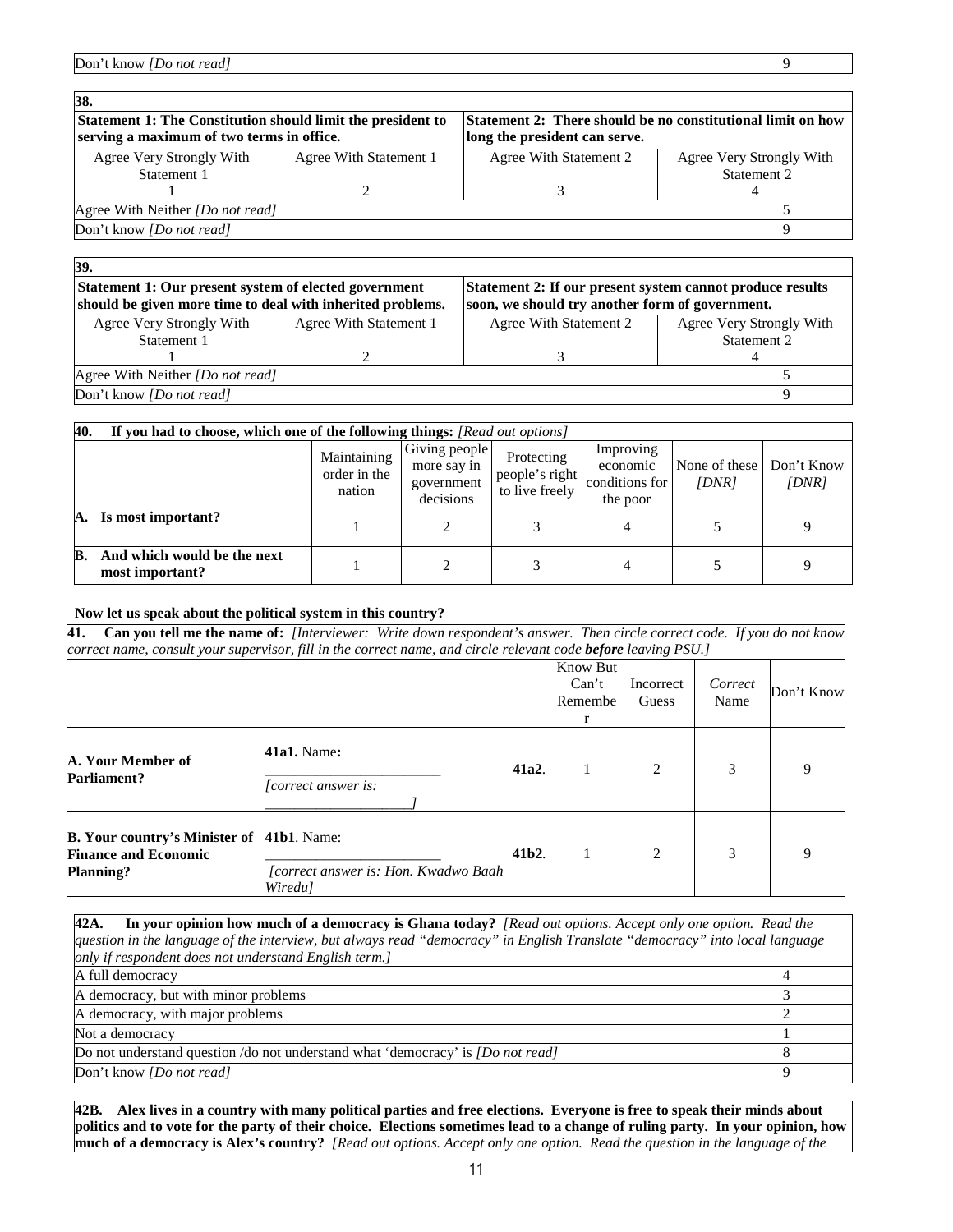| interview, but always read "democracy" in English Translate "democracy" into local language only if respondent does not |  |  |  |  |
|-------------------------------------------------------------------------------------------------------------------------|--|--|--|--|
| understand English term.]                                                                                               |  |  |  |  |
| A full democracy                                                                                                        |  |  |  |  |
| A democracy, but with minor problems                                                                                    |  |  |  |  |
| A democracy, with major problems                                                                                        |  |  |  |  |
| Not a democracy                                                                                                         |  |  |  |  |
| Do not understand question /do not understand what 'democracy' is <i>[Do not read]</i>                                  |  |  |  |  |
| Don't know <i>[Do not read]</i>                                                                                         |  |  |  |  |

**42C. Beatrice lives in a country with regular elections. It has one large political party and many small ones. People are free to express their opinions and to vote as they please. But so far, elections have not led to a change of ruling party. In your opinion, how much of a democracy is Beatrice's country?** *[Read out options. Accept only one option. Read the question in the language of the interview, but always read "democracy" in English Translate "democracy" into local language only if respondent does not understand English term.]*

| A full democracy                                                                       |  |
|----------------------------------------------------------------------------------------|--|
| A democracy, but with minor problems                                                   |  |
| A democracy, with major problems                                                       |  |
| Not a democracy                                                                        |  |
| Do not understand question /do not understand what 'democracy' is <i>[Do not read]</i> |  |

**42D. Charles lives in a country with regular elections. It has one big political party and many small ones. People are afraid to express political opinions or to vote for the opposition. The opposition is so weak that it seems that it can never win an election. In your opinion, how much of a democracy is Charles' country?** *[Read out options. Accept only one option. Read the question in the language of the interview, but always read "democracy" in English Translate "democracy" into local language only if respondent does not understand English term.]*

| A full democracy                                                                       |  |
|----------------------------------------------------------------------------------------|--|
| A democracy, but with minor problems                                                   |  |
| A democracy, with major problems                                                       |  |
| Not a democracy                                                                        |  |
| Do not understand question /do not understand what 'democracy' is <i>[Do not read]</i> |  |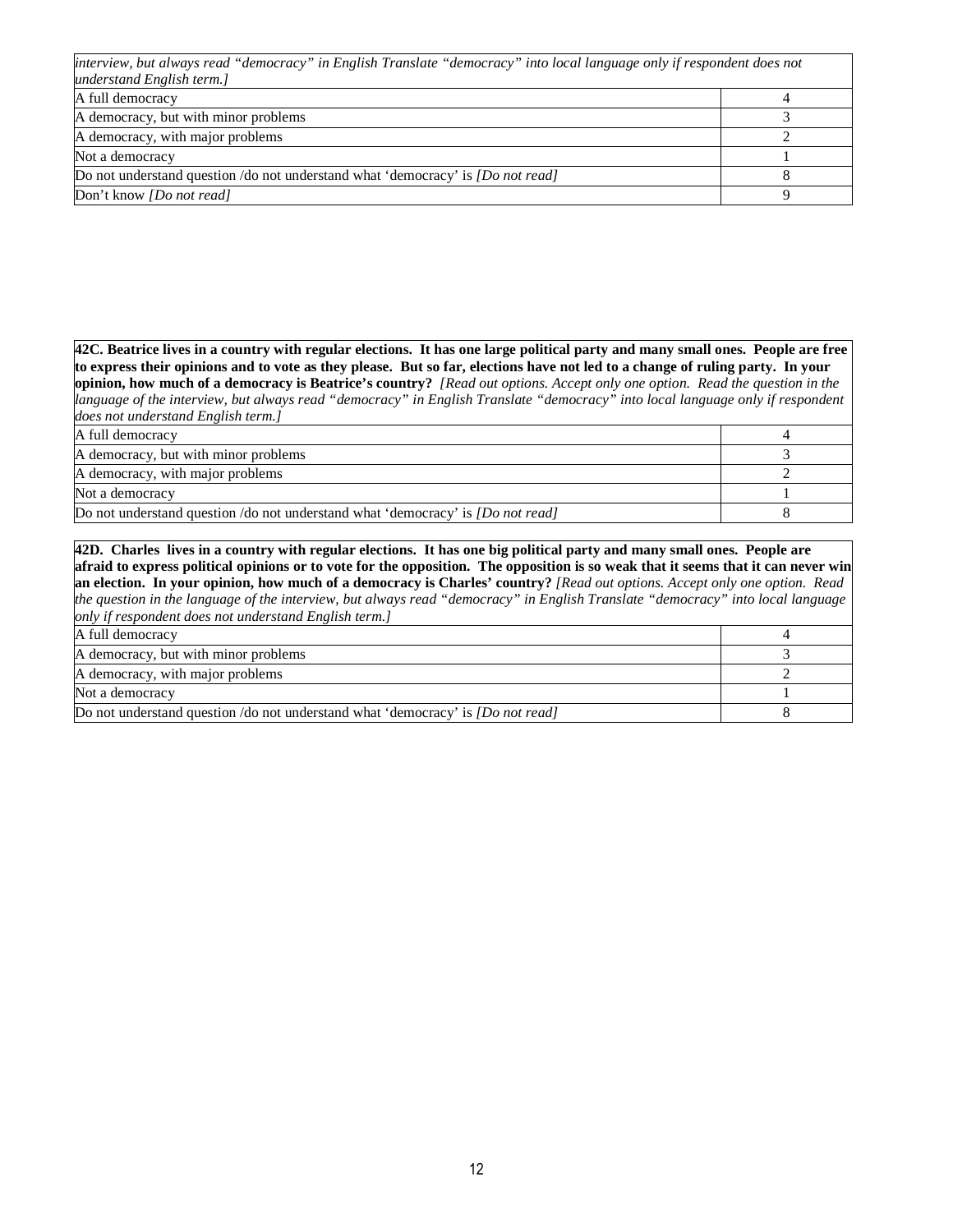| 43. Overall, how satisfied are you with the way democracy works in Ghana? Are you: [Read out options. Only one option to     |          |
|------------------------------------------------------------------------------------------------------------------------------|----------|
| be chosen. Read the question in the language of the interview, but always read "democracy" in English. Translate "democracy" |          |
| into local language only if respondent does not understand English term.]                                                    |          |
| Very satisfied                                                                                                               |          |
| Fairly satisfied                                                                                                             |          |
| Not very satisfied                                                                                                           |          |
| Not at all satisfied                                                                                                         |          |
| Ghana is not a democracy <i>[DO NOT READ]</i>                                                                                | $\Omega$ |
| Do not know <i>[DO NOT READ]</i>                                                                                             | Q        |

#### **44. For each of the following statements, please tell me whether you disagree or agree?** *[Interviewer: Probe for strength of opinion]*

|    |                                                                                        | Strongly<br>Disagree | Disagree | Neither<br>Agree Nor<br>Disagree<br>[DNR] | Agree | Strongly<br>Agree | Don't Know<br>[DNR] |
|----|----------------------------------------------------------------------------------------|----------------------|----------|-------------------------------------------|-------|-------------------|---------------------|
| А. | The courts have the right to make<br>decisions that people always have to<br>abide by. |                      |          | 3                                         | 4     |                   |                     |
| В. | The police always have the right to<br>make people obey the law.                       |                      |          |                                           | 4     |                   |                     |
| C. | The tax department always has the<br>right to make people pay taxes.                   |                      |          |                                           | 4     |                   |                     |

| 45. | In your opinion, how often, in this country: [Read out options]         |        |       |        |       |                     |
|-----|-------------------------------------------------------------------------|--------|-------|--------|-------|---------------------|
|     |                                                                         | Always | Often | Rarely | Never | Don't know<br>[DNR] |
| А.  | Does competition between political parties lead to<br>violent conflict? |        |       |        |       |                     |
| В.  | Does the President ignore the laws of this country?                     |        |       |        |       |                     |
| C.  | Are people treated unequally under the law?                             |        |       |        |       |                     |
|     | D. Do officials who commit crimes go unpunished?                        |        |       |        |       |                     |
|     | <b>E.</b> Do ordinary people who break the law go unpunished?           |        |       |        |       |                     |

| 46.<br>In this country, how often do people have to be careful of what they say about politics? [Read out options] |  |  |  |  |  |
|--------------------------------------------------------------------------------------------------------------------|--|--|--|--|--|
| Always                                                                                                             |  |  |  |  |  |
| Often                                                                                                              |  |  |  |  |  |
| Rarely                                                                                                             |  |  |  |  |  |
| Never                                                                                                              |  |  |  |  |  |
| Don't know [Do not read]                                                                                           |  |  |  |  |  |

| 47.<br>During election campaigns in this country, how much do you personally fear becoming a victim of political<br>intimidation or violence? [Read out options] |  |  |  |  |  |
|------------------------------------------------------------------------------------------------------------------------------------------------------------------|--|--|--|--|--|
| Not at all                                                                                                                                                       |  |  |  |  |  |
| A little bit                                                                                                                                                     |  |  |  |  |  |
| Somewhat                                                                                                                                                         |  |  |  |  |  |
| A lot                                                                                                                                                            |  |  |  |  |  |
| Don't know <i>[Do not read]</i>                                                                                                                                  |  |  |  |  |  |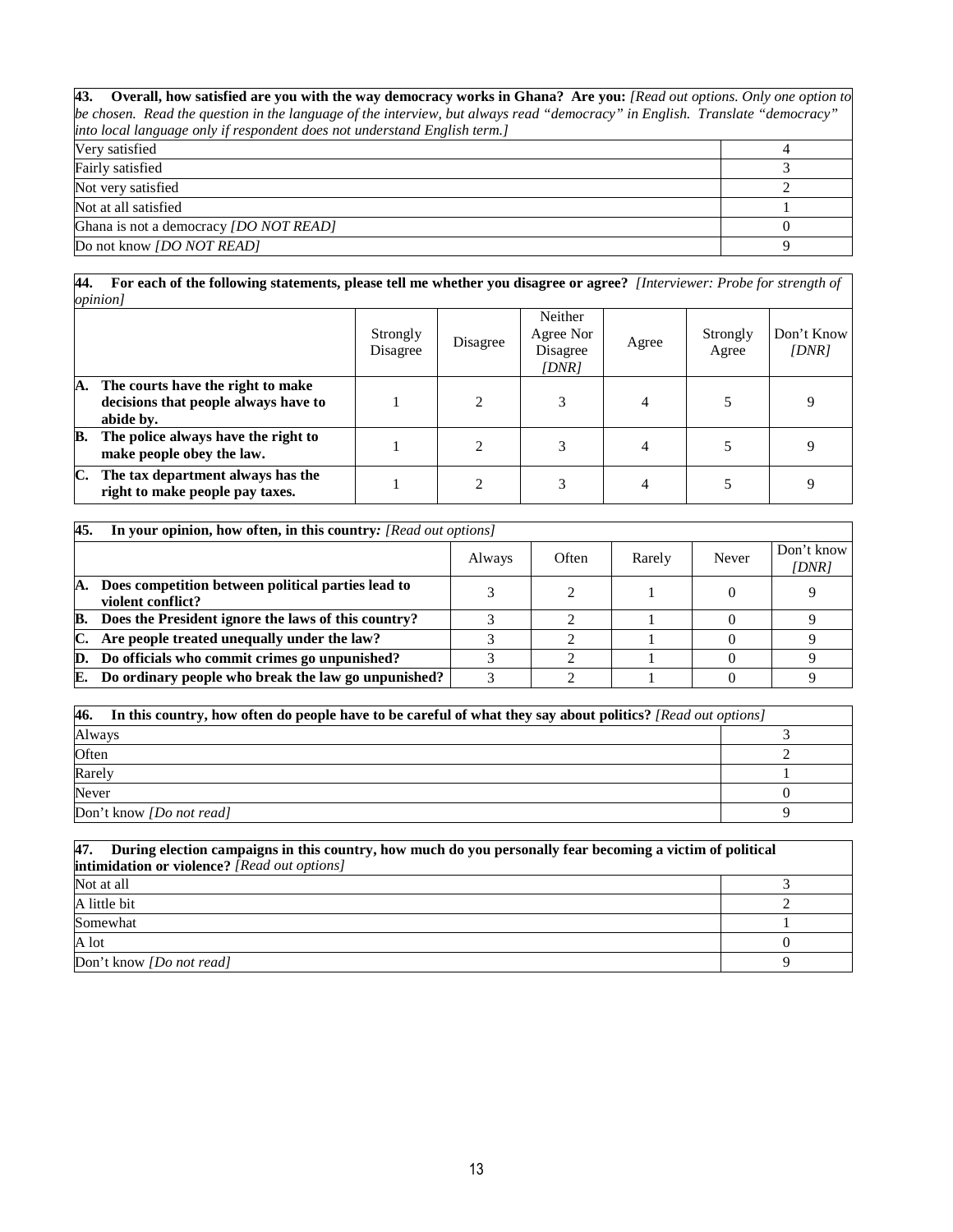| 48. | <b>How likely do you think it is:</b> [Read out options]                                                                          |                      |                    |                    |             |                        |
|-----|-----------------------------------------------------------------------------------------------------------------------------------|----------------------|--------------------|--------------------|-------------|------------------------|
|     |                                                                                                                                   | Not at all<br>likely | Not very<br>likely | Somewhat<br>likely | Very likely | Don't<br>know<br>DNR 1 |
| А.  | That powerful people can find out how you voted, even<br>though there is supposed to be a secret ballot in this<br>country?       |                      |                    |                    |             |                        |
| в.  | That people can be punished by government officials if they<br>make complaints about poor quality services or misuse of<br>funds? |                      |                    |                    |             |                        |

| 49. | How much do you trust each of the following, or haven't you heard enough about them to say? [Read out options] |            |               |                             |               |                                             |  |  |
|-----|----------------------------------------------------------------------------------------------------------------|------------|---------------|-----------------------------|---------------|---------------------------------------------|--|--|
|     |                                                                                                                | Not at all | Just a little | Somewhat                    | A lot         | Don't<br>kmow/<br>Haven't<br>heard<br>[DNR] |  |  |
| A.  | <b>The President</b>                                                                                           | $\Omega$   |               | $\mathcal{D}_{\mathcal{A}}$ | 3             | 9                                           |  |  |
| В.  | <b>Parliament</b>                                                                                              | $\Omega$   |               | $\mathfrak{D}$              | 3             | 9                                           |  |  |
| C.  | The Electoral Commission of Ghana                                                                              | 0          |               | $\mathfrak{D}$              | $\mathcal{R}$ | 9                                           |  |  |
| D.  | <b>Your Metropolitan, Municipal or District Assembly</b>                                                       | $\Omega$   |               | $\mathfrak{D}$              | $\mathcal{R}$ | 9                                           |  |  |
| E.  | <b>The Ruling Party</b>                                                                                        | 0          |               | $\mathfrak{D}$              | 3             | 9                                           |  |  |
| F.  | <b>Opposition Political Parties</b>                                                                            | 0          |               | $\mathcal{D}_{\mathcal{A}}$ | 3             | 9                                           |  |  |
| G.  | <b>The Police</b>                                                                                              | $\Omega$   |               | $\mathfrak{D}$              | 3             | 9                                           |  |  |
| Н.  | <b>Courts of law</b>                                                                                           | 0          |               | $\mathfrak{D}$              | $\mathcal{R}$ | 9                                           |  |  |
| Į.  | <b>Traditional leaders</b>                                                                                     | 0          |               | $\mathcal{D}_{\mathcal{L}}$ | 3             | 9                                           |  |  |

**50. How many of the following people do you think are involved in corruption, or haven't you heard enough about them to say?** *[Read out options]* 

|    |                                                                                             | None | Some of them | Most of them | All of them | Don't know/<br>Haven't heard<br>[DNR] |
|----|---------------------------------------------------------------------------------------------|------|--------------|--------------|-------------|---------------------------------------|
| А. | The President and Officials in his Office                                                   |      |              |              |             |                                       |
| В. | <b>Members of Parliament</b>                                                                |      |              |              |             |                                       |
| C. | <b>Elected Assembly men/women</b>                                                           |      |              |              |             |                                       |
| D. | <b>Government Officials</b>                                                                 |      |              |              |             |                                       |
| E. | <b>Police</b>                                                                               |      |              |              |             |                                       |
| F. | Tax Officials (e.g. Ministry of Finance<br>officials or Local Government tax<br>collectors) |      |              |              |             |                                       |
| G. | <b>Judges and Magistrates</b>                                                               |      |              |              |             |                                       |
| Н. | <b>Traditional leaders</b>                                                                  |      |              |              |             |                                       |

**51. In the past year, how often (if ever) have you had to pay a bribe, give a gift, or do a favour to government officials in order to:** *[Read out options.]*

|    |                                                                                              | N <sub>0</sub><br>experience<br>with this in<br>past year<br>[DNR] | Never | Once or<br>Twice | A Few<br><b>Times</b> | Often | Don't<br>know<br>DNR 1 |
|----|----------------------------------------------------------------------------------------------|--------------------------------------------------------------------|-------|------------------|-----------------------|-------|------------------------|
| A  | Get a document or a permit?                                                                  |                                                                    |       |                  |                       |       |                        |
| B. | Get water or sanitation services?                                                            |                                                                    |       |                  |                       |       |                        |
| C. | Avoid a problem with the police (like passing a<br>checkpoint or avoiding a fine or arrest)? |                                                                    |       |                  |                       |       |                        |

## **52. Members of Parliament have different responsibilities. Which of the following do you think is the most important responsibility of your Member of Parliament?** *[Read out options]*  Listen to constituents and represent their needs. 1 Deliver jobs or development. 2 Make laws for the good of the country. 3

Monitor the president and his government. 4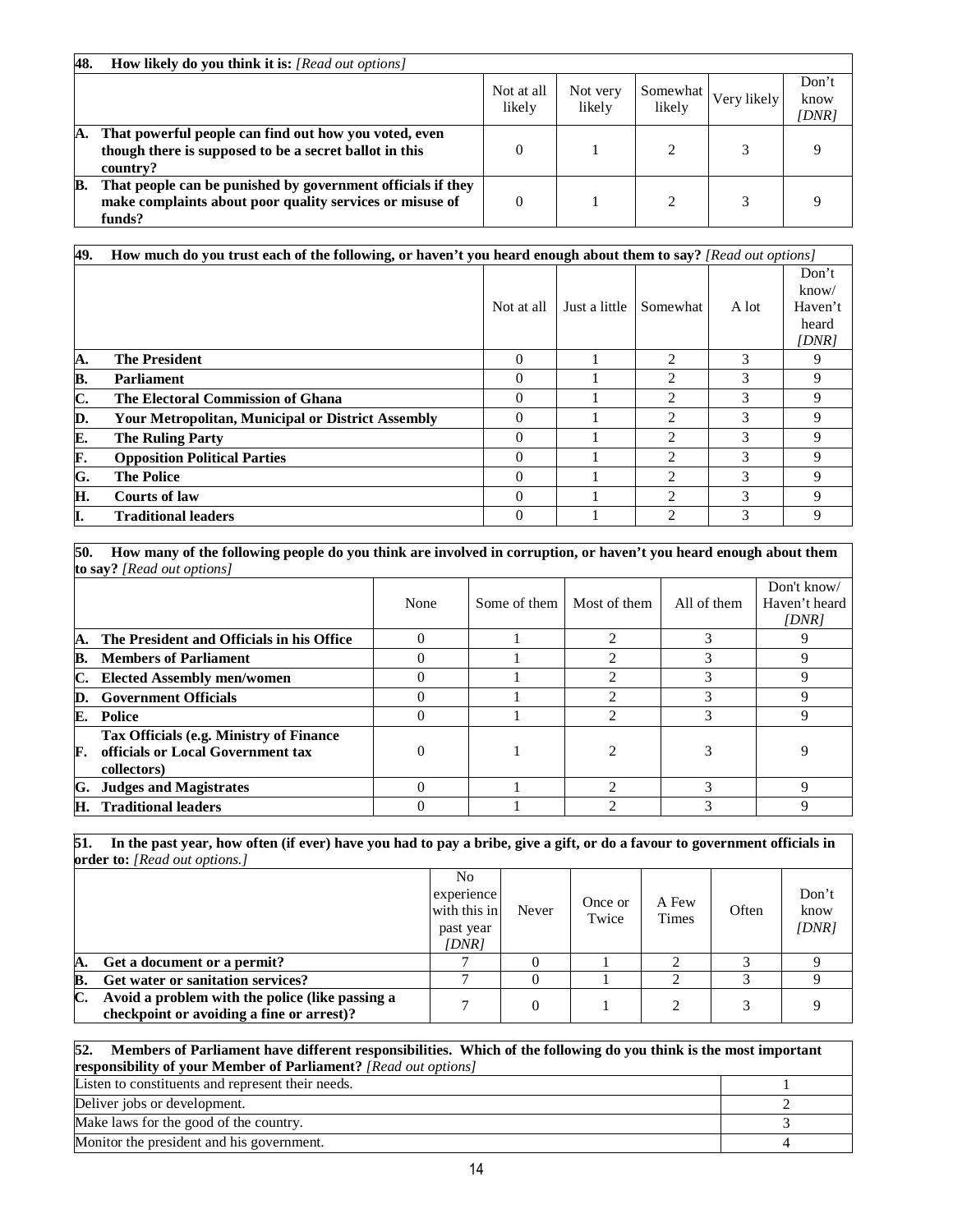| None of these<br>: [Do not read] |  |
|----------------------------------|--|
| Don't know<br>[Do not read]      |  |

| 53. | <b>How much time:</b> [Read out options]                                                                   |                             |                    |                             |                         |          |                    |
|-----|------------------------------------------------------------------------------------------------------------|-----------------------------|--------------------|-----------------------------|-------------------------|----------|--------------------|
|     |                                                                                                            | Almost all<br>of their time | At least<br>weekly | At least<br>once a<br>month | At least<br>once a year | Never    | Don't know<br>IDNR |
| А.  | Should your Member of Parliament spend in<br>this constituency to visit the community and<br>its citizens? |                             |                    |                             |                         | $\Omega$ |                    |
| В.  | Does your Member of Parliament spend in<br>this constituency?                                              | 4                           |                    |                             |                         | $\theta$ |                    |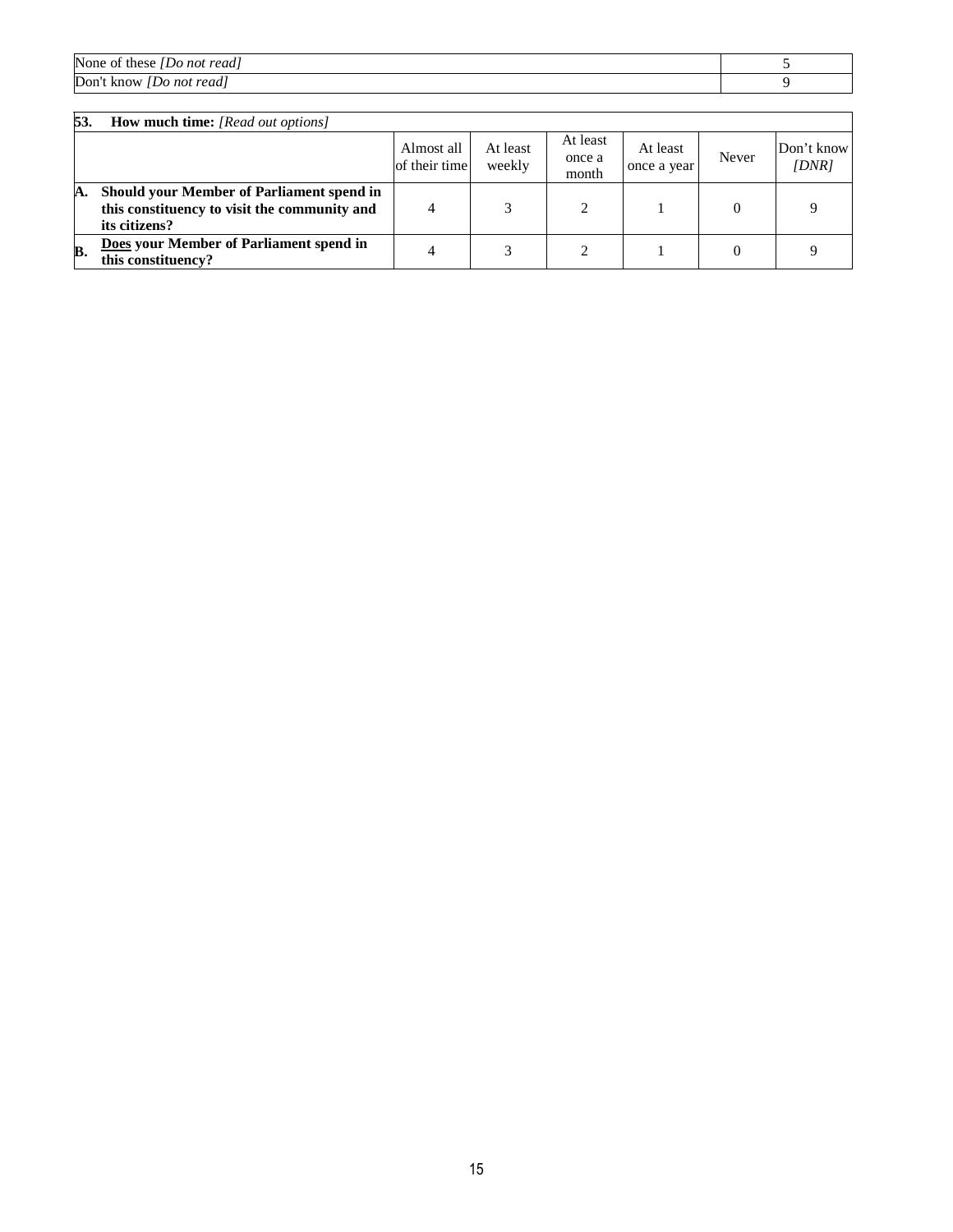**54. How much of the time do you think the following try their best to listen to what people like you have to say?** *[Read out options]*

|                                              | Never | Only<br>Sometimes | Often | Always | Don't know<br>[DNR] |
|----------------------------------------------|-------|-------------------|-------|--------|---------------------|
| <b>Members of Parliament</b><br>А.           |       |                   |       |        |                     |
| В.<br><b>Assembly men / women</b>            |       |                   |       |        |                     |
| $\mathbf{C}$ .<br><b>Traditional leaders</b> |       |                   |       |        |                     |

#### **55. Which of the following statements is closest to your view? Choose Statement 1 or Statement 2.** *[Interviewer: Probe for strength of opinion: Do you agree or agree very strongly?]*

| $\mu$ . The contract the contract of $\mu$ is the contract of $\mu$ in the contract of $\mu$ is the contract of $\mu$ |                        |                          |                                                                                                                           |  |  |  |  |
|-----------------------------------------------------------------------------------------------------------------------|------------------------|--------------------------|---------------------------------------------------------------------------------------------------------------------------|--|--|--|--|
|                                                                                                                       |                        |                          |                                                                                                                           |  |  |  |  |
| vote for a candidate who can deliver goods and services to                                                            |                        |                          | vote for a candidate who can make policies that benefit                                                                   |  |  |  |  |
| people in this community.                                                                                             |                        |                          |                                                                                                                           |  |  |  |  |
| Agree With Statement 1                                                                                                | Agree With Statement 2 | Agree Very Strongly With |                                                                                                                           |  |  |  |  |
|                                                                                                                       |                        | Statement 2              |                                                                                                                           |  |  |  |  |
|                                                                                                                       |                        |                          |                                                                                                                           |  |  |  |  |
| Agree With Neither <i>[Do not read]</i>                                                                               |                        |                          |                                                                                                                           |  |  |  |  |
| Don't know <i>[Do not read]</i>                                                                                       |                        |                          |                                                                                                                           |  |  |  |  |
|                                                                                                                       |                        | everyone in our country. | Statement 1: In electing a Member of Parliament, I prefer to Statement 2: In electing a Member of Parliament, I prefer to |  |  |  |  |

#### **56. In your opinion, what are the most important problems facing this country that government should address?** *[Do not read options. Code from responses. Accept up to three answers. If respondent offers more than three options, ask "Which three of these are the most important?"; if respondent offers one or two answers, ask "Anything else?"]*

|                                                            | $1st$ response           | $2nd$ response | $3rd$ response |
|------------------------------------------------------------|--------------------------|----------------|----------------|
| <b>Economics</b>                                           |                          |                |                |
| Management of the economy                                  | 1                        | 1              | 1              |
| Wages, incomes and salaries                                | $\overline{2}$           | $\overline{2}$ | $\overline{c}$ |
| Unemployment                                               | 3                        | 3              | 3              |
| Poverty/destitution                                        | $\overline{\mathcal{L}}$ | $\overline{4}$ | $\overline{4}$ |
| <b>Rates and Taxes</b>                                     | 5                        | 5              | $\overline{5}$ |
| Loans / credit                                             | 6                        | 6              | 6              |
| Food / Agriculture                                         |                          |                |                |
| Farming/agriculture                                        | 7                        | 7              | $\tau$         |
| Agricultural marketing                                     | 32                       | 32             | 32             |
| Food shortage/famine                                       | 8                        | 8              | 8              |
| Drought                                                    | 9                        | 9              | 9              |
| Land                                                       | 10                       | 10             | 10             |
| <b>Infrastructure</b>                                      |                          |                |                |
| Transportation                                             | 11                       | 11             | 11             |
| Communications                                             | 12                       | 12             | 12             |
| Infrastructure / roads                                     | 13                       | 13             | 13             |
| <b>Government Services</b>                                 |                          |                |                |
| Education                                                  | 14                       | 14             | 14             |
| Housing                                                    | 15                       | 15             | 15             |
| Electricity                                                | 16                       | 16             | 16             |
| Water supply                                               | 17                       | 17             | 17             |
| Orphans/street children/homeless children                  | 18                       | 18             | 18             |
| Services (other)                                           | 19                       | 19             | 19             |
| <b>Health</b>                                              |                          |                |                |
| Health                                                     | 20                       | 20             | 20             |
| <b>AIDS</b>                                                | 21                       | 21             | 21             |
| Sickness / Disease                                         | 22                       | 22             | 22             |
| <b>Governance</b>                                          |                          |                |                |
| Crime and Security                                         | 23                       | 23             | 23             |
| Corruption                                                 | 24                       | 24             | 24             |
| Political violence                                         | 25                       | 25             | 25             |
| Political instability/political divisions/ ethnic tensions | 26                       | 26             | 26             |
| Discrimination/inequality                                  | 27                       | 27             | 27             |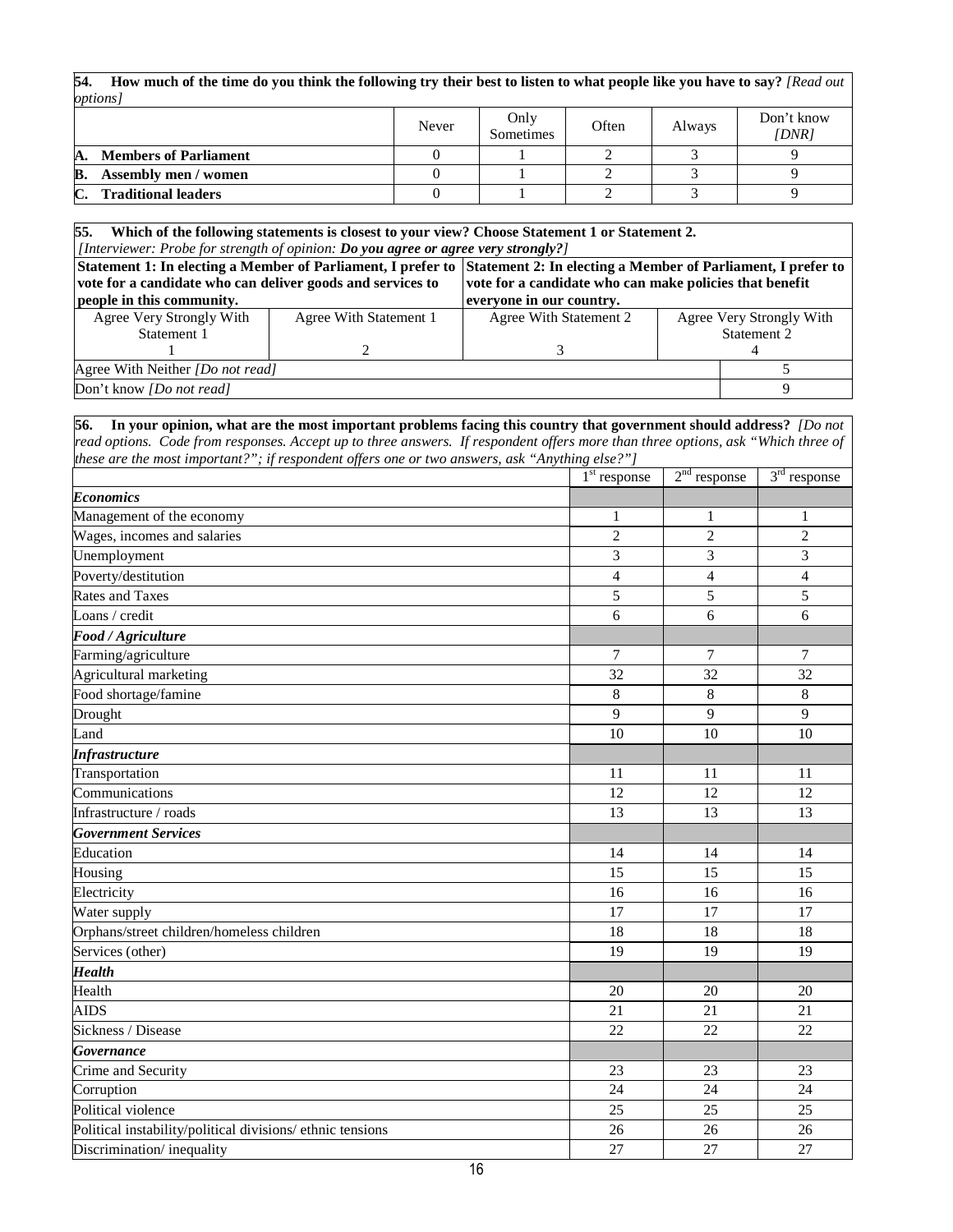| Gender issues/women's rights     | 28       | 28  | 28  |
|----------------------------------|----------|-----|-----|
| Democracy/political rights       | 29       | 29  | 29  |
| War (international)              | 30       | 30  | 30  |
| Civil war                        | 31       | 31  | 31  |
| Other responses                  |          |     |     |
| Other (i.e., some other problem) | 995      | 995 | 995 |
| Nothing/no problems              | $\theta$ |     |     |
| No further reply                 |          | 996 | 996 |
| Don't know                       | 999      |     |     |

|     | Now let's speak about the performance of the present government of this country.                                                                      |  |                |   |   |   |  |  |  |  |
|-----|-------------------------------------------------------------------------------------------------------------------------------------------------------|--|----------------|---|---|---|--|--|--|--|
| 57. | How well or badly would you say the current government is handling the following matters, or haven't you heard                                        |  |                |   |   |   |  |  |  |  |
|     | enough to say? [Interviewer: Probe for strength of opinion]<br>DK / Haven't<br>Fairly Well<br>Very Well<br>Very Badly<br>Fairly Badly<br>heard enough |  |                |   |   |   |  |  |  |  |
| A.  | <b>Managing the economy</b>                                                                                                                           |  |                | 3 | 4 | 9 |  |  |  |  |
| B.  | Improving the living standards of the poor                                                                                                            |  |                | 3 |   | 9 |  |  |  |  |
| C.  | <b>Creating jobs</b>                                                                                                                                  |  |                | 3 | 4 | 9 |  |  |  |  |
| D.  | <b>Keeping prices down</b>                                                                                                                            |  | 2              | 3 | 4 | 9 |  |  |  |  |
| E.  | Narrowing gaps between rich and poor                                                                                                                  |  | 2              | 3 | 4 | 9 |  |  |  |  |
| F.  | <b>Reducing crime</b>                                                                                                                                 |  | 2              | 3 | 4 | 9 |  |  |  |  |
| G.  | <b>Improving basic health services</b>                                                                                                                |  | 2              | 3 |   | 9 |  |  |  |  |
| Н.  | <b>Addressing educational needs</b>                                                                                                                   |  | 2              | 3 |   | 9 |  |  |  |  |
| I.  | Providing water and sanitation services                                                                                                               |  | $\overline{2}$ | 3 |   | 9 |  |  |  |  |
| J.  | Ensuring everyone has enough to eat                                                                                                                   |  | 2              | 3 |   | 9 |  |  |  |  |
| К.  | <b>Fighting corruption in government</b>                                                                                                              |  | 2              | 3 |   | 9 |  |  |  |  |
| L.  | <b>Combating HIV/AIDS</b>                                                                                                                             |  | $\mathfrak{D}$ | 3 | 4 | 9 |  |  |  |  |
| М.  | <b>Maintaining roads and bridges</b>                                                                                                                  |  | 2              | 3 | 4 | 9 |  |  |  |  |
| N.  | Providing a reliable supply of electricity                                                                                                            |  | 2              | 3 | 4 | 9 |  |  |  |  |
| O.  | Protecting our rivers and forests                                                                                                                     |  | $\mathfrak{D}$ | 3 | 4 | 9 |  |  |  |  |
| P.  | <b>Empowering women</b>                                                                                                                               |  | $\overline{c}$ | 3 | 4 | 9 |  |  |  |  |

**58. Who do you think actually has** *primary* **responsibility for managing each of the following tasks. Is it the national government, the local government, traditional leaders, or members of your community?**

|    |                                  | Central | Local<br>Government Government | Traditional<br>Leaders | Members of<br>the<br>Community | None of<br>them $\overline{DNR}$ | Don't Know<br>(DNR) |
|----|----------------------------------|---------|--------------------------------|------------------------|--------------------------------|----------------------------------|---------------------|
| A. | Keeping the community clean      |         |                                |                        |                                |                                  |                     |
| В. | <b>Managing schools</b>          |         |                                |                        |                                |                                  |                     |
| C. | <b>Managing health clinics</b>   |         |                                |                        | 4                              |                                  |                     |
| D. | <b>Collecting income taxes</b>   |         |                                |                        |                                |                                  |                     |
| E. | <b>Solving local disputes</b>    |         | ◠                              |                        |                                |                                  |                     |
| F. | <b>Allocating land</b>           |         |                                |                        |                                |                                  |                     |
| G. | Protecting rivers and forests    |         | ◠                              |                        |                                |                                  |                     |
| Н. | <b>Maintaining law and order</b> |         |                                |                        |                                |                                  |                     |

**59. What about local government? I do not mean the national government. I mean your Metropolitan, Municipal or District Assembly. How well or badly would you say your local government is handling the following matters, or haven't you heard enough about them to say?** *[Interviewer: Probe for strength of opinion]*

|    |                                                                       | Very Badly | Fairly Badly | Fairly Well | Very Well | Don't know/<br>Haven't heard<br>enough $\text{DNR}$ |
|----|-----------------------------------------------------------------------|------------|--------------|-------------|-----------|-----------------------------------------------------|
| А. | <b>Maintaining local roads</b>                                        |            |              |             |           |                                                     |
| B. | <b>Maintaining local market places</b>                                |            |              |             |           |                                                     |
| C. | Maintaining health standards in public<br>restaurants and food stalls |            |              |             |           |                                                     |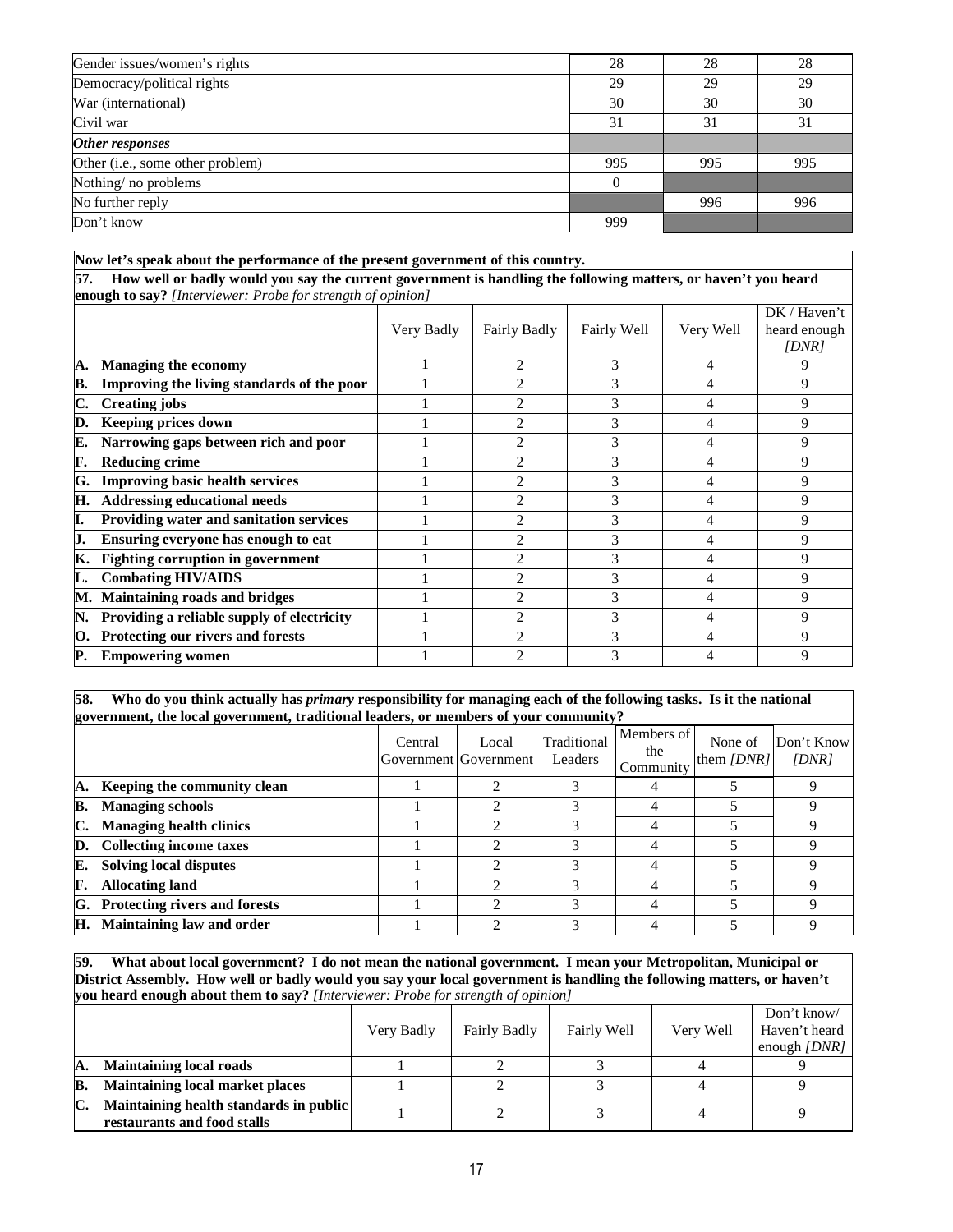| D. | Keeping our community clean (e.g.,<br>refuse removed)     |  |  |  |
|----|-----------------------------------------------------------|--|--|--|
| E. | Collecting license fees on bicycles, carts<br>and barrows |  |  |  |
| F  | Collecting rates on privately owned<br>houses             |  |  |  |

**60. How well or badly do you think your Metropolitan, Municipal or District Assembly is practicing the following procedures? Or haven't you heard enough to have an opinion?** *[Interviewer: Probe for strength of opinion]*

|    |                                                                                                      | Very Badly | Fairly Badly Fairly Well |   | Very Well | Don't know/<br>Haven't heard<br>enough $\text{IDNR}$ |
|----|------------------------------------------------------------------------------------------------------|------------|--------------------------|---|-----------|------------------------------------------------------|
| А. | Making the Assembly's program of work known to<br>ordinary people                                    |            |                          | 3 |           |                                                      |
| B. | Providing citizens with information about the<br>Assembly's budget (i.e. revenues and expenditures)  |            |                          |   |           | a                                                    |
| C. | Allowing citizens like yourself to participate in the<br><b>Assembly's decisions</b>                 |            |                          | 3 |           |                                                      |
| D. | Consulting others (including traditional, civic and<br>community leaders) before making decisions    |            |                          |   |           |                                                      |
| E. | Providing effective ways to handle complaints about<br>Assembly men/women or local officials         |            |                          |   |           |                                                      |
| F. | Guaranteeing that local government revenues are<br>used for public services and not for private gain |            |                          |   |           | q                                                    |

**61. When there are problems with how local government is run in your community, how much can an ordinary person do to improve the situation?** *[Read out options]* 

| A great deal             |  |
|--------------------------|--|
| Some                     |  |
| A small amount           |  |
| Nothing                  |  |
| Don't know [Do not read] |  |

**62. If you yourself have seen problems in how local government is run in the past year, how often, if at all, did you do any of the following:** *[Read out options] [If respondent saw no problems, use code 7=Not applicable for ALL parts of Q62, and continue to Q63. Code 7 should either be used for ALL parts of Q62, or NONE of them.]*

|    |                                                                                                            | <b>Never</b> | Once or<br>twice | Several<br>times | Many<br>times | <b>Not</b><br>applicable<br>/Saw no<br>problems<br>IDNR | Don't<br>Know<br>(DNR) |
|----|------------------------------------------------------------------------------------------------------------|--------------|------------------|------------------|---------------|---------------------------------------------------------|------------------------|
| А. | Discuss the problem with other people in your<br>community?                                                | $\Omega$     |                  | 2                | 3             |                                                         | 9                      |
| B. | Join with others in your community to address the<br>problem?                                              | $\Omega$     |                  | $\overline{2}$   | 3             | 7                                                       | 9                      |
|    | Discuss the problems with other community, religious, or<br>traditional leaders?                           | $\Omega$     |                  | $\mathfrak{D}$   | 3             |                                                         | 9                      |
| D. | Write a letter to a newspaper or call a radio show?                                                        | $\Omega$     |                  | $\mathfrak{D}$   | 3             | 7                                                       | 9                      |
| E. | Make a complaint to local government officials, for<br>example, by going in person or by writing a letter. | $\Omega$     |                  | $\mathfrak{D}$   | 3             | 7                                                       | 9                      |
| F. | Make a complaint to other government officials, for<br>example, by going in person or by writing a letter  | $\Omega$     |                  | $\overline{2}$   | 3             |                                                         |                        |

**63. Looking at the group of elected Assembly men and women who are presently serving on your Metropolitan, Municipal or District Assembly, how qualified do you think they are to do their jobs? Please rate them according to the following types of qualification. Or haven't you heard enough to have an opinion?** *[Interviewer: Read out options]*

|    | <u>Us elementemplotal of the letter in the them in extremely to the letter of the out in the light of the opinion</u> |                     |                       |                     |                   |                                                     |  |  |
|----|-----------------------------------------------------------------------------------------------------------------------|---------------------|-----------------------|---------------------|-------------------|-----------------------------------------------------|--|--|
|    |                                                                                                                       | Verv<br>Unqualified | Fairly<br>Unqualified | Fairly<br>Oualified | Very<br>Oualified | Don't know/<br>Haven't heard<br>enough $\text{DNR}$ |  |  |
|    | Their level of education                                                                                              |                     |                       |                     |                   |                                                     |  |  |
| В. | The extent that they care about the community                                                                         |                     |                       |                     |                   |                                                     |  |  |
| C. | Their experience at managing public service<br>programs                                                               |                     |                       |                     |                   |                                                     |  |  |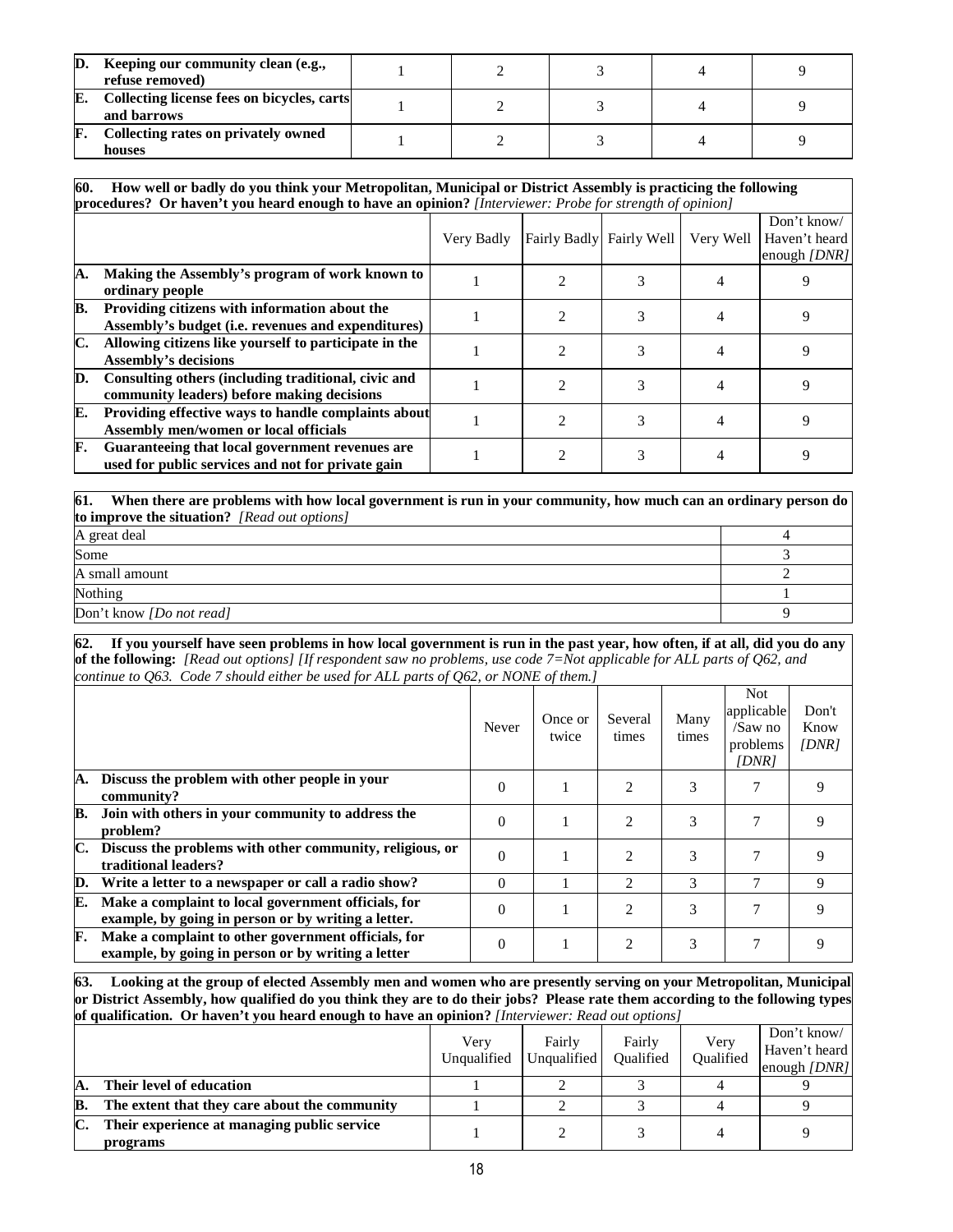| D. | Their<br><i>i</i> in handling public funds<br>' honesty |  |  |  |
|----|---------------------------------------------------------|--|--|--|
|    |                                                         |  |  |  |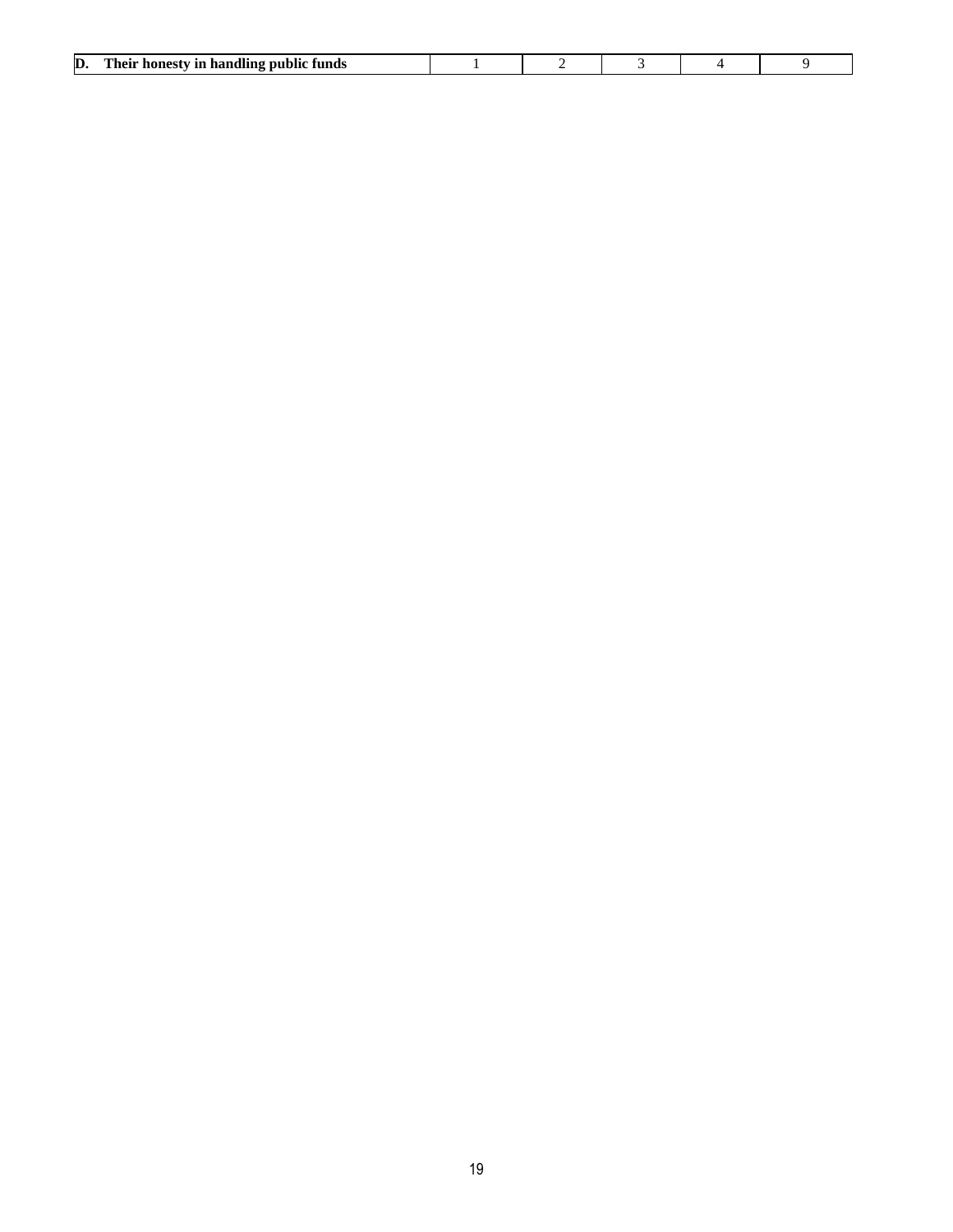| 64. | Have you had to make any of the following payments during the past year?     |     |                |               |         |  |  |  |  |
|-----|------------------------------------------------------------------------------|-----|----------------|---------------|---------|--|--|--|--|
|     |                                                                              | Yes | N <sub>0</sub> | Don't<br>Know | Refused |  |  |  |  |
| А.  | Fees for a government service such as education or health care.              |     |                |               |         |  |  |  |  |
| В.  | Licence fees to local government, e.g., for a bicycle, cart, or market stall |     |                |               |         |  |  |  |  |
| C.  | <b>Property rates or taxes</b>                                               |     |                |               |         |  |  |  |  |
|     | D. Public utility fees, e.g., for water, electricity or telephone            |     |                |               |         |  |  |  |  |
| E.  | Income taxes                                                                 |     |                |               |         |  |  |  |  |

| 65.<br>How much influence do traditional leaders currently have in governing your local community? [Read out options] |  |  |  |  |
|-----------------------------------------------------------------------------------------------------------------------|--|--|--|--|
| A great deal                                                                                                          |  |  |  |  |
| Some                                                                                                                  |  |  |  |  |
| A small amount                                                                                                        |  |  |  |  |
| None                                                                                                                  |  |  |  |  |
| Don't know <i>[Do not read]</i>                                                                                       |  |  |  |  |

| 66. Do you think that the amount of influence traditional leaders have in governing your local community should increase, |  |  |  |  |
|---------------------------------------------------------------------------------------------------------------------------|--|--|--|--|
| <b>stay the same, or decrease?</b> [Interviewer: Probe for strength of opinion.]                                          |  |  |  |  |
| Increase a lot                                                                                                            |  |  |  |  |
| Increase somewhat                                                                                                         |  |  |  |  |
| Stay the same                                                                                                             |  |  |  |  |
| Decrease somewhat                                                                                                         |  |  |  |  |
| Decrease a lot                                                                                                            |  |  |  |  |
| Don't know <i>[Do not read]</i>                                                                                           |  |  |  |  |

| 67. Do you think that traditional leaders should sit on your local government council, or not? [If yes, ask:] If so, do you |                                                                                                                              |  |  |  |  |
|-----------------------------------------------------------------------------------------------------------------------------|------------------------------------------------------------------------------------------------------------------------------|--|--|--|--|
|                                                                                                                             | think they should be elected by the people to these seats, appointed by government officials, or selected in some other way? |  |  |  |  |
| No, should not have seats on council                                                                                        |                                                                                                                              |  |  |  |  |
| Yes, should have seats elected by people                                                                                    |                                                                                                                              |  |  |  |  |
| Yes, should have seats appointed by government officials                                                                    |                                                                                                                              |  |  |  |  |
| Yes, should have seats selected in some other way                                                                           |                                                                                                                              |  |  |  |  |
| Don't know <i>[Do not read]</i>                                                                                             |                                                                                                                              |  |  |  |  |

#### **68. Which of the following statements is closest to your view? Choose Statement 1 or Statement 2.** *[Interviewer: Probe for strength of opinion: Do you agree or agree very strongly?]*

| Statement 1: Traditional leaders must represent all of their |                        | <b>Statement 2: Traditional leaders are citizens like everyone</b> |                          |  |  |  |
|--------------------------------------------------------------|------------------------|--------------------------------------------------------------------|--------------------------|--|--|--|
| people equally. They should remain non-partisan, and not     |                        | else, and have the right to decide for themselves whether to       |                          |  |  |  |
| affiliate themselves with any political party.               |                        | support a particular party.                                        |                          |  |  |  |
| Agree Very Strongly With                                     | Agree With Statement 1 | <b>Agree With Statement 2</b>                                      | Agree Very Strongly With |  |  |  |
| Statement 1                                                  |                        | Statement 2                                                        |                          |  |  |  |
|                                                              |                        |                                                                    |                          |  |  |  |
| Agree With Neither [Do not read]                             |                        |                                                                    |                          |  |  |  |
| Don't know <i>[Do not read]</i>                              |                        |                                                                    |                          |  |  |  |

| 69.                                                                                                                 |                        |                                                                 |  |                          |
|---------------------------------------------------------------------------------------------------------------------|------------------------|-----------------------------------------------------------------|--|--------------------------|
| Statement 1: To best serve their people, traditional leaders                                                        |                        | <b>Statement 2: Traditional leaders serve their communities</b> |  |                          |
| must remain independent of the government. They should<br>and the government, and they should receive a salary from |                        |                                                                 |  |                          |
| government for their work.<br>not receive government salaries.                                                      |                        |                                                                 |  |                          |
| Agree Very Strongly With                                                                                            | Agree With Statement 1 | <b>Agree With Statement 2</b>                                   |  | Agree Very Strongly With |
| Statement 1                                                                                                         |                        |                                                                 |  | Statement 2              |
|                                                                                                                     |                        |                                                                 |  |                          |
| Agree With Neither <i>[Do not read]</i>                                                                             |                        |                                                                 |  |                          |
| Don't know <i>[Do not read]</i>                                                                                     |                        |                                                                 |  |                          |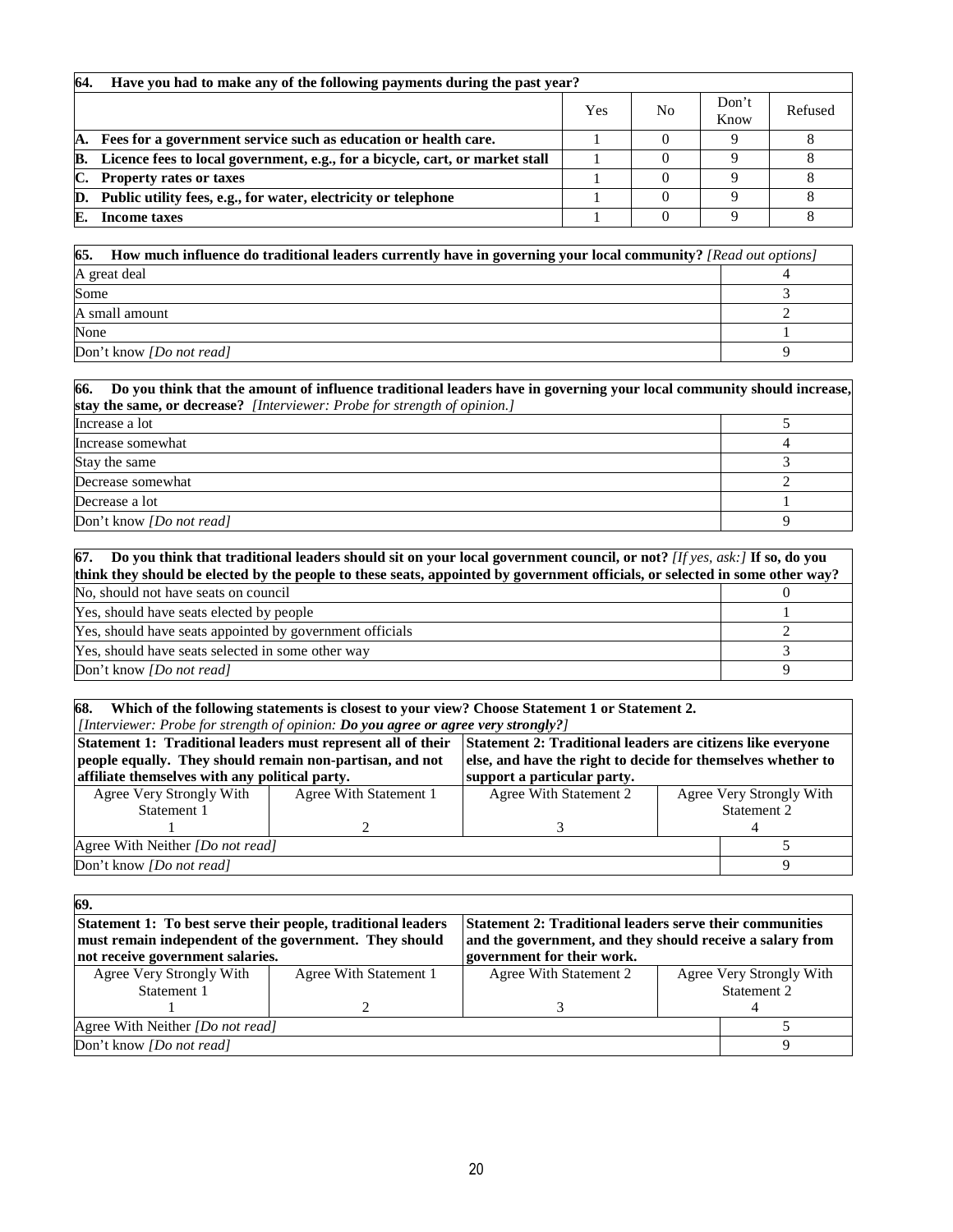**70. Do you approve or disapprove of the way that the following people have performed their jobs over the past twelve months, or haven't you heard enough about them to say?** *[Interviewer: Probe for strength of opinion]* 

|    |                                        | Strongly<br>Disapprove | Disapprove | Approve | Strongly<br>Approve | Don't know/<br>Haven't heard<br>enough $\text{DNR}$ |
|----|----------------------------------------|------------------------|------------|---------|---------------------|-----------------------------------------------------|
| A. | President J. A. Kufuor                 |                        |            |         |                     |                                                     |
| B. | <b>Your Member of Parliament</b>       |                        |            |         |                     |                                                     |
| C. | <b>Your Elected Assembly man/woman</b> |                        |            |         |                     |                                                     |

#### **71. On the whole, how would you rate the freeness and fairness of the last national election, held in 2004***.* **Was it:** *[Read out options]*

| $\nu$ <sup><i>w</i></sup> $\nu$ <sup><i>w</i></sup> |  |
|-----------------------------------------------------|--|
| Completely free and fair                            |  |
| Free and fair, but with minor problems              |  |
| Free and fair, with major problems                  |  |
| Not free and fair                                   |  |
| Do not understand question <i>[Do not read]</i>     |  |
| Don't know <i>[Do not read]</i>                     |  |

| 72.                                                | <b>Think about how elections work in practice in this country. How well do elections:</b> [Read out options] |   |  |  |  |                     |  |  |
|----------------------------------------------------|--------------------------------------------------------------------------------------------------------------|---|--|--|--|---------------------|--|--|
| Not very well Not at all well<br>Well<br>Very well |                                                                                                              |   |  |  |  | Don't know<br>[DNR] |  |  |
| А.                                                 | <b>Ensure that the Members of Parliament reflect</b><br>the views of voters.                                 | 2 |  |  |  |                     |  |  |
| B.                                                 | Enable voters to remove from office leaders who<br>do<br>not do what the people want.                        |   |  |  |  |                     |  |  |

| 73. | Who should be responsible for: [Read out options]                       |                               |                                         |                             |            |                 |                     |
|-----|-------------------------------------------------------------------------|-------------------------------|-----------------------------------------|-----------------------------|------------|-----------------|---------------------|
|     |                                                                         | The<br>President<br>Executive | The<br>Parliament /<br>Local<br>Council | Their<br>Political<br>Party | The Voters | No One<br>[DNR] | Don't know<br>[DNR] |
| А.  | Making sure that, once elected, Members of<br>Parliament do their jobs? |                               |                                         | ◠                           |            |                 |                     |
| B.  | Making sure that, once elected, Assembly<br>men/women do their jobs?    |                               |                                         |                             |            |                 |                     |
| C.  | Making sure that, once elected, the president<br>does his job?          | $\theta$                      |                                         |                             |            | 4               |                     |

| 74.<br>How easy or difficult is it for an ordinary person to have his voice heard between elections? |  |  |  |  |
|------------------------------------------------------------------------------------------------------|--|--|--|--|
| Very easy                                                                                            |  |  |  |  |
| Somewhat easy                                                                                        |  |  |  |  |
| Somewhat difficult                                                                                   |  |  |  |  |
| Very difficult                                                                                       |  |  |  |  |
| Don't know <i>[Do not read]</i>                                                                      |  |  |  |  |

**75-GHA. Which of the following statements is closest to your view? Choose Statement 1 or Statement 2.** *[Interviewer: Probe for strength of opinion: Do you agree or agree very strongly?]* **Statement 1: The Metropolitan, Municipal and District Chief Executives (MM/DCE's) should be elected by voters in the local authority area. Statement 2: The Metropolitan, Municipal and District Chief Executives (MM/DCE's) should continue to be appointed by the President with approval by Assembly members.**  Agree Very Strongly With Statement 1 1 Agree With Statement 1 2 Agree With Statement 2 3 Agree Very Strongly With Statement 2 4 Agree With Neither *[Do not read]* 5 Don't know *[Do not read]* 9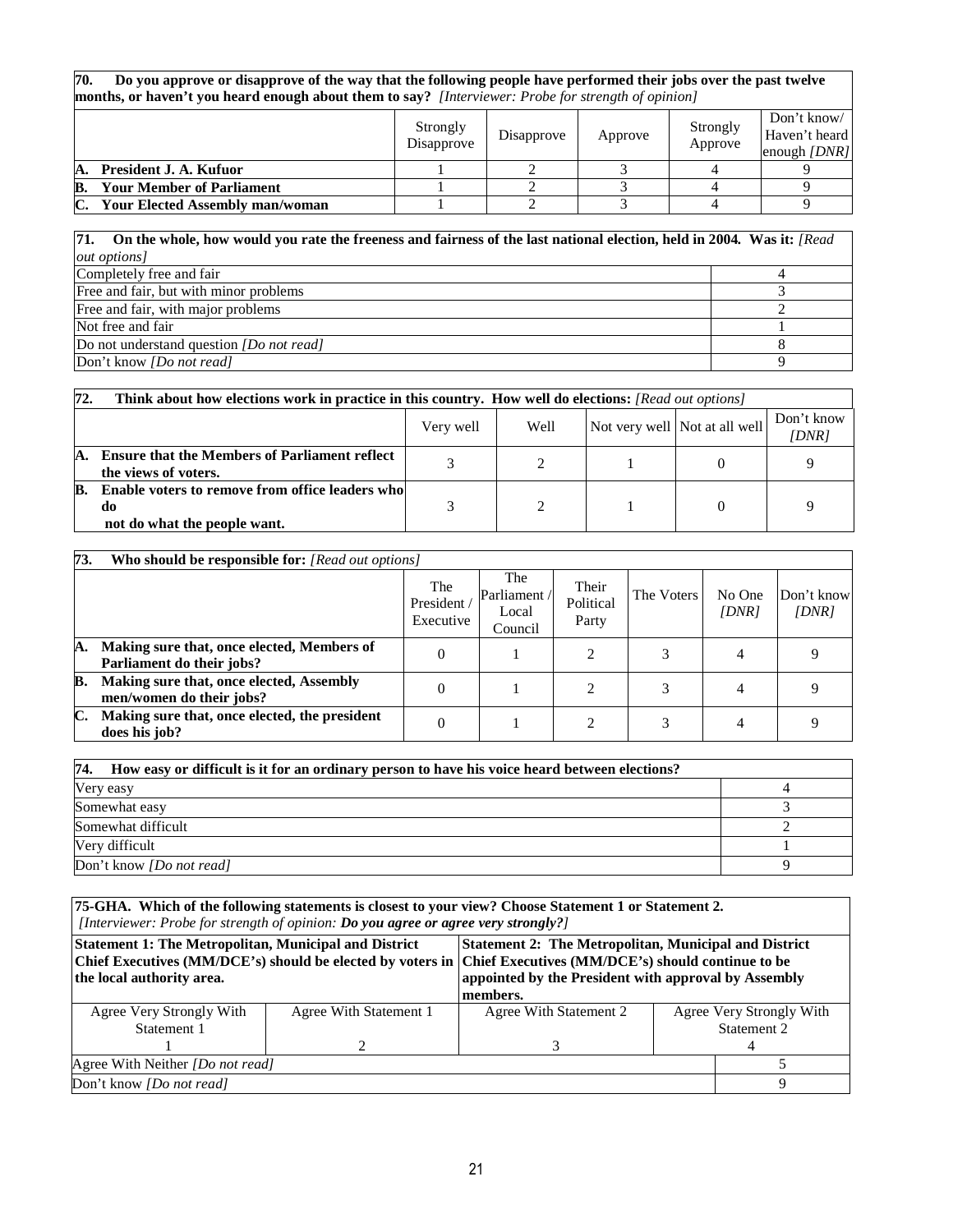| 76-GHA.                                                                                                                                                     |                        |                                                                                                                                                                                                        |  |                          |
|-------------------------------------------------------------------------------------------------------------------------------------------------------------|------------------------|--------------------------------------------------------------------------------------------------------------------------------------------------------------------------------------------------------|--|--------------------------|
| Statement 1: Women should compete on an equal footing<br>with men in political party primaries to be selected as<br>candidates for parliamentary elections. |                        | Statement 2: Political party leaders should give preference<br>to women by selecting them as parliamentary candidates for<br>the party's safest seats or strongholds, instead of holding<br>primaries. |  |                          |
| Agree Very Strongly With                                                                                                                                    | Agree With Statement 1 | Agree With Statement 2                                                                                                                                                                                 |  | Agree Very Strongly With |
| Statement 1                                                                                                                                                 |                        |                                                                                                                                                                                                        |  | Statement 2              |
|                                                                                                                                                             |                        |                                                                                                                                                                                                        |  |                          |
| Agree With Neither [Do not read]                                                                                                                            |                        |                                                                                                                                                                                                        |  |                          |
| Don't know <i>[Do not read]</i>                                                                                                                             |                        |                                                                                                                                                                                                        |  |                          |
|                                                                                                                                                             |                        |                                                                                                                                                                                                        |  |                          |

## **77-GHA. Statement 1: The government should devote resources to keeping our communities clean, even if that means it must**

**reduce expenditure in other sectors such as education and** 

**Statement 2: Keeping our communities clean is a less urgent problem and should therefore not be given any priority over education and health.** 

| health.                                 |                        |                        |                          |             |
|-----------------------------------------|------------------------|------------------------|--------------------------|-------------|
| Agree Very Strongly With                | Agree With Statement 1 | Agree With Statement 2 | Agree Very Strongly With |             |
| Statement 1                             |                        |                        |                          | Statement 2 |
|                                         |                        |                        |                          |             |
| Agree With Neither <i>[Do not read]</i> |                        |                        |                          |             |
| Don't know <i>[Do not read]</i>         |                        |                        |                          |             |

| [78A-GHA. What if anything is the source of your spiritual strength? [Read out options] |              |   |  |
|-----------------------------------------------------------------------------------------|--------------|---|--|
| Nothing / No outside source of spiritual strength                                       |              |   |  |
| Supreme being (i.e., God / Allah)                                                       |              |   |  |
| Fetish / lesser gods                                                                    |              |   |  |
| Ancestors                                                                               |              |   |  |
| Spirits and mediums                                                                     |              |   |  |
| From myself                                                                             |              |   |  |
|                                                                                         | Post<br>Code |   |  |
| Don't know <i>[Do not read]</i>                                                         |              | Q |  |

#### **78B-GHA. Which of the following statements is closest to your view? Choose Statement 1 or Statement 2.**  *[Interviewer: Probe for strength of opinion: Do you agree, or agree very strongly?]*

|                                                                                         | Statement 1: Divine intervention is responsible for Ghana's Statement 2: The creativity and disciplined efforts of |          |             |  |
|-----------------------------------------------------------------------------------------|--------------------------------------------------------------------------------------------------------------------|----------|-------------|--|
| Ghanaians are the major factors leading to the nation's<br>achievements over the years. |                                                                                                                    |          |             |  |
|                                                                                         |                                                                                                                    | success. |             |  |
| Agree Very Strongly With                                                                | Agree Very Strongly With<br>Agree With Statement 1<br>Agree With Statement 2                                       |          |             |  |
| Statement 1                                                                             |                                                                                                                    |          | Statement 2 |  |
|                                                                                         |                                                                                                                    |          |             |  |
| Agree With Neither <i>[Do not read]</i>                                                 |                                                                                                                    |          |             |  |
| Don't know <i>[Do not read]</i>                                                         |                                                                                                                    |          |             |  |

# **78C-GHA.**

| Statement 1: An individual must have spiritual strength in<br>order to be successful in life. |  | Statement 2: Only discipline and hard work can guarantee<br>personal success in life. |                                         |  |
|-----------------------------------------------------------------------------------------------|--|---------------------------------------------------------------------------------------|-----------------------------------------|--|
| Agree Very Strongly With<br>Agree With Statement 1<br>Statement 1                             |  | Agree With Statement 2                                                                | Agree Very Strongly With<br>Statement 2 |  |
|                                                                                               |  |                                                                                       |                                         |  |
| Agree With Neither <i>[Do not read]</i>                                                       |  |                                                                                       |                                         |  |
| Don't know <i>[Do not read]</i>                                                               |  |                                                                                       |                                         |  |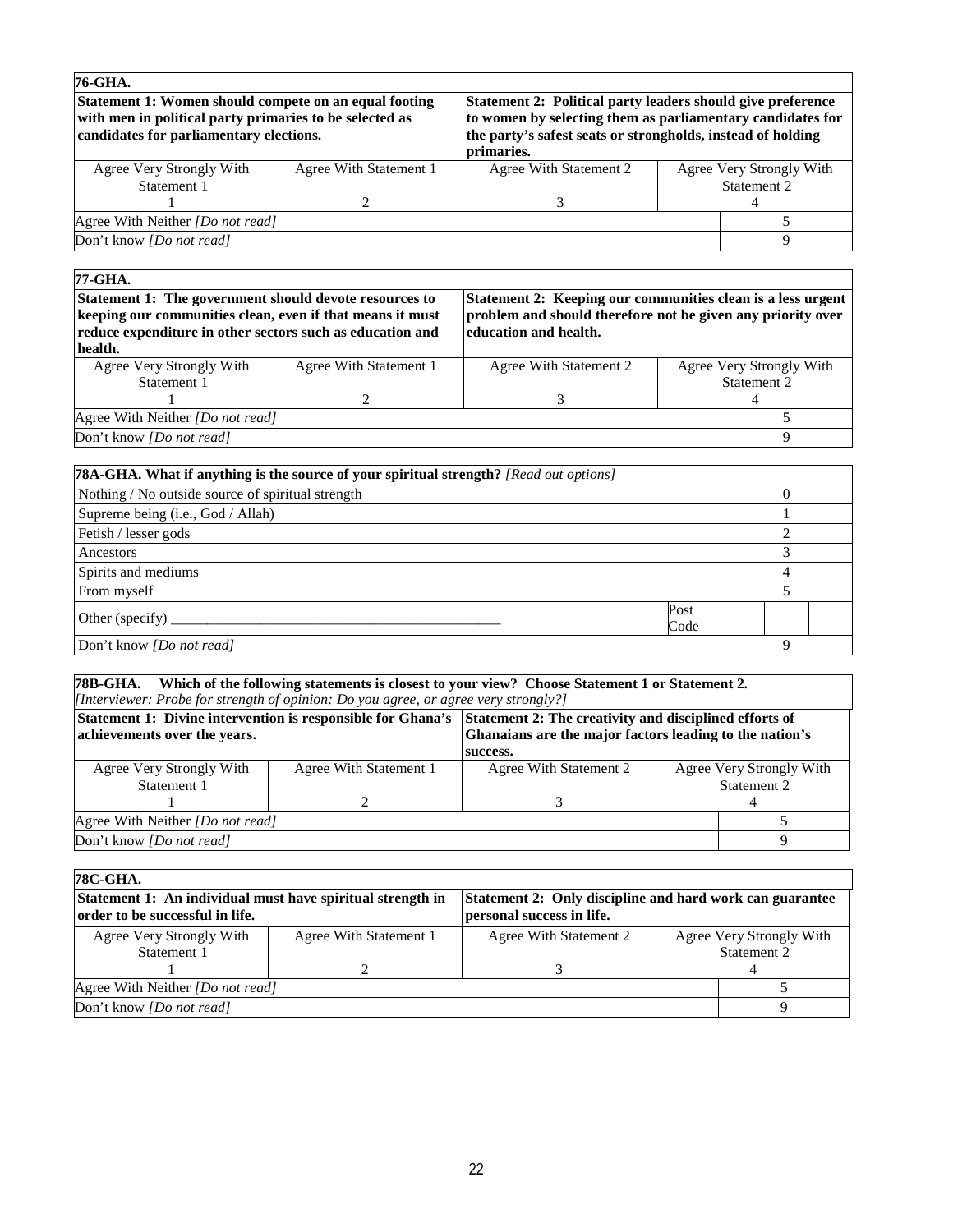#### **Let's go back to talking about you.**

| 79.                                                                                                                    |     | <b>What is your tribe? You know, your ethnic or cultural group?</b> [Do NOT read options. Code from response] [If |              |  |  |  |  |
|------------------------------------------------------------------------------------------------------------------------|-----|-------------------------------------------------------------------------------------------------------------------|--------------|--|--|--|--|
| respondent does not identify any group on this question – that is, IF they REFUSE to answer (998), DON'T KNOW (999) or |     |                                                                                                                   |              |  |  |  |  |
| mention "[Ghanaian] only (990)" – then mark $7 = Not$ Applicable for questions 80-83 and continue to question 84.]     |     |                                                                                                                   |              |  |  |  |  |
| Ghanaian only or "doesn't think of self in those<br>260<br>Akan<br>990<br>terms"                                       |     |                                                                                                                   |              |  |  |  |  |
| Ewe/Anglo                                                                                                              | 261 | Refused to answer<br>998                                                                                          |              |  |  |  |  |
| Don't know<br>262<br>Ga/Adangbe<br>999                                                                                 |     |                                                                                                                   |              |  |  |  |  |
| Dagomba                                                                                                                | 263 | Other $[Specify]$ :                                                                                               | Post<br>code |  |  |  |  |

**80. Think about the condition of \_\_\_\_\_\_** [*R's Ethnic Group].* **Are their economic conditions worse, the same as, or better than other groups in this country?** *[Probe for strength of opinion. If respondent did not identify any group on Q79 – that is, IF they REFUSED to answer (998), DIDN'T KNOW (999), or said "[Ghanaian] only" (990) – then mark 7 = Not Applicable for questions 80-83 and continue to question 84.]*

| Much worse               |  |
|--------------------------|--|
| Worse                    |  |
| Same                     |  |
| Better                   |  |
| Much better              |  |
| Not applicable           |  |
| Don't know [Do not read] |  |
|                          |  |

**81. Think about the condition of \_\_\_\_\_\_** [*R's Ethnic Group].* **Do they have less, the same, or more influence in politics than other groups in this country?** *[Probe for strength of opinion. If respondent did not identify any group on Q79 – that is, IF they REFUSED to answer (998), DIDN'T KNOW (999), or said "[Ghanaian] only" (990) – then mark 7 = Not Applicable for questions 80-83 and continue to question 84.]*

| Much less                |  |
|--------------------------|--|
| Less                     |  |
| Same                     |  |
| More                     |  |
| Much more                |  |
| Not applicable           |  |
| Don't know [Do not read] |  |

**82. How often are \_\_\_\_\_\_\_\_\_\_\_s** *[R's Ethnic Group]* **treated unfairly by the government?** *[If respondent did not identify any group on Q79 – that is, IF they REFUSED to answer (998), DIDN'T KNOW (999), or said "Ghanaian only" (990) – then mark 7 = Not Applicable for questions 80-83 and continue to question 84.]* Never  $\qquad \qquad 0$ Sometimes 1 and 1 and 1 and 1 and 1 and 1 and 1 and 1 and 1 and 1 and 1 and 1 and 1 and 1 and 1 and 1 and 1 and 1 and 1 and 1 and 1 and 1 and 1 and 1 and 1 and 1 and 1 and 1 and 1 and 1 and 1 and 1 and 1 and 1 and 1 and 1 Often  $\overline{2}$ Always 3 Not applicable  $\overline{7}$ Don't know *[Do not read]* 9

**83. Let us suppose that you had to choose between being a Ghanaian and being a \_\_\_\_\_\_\_\_***[R's ETHNIC GROUP]***. Which of the following statements best expresses your feelings?** *[If respondent did not identify any group on Q79 – that is, IF they REFUSED to answer (998), DIDN'T KNOW (999), or said "Ghanaian only" (990) – then mark 7 = Not Applicable for questions 80-83 and continue to question 84.]* I feel only Ghanaian 5 I feel more Ghanaian than *[insert R's ethnic group]*  $\begin{array}{c} 4 \end{array}$ I feel equally Ghanaian and \_\_\_\_\_\_\_\_\_\_ *[insert R's ethnic group]* 3 **I** feel more *linsert R's ethnic group]* than Ghanaian 2 I feel only \_\_\_\_\_\_\_\_\_ *[insert R's ethnic group]* 1 Not applicable  $\begin{array}{ccc} 7 & 7 \\ 7 & 7 \end{array}$ Don't know *[Do not read]* 9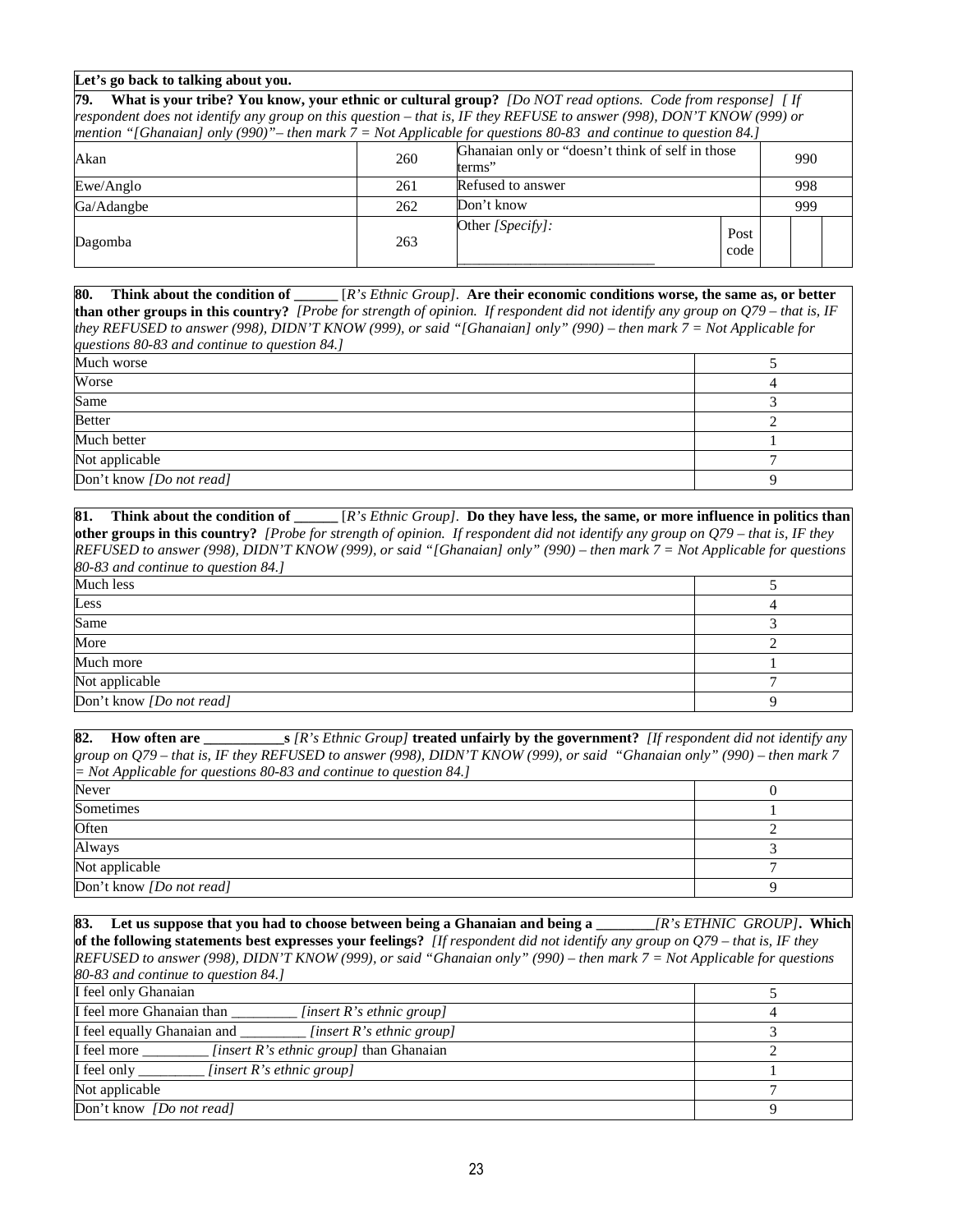| Let's turn to your views on your fellow citizens.                                      |  |  |          |     |       |  |  |
|----------------------------------------------------------------------------------------|--|--|----------|-----|-------|--|--|
| 84.<br>How much do you trust each of the following types of people? [Read out options] |  |  |          |     |       |  |  |
| Don't know<br>I trust them a<br>I trust them<br>Just a little<br>Not at all            |  |  |          |     |       |  |  |
|                                                                                        |  |  | somewhat | lot | [DNR] |  |  |
| <b>Your relatives</b><br>А.                                                            |  |  |          |     |       |  |  |
| Other people you know<br>В.                                                            |  |  |          |     |       |  |  |
| C.<br><b>Other Ghanaians</b>                                                           |  |  |          |     |       |  |  |
|                                                                                        |  |  |          |     |       |  |  |

| 85.<br>Do you feel close to any particular political party? |  |
|-------------------------------------------------------------|--|
| No (does NOT feel close to ANY party)                       |  |
| Yes (feels close to a party)                                |  |
| Refused to answer                                           |  |
| Does not know <i>[Do not read]</i>                          |  |

| 86.<br>[Interviewer: if "Yes" to Q85] Which party is that? [If answer to Q85 was "No," "Don't Know," or "Refused to answer," |              |     |
|------------------------------------------------------------------------------------------------------------------------------|--------------|-----|
| select $997 = Not applicable.$                                                                                               |              |     |
| <b>CPP</b>                                                                                                                   |              | 260 |
| <b>NDC</b>                                                                                                                   |              | 261 |
| <b>NPP</b>                                                                                                                   |              | 262 |
| <b>PNC</b>                                                                                                                   |              | 263 |
| <b>NRP</b>                                                                                                                   |              | 264 |
| <b>DPP</b>                                                                                                                   |              | 265 |
| <b>GCPP</b>                                                                                                                  |              | 266 |
| <b>DFP</b>                                                                                                                   |              | 267 |
|                                                                                                                              | Post<br>code |     |
| [Not applicable <i>[ONLY if response to Q85 was "No," "Don't Know," or "Refused to answer"</i> ]                             |              | 997 |
| Refused to answer <i>[i.e., answered "Yes" to Q85, but will not identify party]</i>                                          |              | 998 |
| Don't know                                                                                                                   |              | 999 |

**87. How often, if at all, do you receive money remittances from friends or relatives outside of the country?** *[Read out options]*  At least once a month 4 At least every 3 months 3 At least every 6 months 2 At least once a year 2 Less than once a year  $1 \t 1$ Never  $\qquad \qquad 0$ **Don't know** *[Do not read]* 9

| 88. | <b>How often do you use:</b> [Read out options] |           |                             |       |              |       |            |  |
|-----|-------------------------------------------------|-----------|-----------------------------|-------|--------------|-------|------------|--|
|     |                                                 | Every day | A few times a A few times a |       | Less than    | Never | Don't know |  |
|     |                                                 |           | week                        | month | once a month |       | [DNR]      |  |
| А.  | A mobile phone?                                 |           |                             |       |              |       |            |  |
| B.  | A computer?                                     |           |                             |       |              |       |            |  |
| C.  | The internet?                                   |           |                             |       |              |       |            |  |
| D.  | And how often do you travel 10 km               |           |                             |       |              |       |            |  |
|     | or more from the place where you                |           |                             |       |              |       |            |  |
|     | live now?                                       |           |                             |       |              |       |            |  |

\_\_\_\_\_\_\_\_\_\_\_\_\_\_\_\_\_\_\_\_\_\_\_\_\_\_\_\_\_\_\_\_\_\_\_\_\_\_\_\_\_\_\_\_\_\_\_\_\_\_\_\_\_\_\_\_\_\_\_\_\_\_\_\_\_\_\_\_\_\_\_\_\_\_\_\_\_\_\_\_\_\_\_\_\_\_\_\_\_\_\_\_\_\_\_\_\_\_

 $\overline{\phantom{a}}$ 

**88E. What languages do you speak well?** *[Interviewer: List all languages mentioned.]*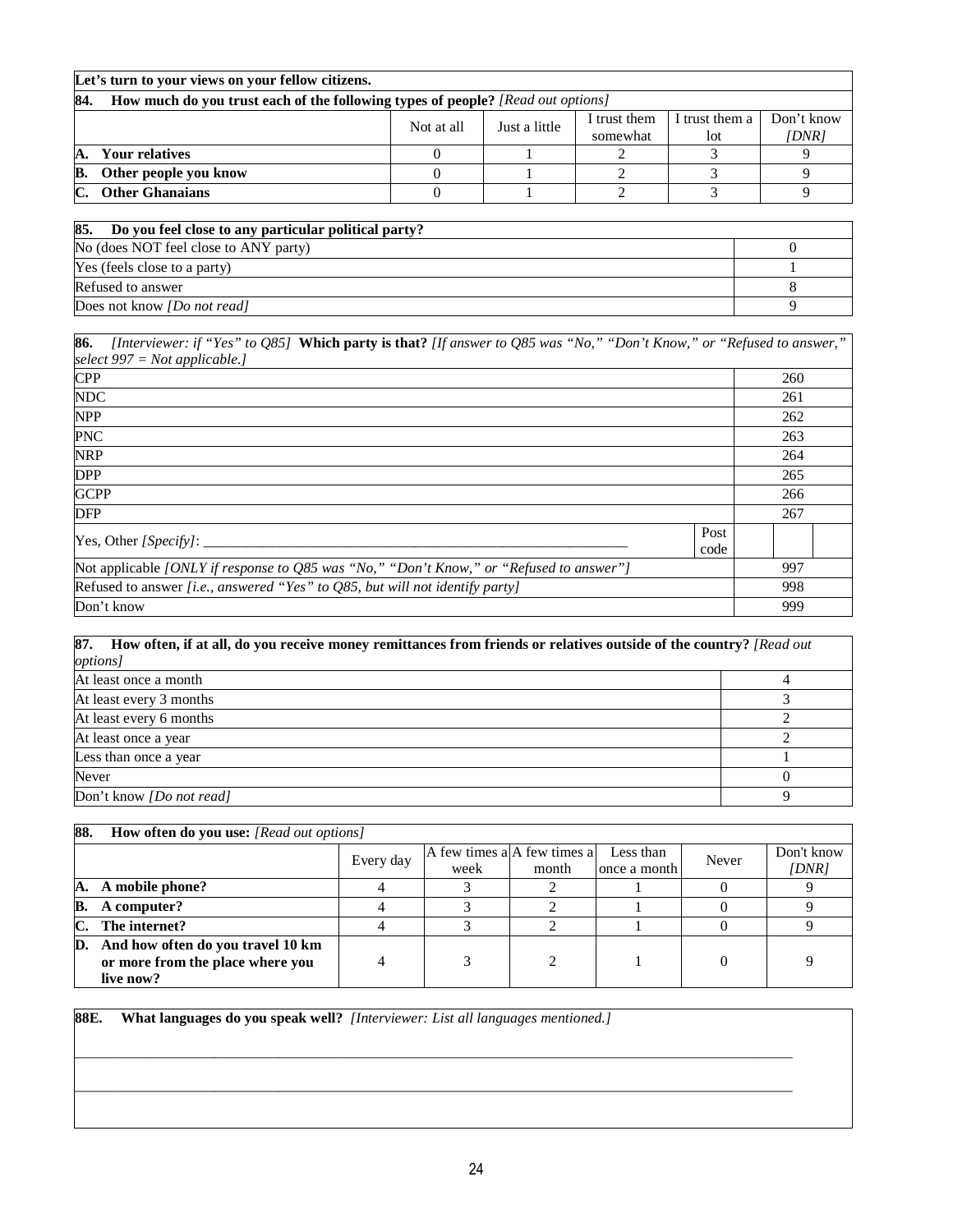| 89.<br>What is the highest level of education you have completed? [Code from answer. Do not read options]   |             |
|-------------------------------------------------------------------------------------------------------------|-------------|
| No formal schooling                                                                                         | $\Omega$    |
| Informal schooling only (including Koranic schooling)                                                       |             |
| Some primary schooling                                                                                      |             |
| Primary school completed                                                                                    |             |
| Some secondary school / high school                                                                         | 4           |
| Secondary school / high school completed                                                                    |             |
| Post-secondary qualifications, other than university e.g. a diploma or degree from a polytechnic or college | h           |
| Some university                                                                                             |             |
| University completed                                                                                        |             |
| Post-graduate                                                                                               | $\mathbf Q$ |
| Don't know [Do not read]                                                                                    | 99          |

| What is your religion, if any? [Interviewer: Code from answer. Do not read options.]<br>90.            |                          |
|--------------------------------------------------------------------------------------------------------|--------------------------|
| None                                                                                                   | $\mathbf{0}$             |
| <b>CHRISTIAN GROUPS / DENOMINATIONS</b>                                                                |                          |
| Christian only (i.e., respondents says only "Christian", without identifying a specific sub-group)     | 1                        |
| Roman Catholic                                                                                         | $\overline{2}$           |
| Orthodox                                                                                               | 3                        |
| Coptic                                                                                                 | $\overline{\mathcal{L}}$ |
| <b>Protestant - Mainline</b>                                                                           |                          |
| Anglican                                                                                               | 5                        |
| Lutheran                                                                                               | 6                        |
| Methodist                                                                                              | 7                        |
| Presbyterian                                                                                           | 8                        |
| <b>Baptist</b>                                                                                         | 9                        |
| Quaker / Friends                                                                                       | 10                       |
| Mennonite                                                                                              | 11                       |
| Protestant - Non-mainline                                                                              |                          |
| Evangelical                                                                                            | 12                       |
| Pentecostal (e.g., "Born Again" and/or "Saved")                                                        | 13                       |
| Independent (e.g., "African Independent Church")                                                       | 14                       |
| <b>Others</b>                                                                                          |                          |
| Jehovah's Witness                                                                                      | 15                       |
| Seventh Day Adventist                                                                                  | 16                       |
| Mormon                                                                                                 | 17                       |
| <b>MUSLIM GROUPS / DENOMINATIONS</b>                                                                   |                          |
| Muslim only (i.e., respondents says only "Muslim", without identifying a specific sub-group)           | 18                       |
| <b>Sunni</b>                                                                                           |                          |
| Sunni only (i.e., respondents says only "Sunni" or "Sunni Muslim", without identifying a specific sub- | 19                       |
| group)                                                                                                 |                          |
| Ismaeli                                                                                                | 20                       |
| Mouridiya Brotherhood                                                                                  | 21                       |
| Tijaniya Brotherhood                                                                                   | 22                       |
| Qadiriya Brotherhood                                                                                   | 23                       |
| <b>Shia</b>                                                                                            |                          |
| Shia                                                                                                   | 24                       |
| <b>OTHER</b>                                                                                           |                          |
| Traditional / ethnic religion                                                                          | 25                       |
| Hindu                                                                                                  | 26                       |
| Bahai                                                                                                  | 27                       |
| Agnostic (Do not know if there is a God)                                                               | 28                       |
| Atheist (Do not believe in a God)                                                                      | 29                       |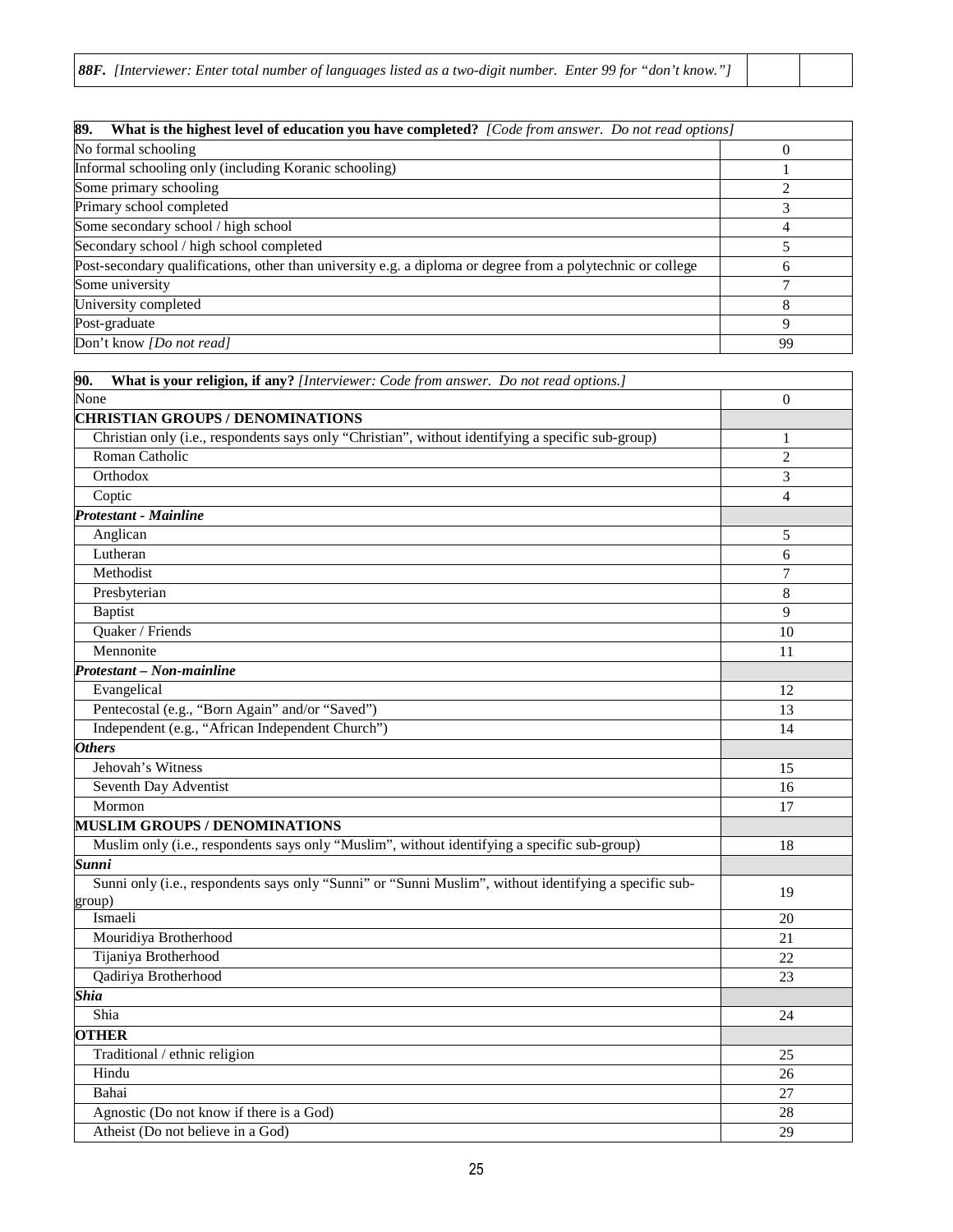| Other      | 995 |
|------------|-----|
| Refused    | 998 |
| Don't know | 999 |

| 91.<br>How important is religion in your life? [Read out options] |  |  |  |  |
|-------------------------------------------------------------------|--|--|--|--|
| Not at all important                                              |  |  |  |  |
| Not very important                                                |  |  |  |  |
| Somewhat important                                                |  |  |  |  |
| Very important                                                    |  |  |  |  |
| Refused to answer                                                 |  |  |  |  |
| Don't know <i>[DNR]</i>                                           |  |  |  |  |

| 92.<br>Which of these things do you personally own? |             |          |            |  |  |  |
|-----------------------------------------------------|-------------|----------|------------|--|--|--|
|                                                     | No          | Yes      | Don't know |  |  |  |
|                                                     | (Don't own) | (Do Own) | [DNR]      |  |  |  |
| Radio<br>А.                                         |             |          |            |  |  |  |
| B.<br><b>Television</b>                             |             |          |            |  |  |  |
| C.<br>Motor Vehicle, Car or motorcycle              |             |          |            |  |  |  |

| 93A.<br>Where is your main source of water for household use located? |  |  |  |  |
|-----------------------------------------------------------------------|--|--|--|--|
| Inside the house                                                      |  |  |  |  |
| Inside the compound                                                   |  |  |  |  |
| Outside the compound                                                  |  |  |  |  |
| Don't know <i>[DNR]</i>                                               |  |  |  |  |

|      |                                                      | No | Yes | Jon't know |
|------|------------------------------------------------------|----|-----|------------|
|      |                                                      |    |     | <b>DNR</b> |
| 93B. | Do you have to pay for using water from this source? |    |     |            |

| 94. Do you have a job that pays a cash income? Is it full-time or part-time? And are you presently looking for a job (even<br>if you are presently working)? |  |
|--------------------------------------------------------------------------------------------------------------------------------------------------------------|--|
| No (not looking)                                                                                                                                             |  |
| No (looking)                                                                                                                                                 |  |
| Yes, part time (not looking)                                                                                                                                 |  |
| Yes, part time (looking)                                                                                                                                     |  |
| Yes, full time (not looking)                                                                                                                                 |  |
| Yes, full time (looking)                                                                                                                                     |  |
| Don't know [DNR]                                                                                                                                             |  |

| Do you know a close friend or relative who has died of AIDS?<br>95. |  |
|---------------------------------------------------------------------|--|
| No                                                                  |  |
| Yes                                                                 |  |
| Refused to answer                                                   |  |
| Don't know <i>[DNR]</i>                                             |  |

**96.** *[Interviewer: If respondent answered "yes" to Q95, ask]* **How many friends or relatives is that?**  *[Interviewer: Enter 3 digit number. If respondent refuses enter 998, and enter 999 for "don't know." If answer to Q95 was "No," "Don't Know," or "Refused to answer," enter 997 = Not applicable.]* 

| 97.<br>If a presidential election were held tomorrow, which party's candidate would you vote for? [DO NOT read options. |     |  |  |  |
|-------------------------------------------------------------------------------------------------------------------------|-----|--|--|--|
| Code from response]                                                                                                     |     |  |  |  |
| CPP                                                                                                                     | 260 |  |  |  |
| <b>NDC</b>                                                                                                              | 261 |  |  |  |
| <b>NPP</b>                                                                                                              | 262 |  |  |  |
| <b>PNC</b>                                                                                                              | 263 |  |  |  |
| <b>NRP</b>                                                                                                              | 264 |  |  |  |
| <b>DPP</b>                                                                                                              | 265 |  |  |  |
| <b>GCPP</b>                                                                                                             | 266 |  |  |  |
| <b>DFP</b>                                                                                                              | 267 |  |  |  |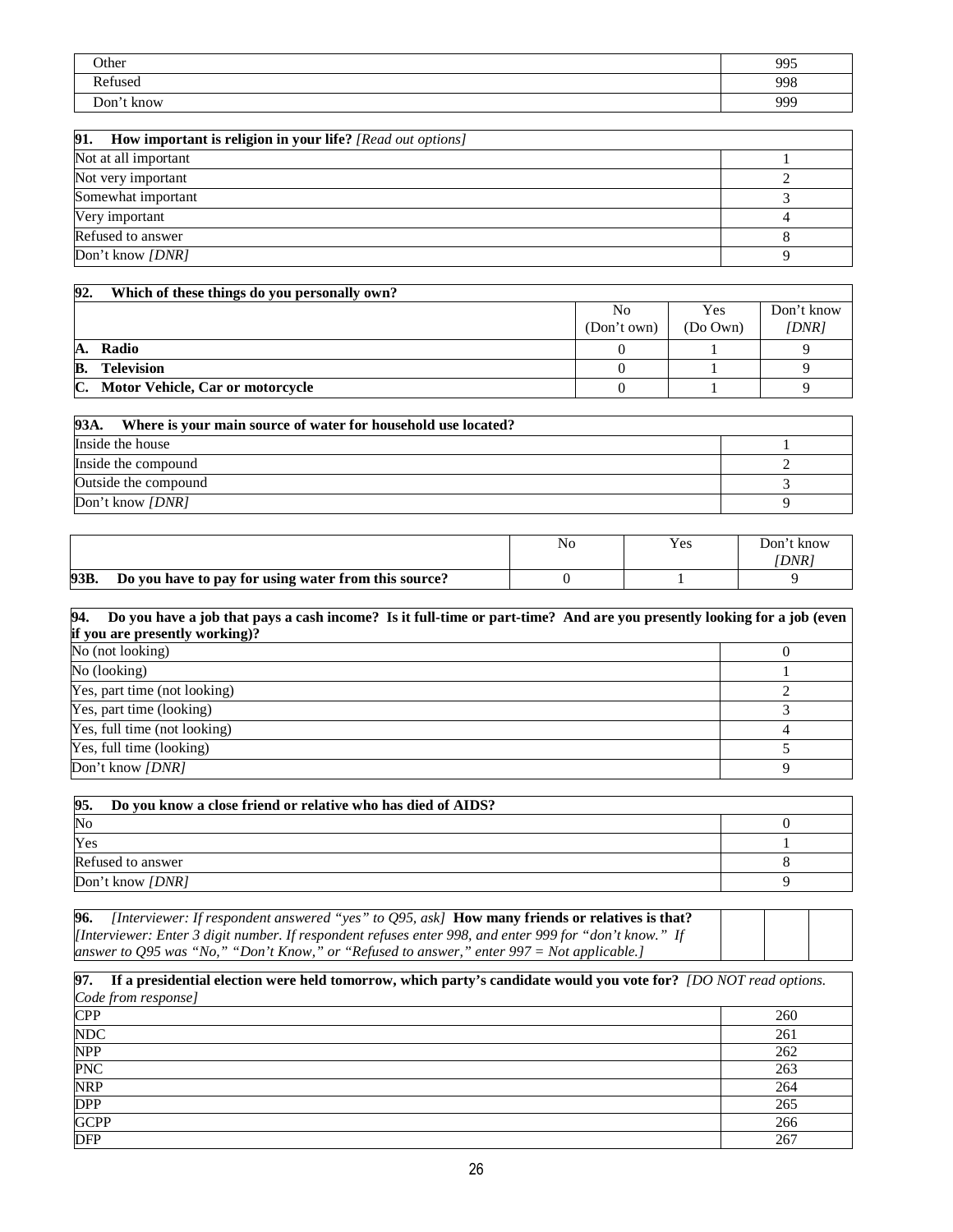| Other [Specify]:  | Post<br>Code |     |  |
|-------------------|--------------|-----|--|
| Would not vote    |              | 997 |  |
| Refused to answer |              | 998 |  |
| Don't know        |              | 999 |  |

| 98. In your opinion, how much do each of the following do to help your country, or haven't you heard enough to say? |
|---------------------------------------------------------------------------------------------------------------------|
| [Read out options]                                                                                                  |

|    |                                                                                          | Do nothing,<br>no help | Help a little<br>bit | Help<br>somewhat            | Help a lot | Don't know<br>IDNR |
|----|------------------------------------------------------------------------------------------|------------------------|----------------------|-----------------------------|------------|--------------------|
| А. | <b>African Union</b>                                                                     | $\theta$               |                      | 2                           | 3          |                    |
|    | <b>B. ECOWAS</b>                                                                         | $\Omega$               |                      | $\mathfrak{D}$              | 3          | 9                  |
| C. | <b>United Nations</b>                                                                    | $\Omega$               |                      | 2                           | 3          | 9                  |
|    | <b>D.</b> Other international donors and NGOs (apart from the<br><b>United Nations</b> ) | $\Omega$               |                      | $\mathfrak{D}$              | 3          |                    |
| E. | <b>International businesses and investors</b>                                            | $\Omega$               |                      | $\mathfrak{D}$              | 3          | Q                  |
| F. | <b>Nigeria</b>                                                                           | $\Omega$               |                      | $\mathfrak{D}$              | 3          | Q                  |
| G. | <b>South Africa</b>                                                                      | $\Omega$               |                      | $\mathcal{D}_{\mathcal{A}}$ | 3          | Q                  |
| Н. | China                                                                                    | $\Omega$               |                      | $\mathfrak{D}$              | 3          | Q                  |
| Ι. | <b>United States</b>                                                                     | $\Omega$               |                      | $\mathcal{D}_{\mathcal{L}}$ | 3          | Q                  |
|    | <b>Britain</b>                                                                           | $\Omega$               |                      | $\mathcal{L}$               | 3          |                    |

**98K. Which of the following statements is closest to your view? Choose Statement 1 or Statement 2.**  *[Interviewer: Probe for strength of opinion: Do you agree or agree very strongly?]*

| <b>Statement 1: The NEPAD African Peer Review Mechanism</b><br>(NEPAD/APRM) is a useful initiative that will help promote<br>good governance in Africa. It should be given all necessary<br>support. | Statement 2: The NEPAD/APRM is an empty initiative that<br>is unlikely to do anything to improve governance in Africa.<br>We should not waste time or resources in supporting it. |                        |                                         |  |
|------------------------------------------------------------------------------------------------------------------------------------------------------------------------------------------------------|-----------------------------------------------------------------------------------------------------------------------------------------------------------------------------------|------------------------|-----------------------------------------|--|
| Agree Very Strongly With<br>Statement 1                                                                                                                                                              | Agree With Statement 1                                                                                                                                                            | Agree With Statement 2 | Agree Very Strongly With<br>Statement 2 |  |
| Agree With Neither <i>[Do not read]</i>                                                                                                                                                              |                                                                                                                                                                                   |                        |                                         |  |
| Don't know <i>[Do not read]</i>                                                                                                                                                                      |                                                                                                                                                                                   |                        |                                         |  |

#### **99. Do you think that each of the following has too little, too much, or about the right amount of influence over your government?** *[Interviewer: Probe for strength of opinion.]*

| <b>government</b> : The <i>viewer</i> . Those for strength of opinion. |         |            |        |                    |         |            |  |  |
|------------------------------------------------------------------------|---------|------------|--------|--------------------|---------|------------|--|--|
|                                                                        | Far too | Somewhat ' |        | About the Somewhat | Far too | Don't know |  |  |
|                                                                        | little  | too little | right  | too much           | much    | [DNR]      |  |  |
|                                                                        |         |            | amount |                    |         |            |  |  |
| International donors and NGOs                                          |         |            |        |                    |         |            |  |  |
| <b>International businesses and investors</b>                          |         |            |        |                    |         |            |  |  |
| Ghanaian civic organizations and NGOs                                  |         |            |        |                    |         |            |  |  |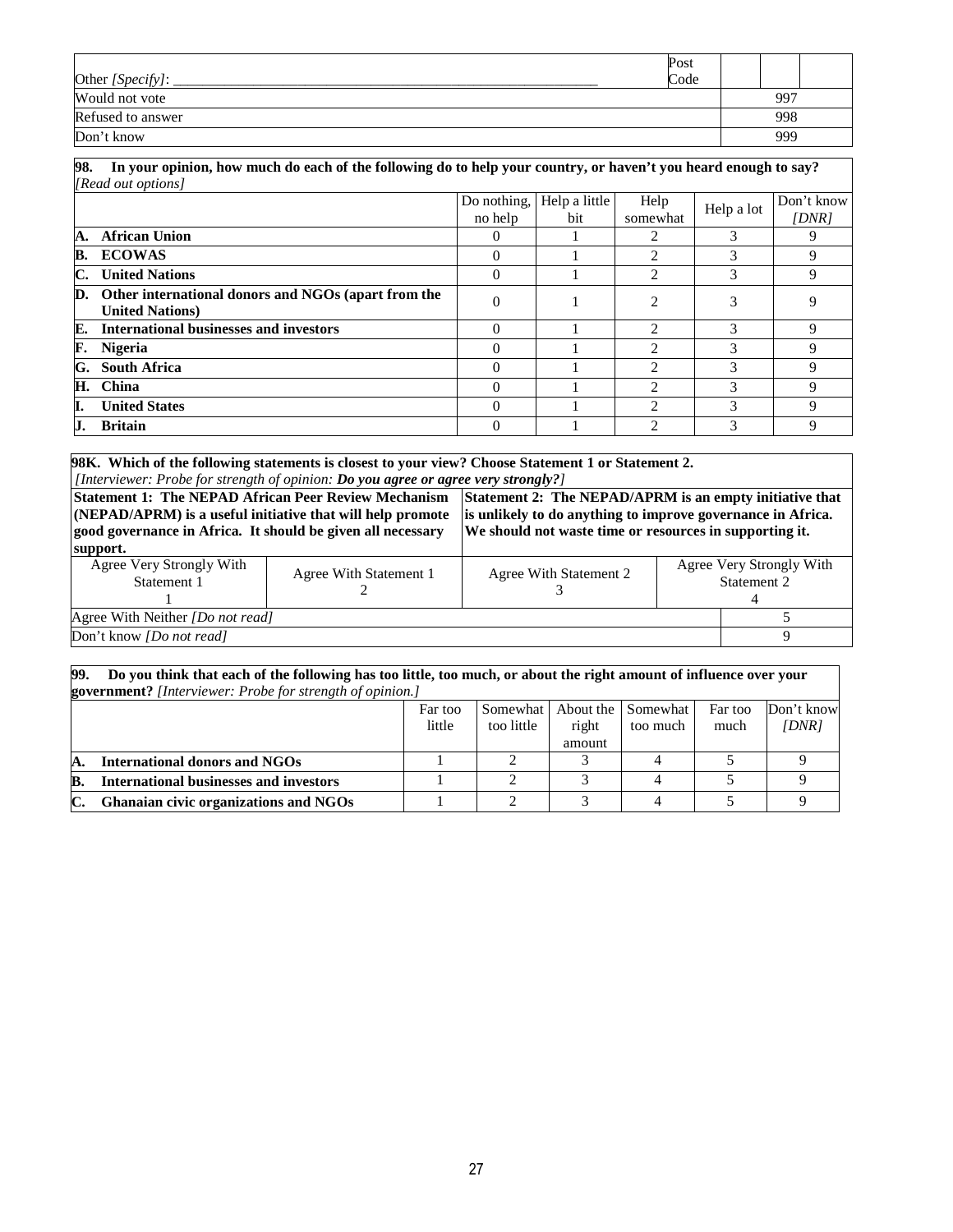| 100. Just one more question: Who do you think sent us to do this interview? [Code from response. Do not read options.] |                |
|------------------------------------------------------------------------------------------------------------------------|----------------|
| No one                                                                                                                 | 0              |
| <b>Government</b>                                                                                                      |                |
| Government (General)                                                                                                   | 1              |
| National / Union Government                                                                                            | $\overline{2}$ |
| Provincial / Regional Government                                                                                       | 3              |
| Local Government                                                                                                       | 4              |
| President's / Prime Minister's Office                                                                                  | 5              |
| Parliament / National Assembly                                                                                         | 6              |
| Government Census / Statistics Office                                                                                  | $\overline{7}$ |
| National Intelligence / Secret Service                                                                                 | 8              |
| Education or Social Affairs Department / Ministry                                                                      | 9              |
| Tax or Finance Department / Ministry                                                                                   | 10             |
| Health Department / Ministry                                                                                           | 11             |
| Other Government Department / Ministry                                                                                 | 12             |
| <b>Constitutional Commission</b>                                                                                       | 13             |
| <b>National Electoral Commission</b>                                                                                   | 14             |
| National Planning Commission                                                                                           | 15             |
| <b>Public Utility Company</b>                                                                                          | 16             |
| Private                                                                                                                |                |
| <b>NGO</b>                                                                                                             | 17             |
| Political Party / Politicians                                                                                          | 18             |
| Research Company / Organization / Programme (including the Afrobarometer National Partner)                             | 19             |
| Newspapers / Media                                                                                                     | 20             |
| University / School / College                                                                                          | 21             |
| Private company                                                                                                        | 22             |
| <b>International Organization</b>                                                                                      | 23             |
| God or a Religious Organization                                                                                        | 24             |
| Other                                                                                                                  | 995            |
| Refused to answer                                                                                                      | 998            |
| Don't know                                                                                                             | 999            |

# **THANK YOU VERY MUCH. YOUR ANSWERS HAVE BEEN VERY HELPFUL.**

| Hour                                                                                               | Minutes |  |
|----------------------------------------------------------------------------------------------------|---------|--|
| <b>ENDTIME.</b> Time interview ended <i>[Interviewer: Enter hour and minute, use 24 hr. clock]</i> |         |  |
|                                                                                                    |         |  |
| <b>LENGTH.</b> For Office Use: Duration of interview in minutes                                    |         |  |

## *END INTERVIEW*

*DON'T FORGET TO COMPLETE NEXT SECTION!*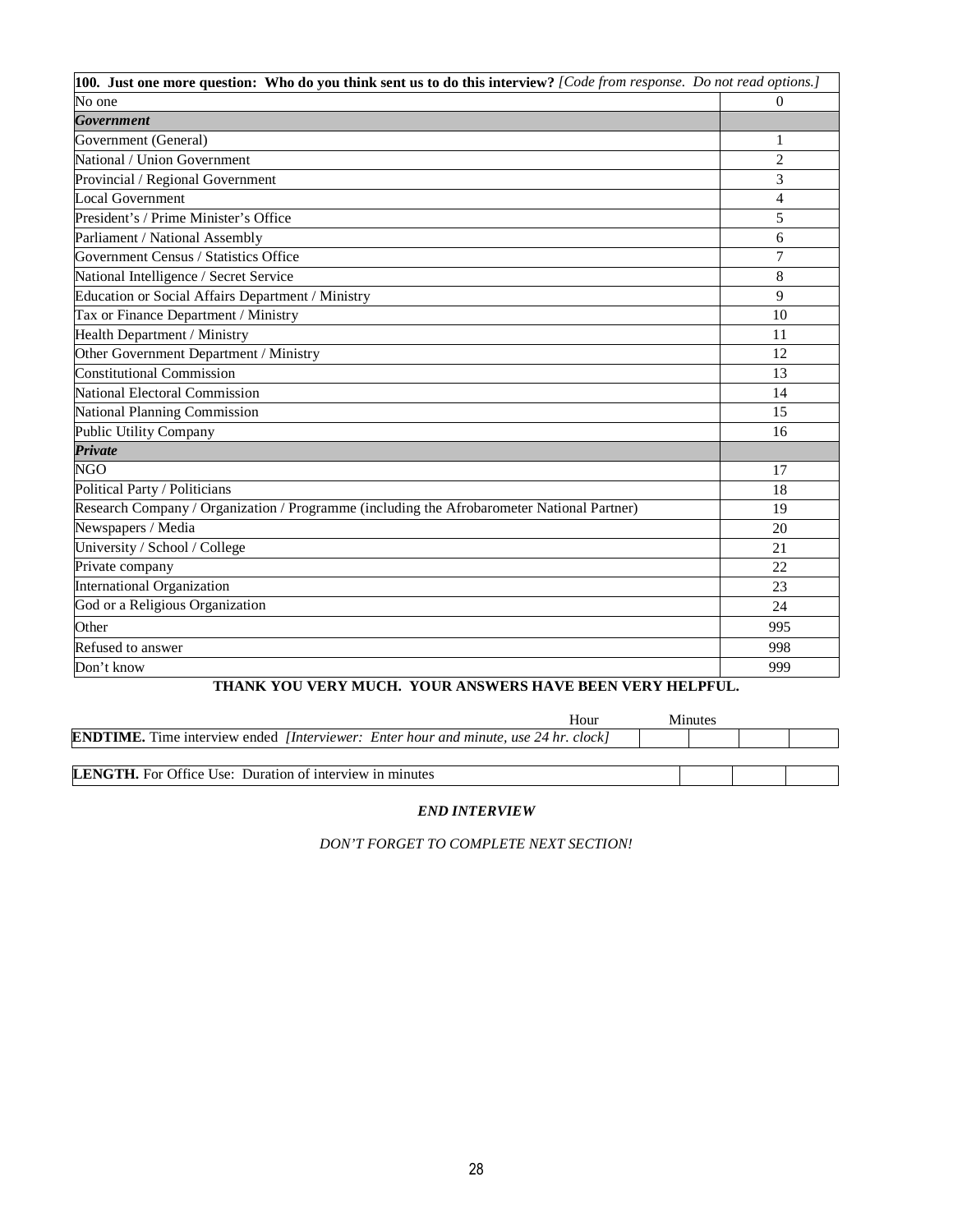#### *ALL SUBSEQUENT QUESTIONS SHOULD BE ANSWERED BY THE INTERVIEWER AFTER THE INTERVIEW IS CONCLUDED*

| 101. Respondent's gender |  |  |  |  |  |
|--------------------------|--|--|--|--|--|
| Male                     |  |  |  |  |  |
| $F_{\alpha m}$ ale       |  |  |  |  |  |

| 102. Respondent's race?         |  |                                                |    |  |  |  |
|---------------------------------|--|------------------------------------------------|----|--|--|--|
| Black / African                 |  | South Asian (Indian, Pakistani, etc.)          |    |  |  |  |
| White / European                |  | East Asian (Chinese, Korean, Indonesian, etc.) |    |  |  |  |
| Coloured / Mixed race           |  | Other                                          | 95 |  |  |  |
| Arab / Lebanese / North African |  |                                                |    |  |  |  |

| 103.<br>What was the primary language used in the interview? |     |                  |      |  |     |  |  |  |
|--------------------------------------------------------------|-----|------------------|------|--|-----|--|--|--|
| English                                                      |     | Ga/Dangbe        |      |  | 262 |  |  |  |
| Akan                                                         | 260 | Dagbani          |      |  | 263 |  |  |  |
| Ewe                                                          | 261 | Hausa            |      |  | 264 |  |  |  |
|                                                              |     | Other [Specify]: | Post |  |     |  |  |  |

\_\_\_\_\_\_\_\_\_\_\_\_\_\_\_\_\_\_\_\_\_\_\_

code

| 104.<br>Were there any other people immediately present who might be listening during the interview? |  |
|------------------------------------------------------------------------------------------------------|--|
| No one                                                                                               |  |
| Spouse only                                                                                          |  |
| Children only                                                                                        |  |
| A few others                                                                                         |  |
| Small crowd                                                                                          |  |

| 105.                                                                             |  | N <sub>0</sub> |
|----------------------------------------------------------------------------------|--|----------------|
| A. Did the respondent check with others for information to answer any question?  |  |                |
| B. Do you think anyone influenced the respondent's answers during the interview? |  |                |
| C. Were you approached by community and/or political party representatives?      |  |                |
| D. Did you feel threatened during the interview?                                 |  |                |
| <b>E.</b> Were you physically threatened during the interview?                   |  |                |

| 106. | What proportion of the questions do you feel the respondent had difficulty answering? |  |  |  |
|------|---------------------------------------------------------------------------------------|--|--|--|
| A11  |                                                                                       |  |  |  |
| Most |                                                                                       |  |  |  |
| Some |                                                                                       |  |  |  |
| Few  |                                                                                       |  |  |  |
| None |                                                                                       |  |  |  |

**107. Which questions did the respondent have trouble answering?** *[Identify up to three. If the respondent had trouble with less than three, enter "000" in the boxes.* **A.** First question  $\frac{1}{\sqrt{2}}$ 

| в<br>OF                                      |  |  |
|----------------------------------------------|--|--|
| $\sim$<br>$\overline{ }$<br>- 14<br>יי<br>n. |  |  |
|                                              |  |  |

| 108.<br>What was the respondent's attitude toward you during the interview? |             |            |                   |  |  |
|-----------------------------------------------------------------------------|-------------|------------|-------------------|--|--|
|                                                                             |             |            |                   |  |  |
| A. Was he or she                                                            | Friendly    | In between | Hostile           |  |  |
| <b>B.</b> Was he or she                                                     |             |            |                   |  |  |
|                                                                             | Interested  | In between | <b>Bored</b>      |  |  |
|                                                                             |             |            |                   |  |  |
| C. Was he or she                                                            | Cooperative | In between | Uncooperativ      |  |  |
|                                                                             |             |            | e                 |  |  |
| D. Was he or she                                                            |             |            |                   |  |  |
|                                                                             | Patient     | In between | Impatient         |  |  |
|                                                                             |             |            | 2                 |  |  |
| <b>E.</b> Was he or she                                                     | At ease     | In between | <b>Suspicious</b> |  |  |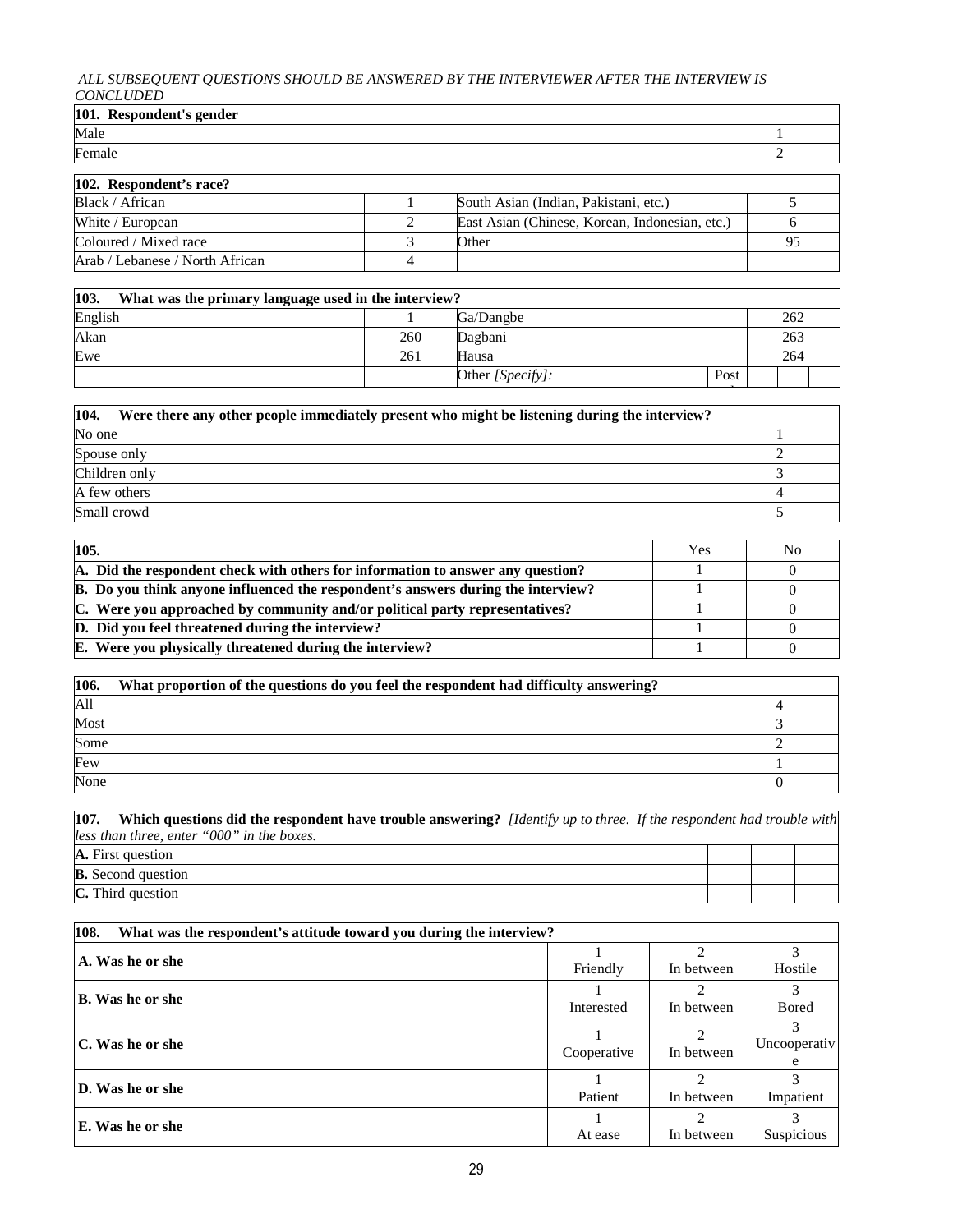|  | F. Was he or she<br>$\sim$ | Honest | between<br>1n | Misleading |
|--|----------------------------|--------|---------------|------------|
|--|----------------------------|--------|---------------|------------|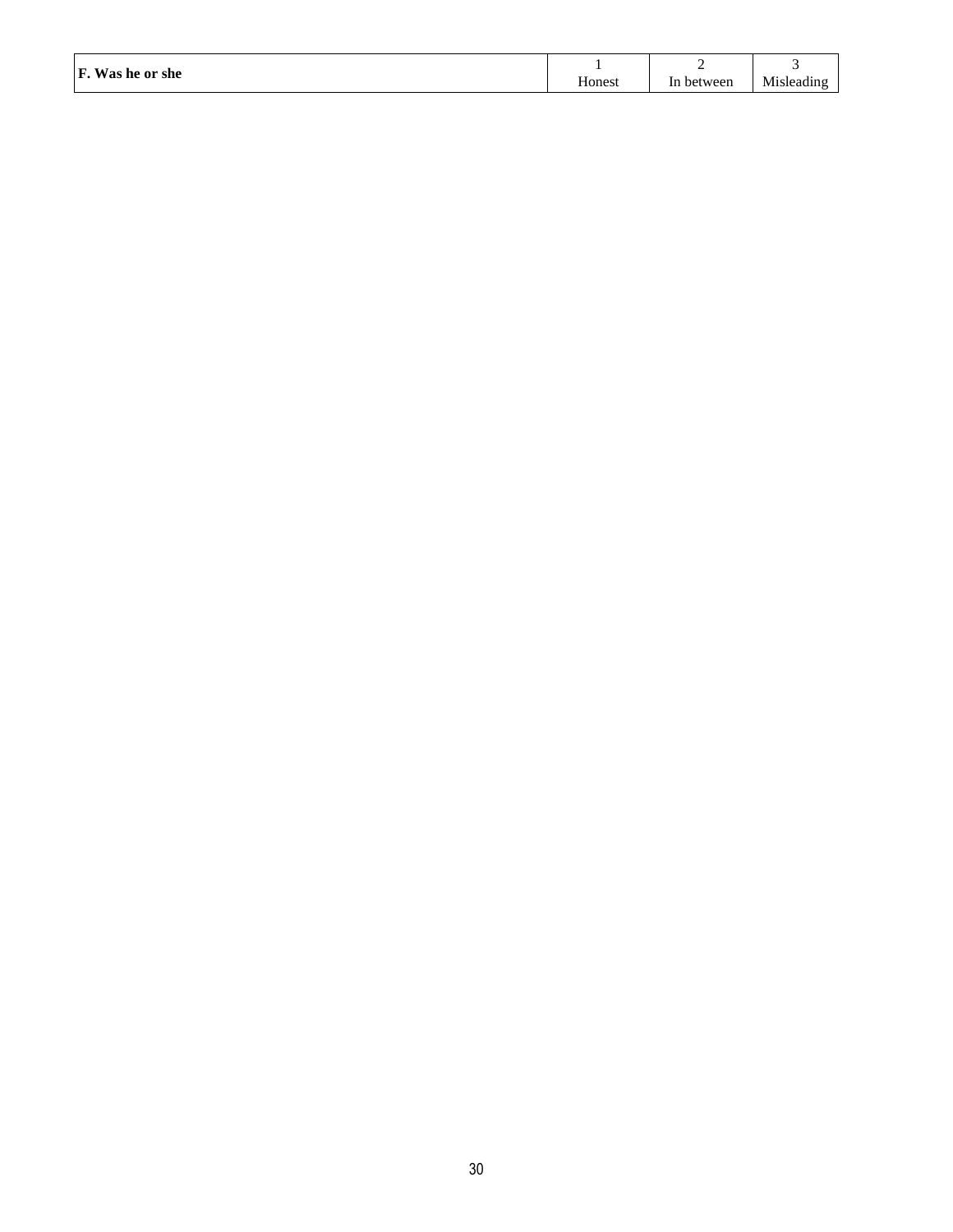|      | <b>INTERVIEWER DETAILS</b>           |   |   |   |  |
|------|--------------------------------------|---|---|---|--|
| 109. | <b>Interviewer's Name</b> [Write in] |   |   |   |  |
| 110. | <b>Interviewer's Number</b>          | G | H | А |  |
| 111. | <b>Interviewer's Age</b>             |   |   |   |  |
|      |                                      |   |   |   |  |

| 112.<br>Interviewer's gender |  |
|------------------------------|--|
| Male                         |  |
| Female                       |  |

| 113.<br>Do you come from a rural or urban area? |  |
|-------------------------------------------------|--|
| Rural                                           |  |
| Urban                                           |  |

| 114.<br>Interviewer's home language: |     |                  |      |     |  |
|--------------------------------------|-----|------------------|------|-----|--|
| English                              |     | Ga/Dangbe        |      | 262 |  |
| Akan                                 | 260 | Dagbani          |      | 263 |  |
| Ewe                                  | 261 | Hausa            |      | 264 |  |
|                                      |     | Other [Specify]: | Post |     |  |
|                                      |     |                  | code |     |  |

| 115. Interviewer's highest level of education                                                               |  |
|-------------------------------------------------------------------------------------------------------------|--|
| Primary school completed                                                                                    |  |
| Some secondary school / high school                                                                         |  |
| Secondary school / high school completed                                                                    |  |
| Post-secondary qualifications, other than university e.g. a diploma or degree from a polytechnic or college |  |
| Some university                                                                                             |  |
| University completed                                                                                        |  |
| Post graduate                                                                                               |  |